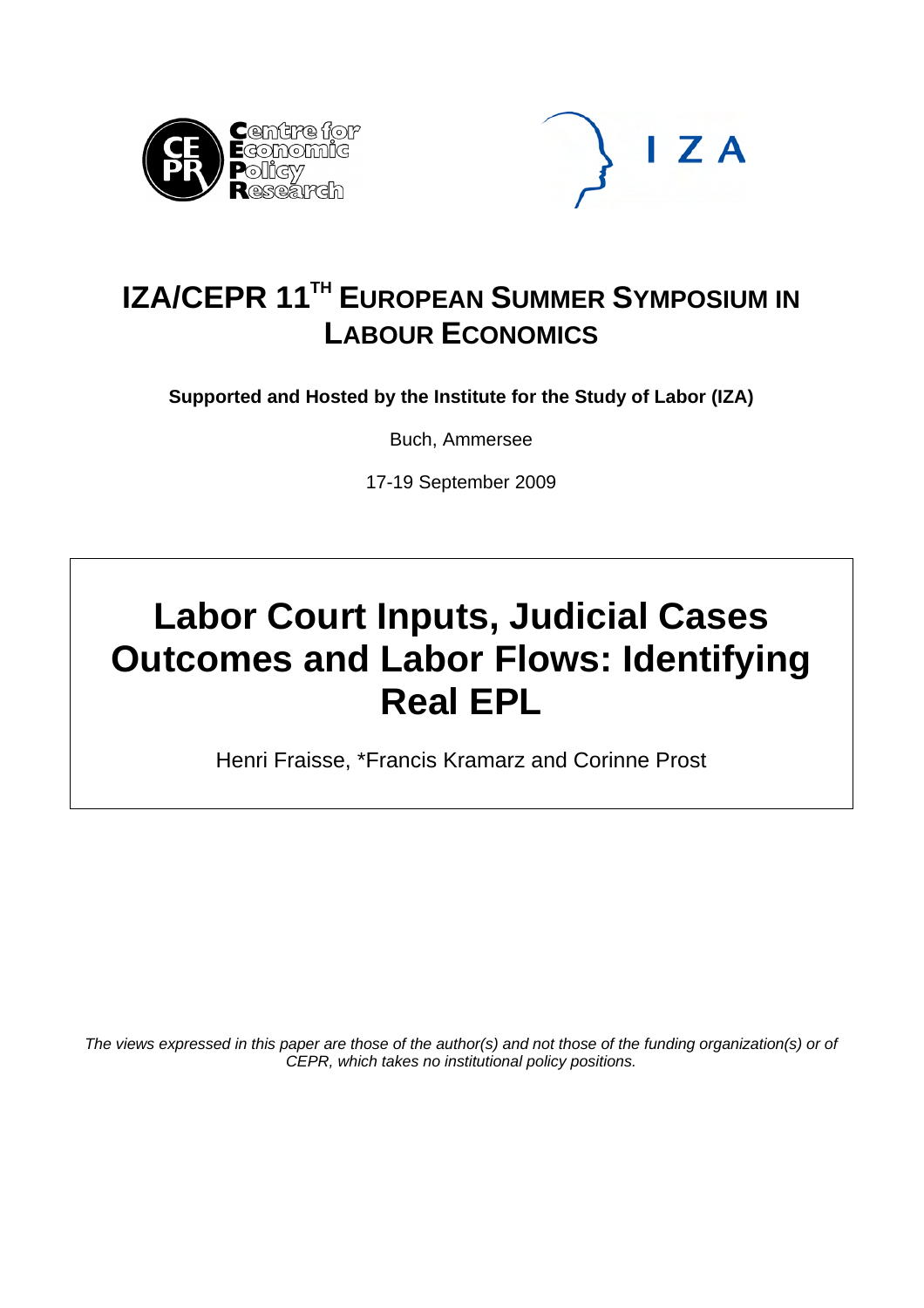"Labor Court Inputs, Judicial Cases Outcomes and Labor Flows: Identifying Real EPL"

#### Henri Fraisse, Banque de France<sup>[1](#page-1-0)</sup> Francis Kramarz, CREST-INSEE, CEPR, and IZA Corinne Prost, CREST-INSEE

#### This Version: 5/09/2009

#### Abstract

Using a data set of individual labor disputes brought to court over the years 1990 to 2003 in France, we examine the impact of the enforcement of Employment Protection Legislation on labor market outcomes. First, we present a simple theoretical model showing that judicial case outcomes cannot be directly interpreted in terms of EPL. A large fraction of cases that go to trials may well be a sign of low firing costs when firms face low litigation costs and are therefore willing to go to court or a sign of high firing costs when workers face low litigation costs and are therefore willing to sue the firm. Second, we exploit our model as well as the French institutional setting to generate instruments for these endogenous outcomes. Using these instruments, we show that labor courts decisions have a causal effect on labor flows. More dropped cases and more trials cause more job destructions: more trials indeed are a sign of lower separation costs. More settlements, higher filing rates, a larger fraction of workers represented at trial, large lawyer density dampen job destruction. A larger judge density causes less job creation, in particular on the extensive margin.

**JEL classification**: J32, J53, J63, K31

**Keywords**: employment protection legislation, labor flows, labor judges, unfair dismissal, France

# **1 Introduction**

 $\overline{a}$ 

The effects of employment protection legislation (EPL, hereafter) on labor markets have mostly been examined through changes in the legislation (see for instance Autor, Donohue, and Schwab, 2006 for the impact of exceptions to the employment-at-will in the US). However, enforcement of the law may matter more than its content (see for example Bhattacharya and Daouk, 2005 who find that insider trading laws decrease the cost of equity only when a case has been prosecuted). Moreover, a legislative text never exists in isolation but within a web of texts. Therefore, any alteration of the law in one dimension is likely to have an impact in other dimensions and each law must be considered as embedded in the legal system (see for example Autor, 2003 who shows how changes in the "Unjust Dismissal Doctrine" impacted the temporary help industry in the United States).

The French EPL system characterized by large separation costs, high coverage by collective bargaining agreements, powerful unions is usually considered by international organizations as one of the strictest. It also produces every year a large amount of legal procedures related to individual labor

<span id="page-1-0"></span><sup>&</sup>lt;sup>1</sup> Corresponding author: [hf42@cornell.edu](mailto:hf42@cornell.edu). +33 (0)2 .45.26.29.86. Banque de France-31 Rue Croix-des-Petits Champs 75001 Paris, France. We are grateful to John Abowd, Marc Ferracci, Larry Kahn, and Jed DeVaro for useful comments. We also thank seminar participants at EDHEC-GAIN-ADRES conference, IZA summer school, EALE conference, Yale University, New York University, and Banque de France.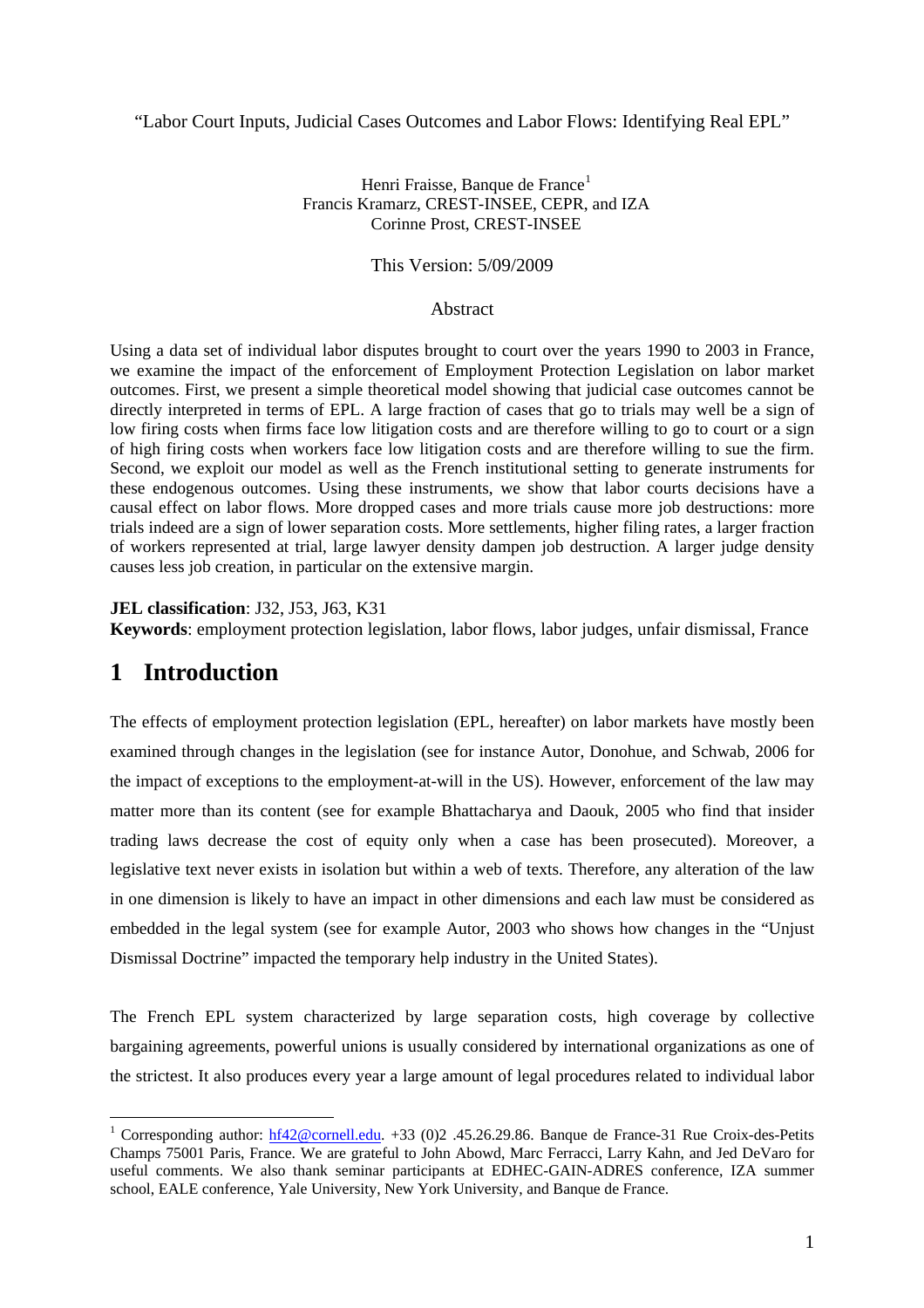disputes (roughly 160,000 new cases every year, as we will see). These procedures are complex, costly, and can last for years. It is these *legal procedures* that we analyze in this paper. We examine their impact on employment flows. However, in contrast with virtually all of the literature, we do not focus on legislation changes but on the judicial process itself. We measure labor courts outcomes – workers' or firms' victories, conciliations… -- directly using all cases that took place in France between 1990 and 2003. We relate these outcomes to the legal environment of each French labor court. We then try to understand how these legal outcomes affect job creation and job destruction within the jurisdiction of each court, using flows measured at those establishments that are within the jurisdiction of each court.

This strategy is, we believe, better suited to measuring and identifying *real* EPL since the mere wording of a new legislative text often tells little about its *real* impact. We build a model relating firing costs to judicial activities of the courts. The model as well as data will help us show how changes in the legislative environment that directly affect the legal costs of going to court transform the whole structure of potential labor courts outcomes. Because we want to relate legal case outcomes with EPL, our contribution to the literature has to be both methodological and empirical.

On the *methodology* side, we define here increasing EPL uniquely by **increasing separations costs.**  Endowed with this definition, and using Bentolila and Bertola (1993)'s very general result that an increase in separation costs decreases labor flows (both at entry and at exit), we are in position to **identify those legal outcomes of labor courts that constitute** *real measures of* **EPL** as those that decrease labor flows. Indeed, we show theoretically *and* empirically that some features of legislation that are, apparently, helping workers have the exact opposite effect and decrease separations costs. The main reason for such a surprising result comes from *composition* effects. These composition effects have direct consequences on final separation costs: for instance, if only "expensive" cases come to court, on one side the firm economizes on the extensive margin (less cases) but pays more on the intensive margin (more expensive). Therefore, measured case outcomes do not have a simple and univocal interpretation in terms of separation costs: more trials may sometimes mean larger separation costs, but it may also mean lower separation costs. This result does not only apply to labor courts but also to divorce or more generally to any legislation that alters the decisions of workers, couples, firms when they contract, sue, or indeed go to court. $<sup>2</sup>$  $<sup>2</sup>$  $<sup>2</sup>$ </sup>

On the *empirical* side, our contribution is threefold. First, we consider measures of EPL varying across space and time based on the various measures of judicial cases outcomes directly coming from legislation enforcement. In France, workers can contest the conditions of a firing by filing a case to

<span id="page-2-0"></span> $2$  This has not escaped some analysts; see for instance Stevenson (2007) on legislation and divorce rates.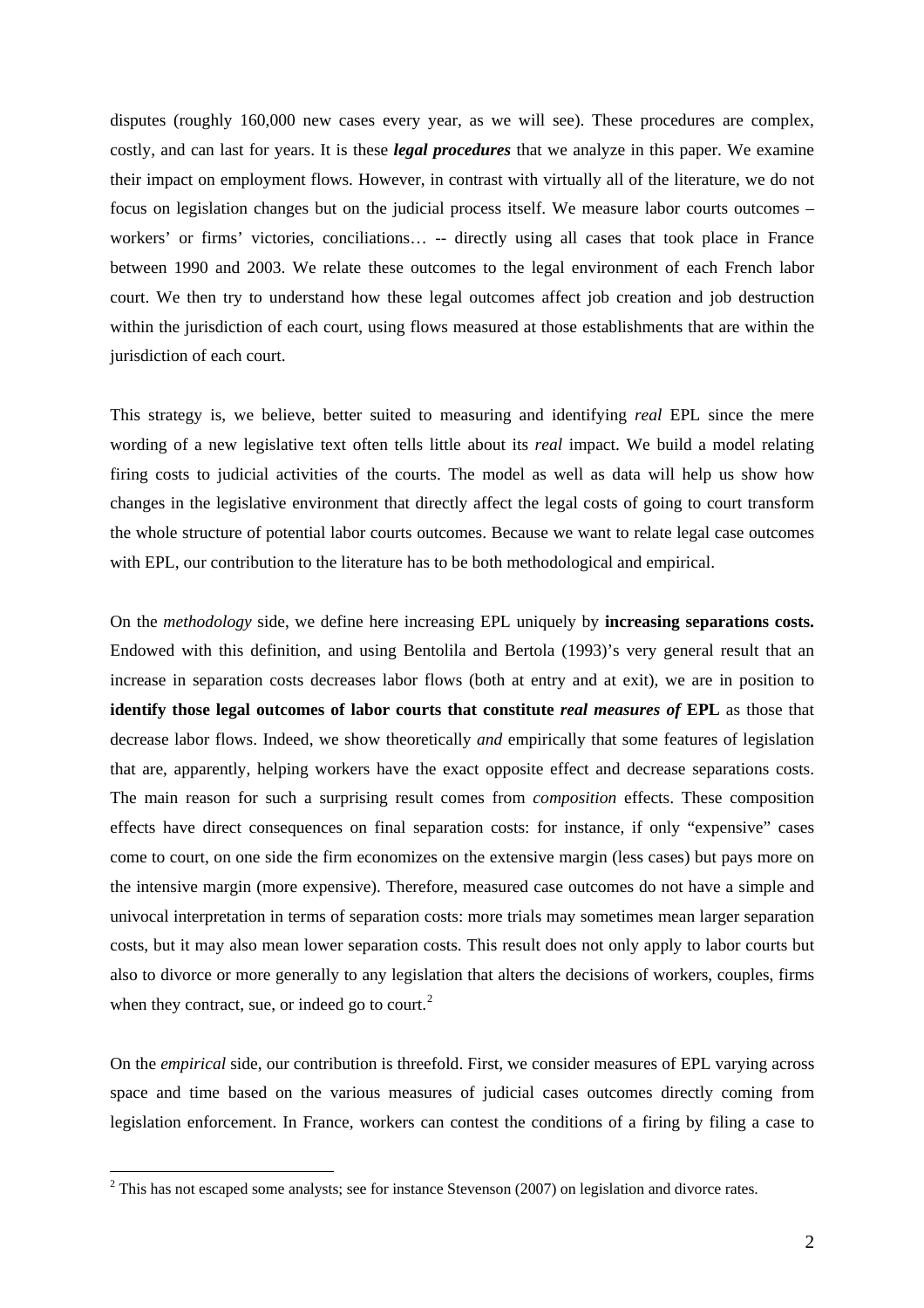one of the 264 local labor courts. We use information collected by the French Ministry of Justice on all cases that were filed over the 1990-2004 period (2 millions of cases) to compute, at the local level of the court and for each year, various EPL indicators characterizing the enforcement of the labor laws: fraction of cases leading to a conciliation between parties, to a trial, resulting in a worker's victory, to a case dismissed by the court, or the fraction of cases in which workers or firms were legally represented. We match these local indicators with local measures of the legal environment (judges, administrative staff, lawyers…) as well as local measures of job flows à la Davis and Haltiwanger (distinguishing in particular the extensive and the intensive margins). Second, as we work at the level of France, a country in which many institutions are centralized and do not vary across the French territory (minimum wage, unemployment benefits, wage bargaining…) we are able to "control" for most of the French labor market institutions, even though there is enough variation between as well as within local labor courts. Third, thanks to the precise French institutional setting and those local measures of legal environment, we use various empirical strategies (geographic discontinuities, exogenously set environment, instruments) to correct for the endogeneity from which estimation of the relation between economic conditions, including labor flows, and application of the labor laws might suffer. Then, we show the magnitude of various court outcomes on employment flows, identifying in so doing those that are valid measures of increasing EPL and those that are not.

As in all of the empirical papers we are aware of, our paper focuses on the impact of labor regulations on labor market characteristics and leave aside the welfare gains from job stability which must be taken into account for policy recommendations.<sup>[3](#page-3-0)</sup> We also do not assess the impacts of the enforcement of EPL on productivity and wages. However, and in contrast with the existing empirical literature, our labor court outcomes capture some dimensions of the quality of labor relations which according to Blanchard and Philippon (2004) or Algan and Cahuc (2007) are related to the evolution of labor market conditions.

**Related literature:** In a seminal paper, Lazear (1990), who used unemployment benefits and severance payments given to a blue collar with 10 years of service as a proxy for labor market flexibility, acknowledges that high overall labor market flexibility can prevail without being captured by any of these two variables. Hence, one might conclude with Freeman (2004) that cross-country analyses are hardly convincing since "with only 30 or so advanced countries, highly correlated outcomes, and infrequent changes in institutions, the number of configurations can easily exceed the number of independent data points". Moreover, in these cross-country analyses, the typical EPL indices are deemed exogenous and imperfectly capture how the behaviors of unions, employer federations, or government regulators change over time.

<span id="page-3-0"></span> $3$  See Bertola (2003) for a theoretical model considering risk-averse workers and potential positive effect of EPL on welfare.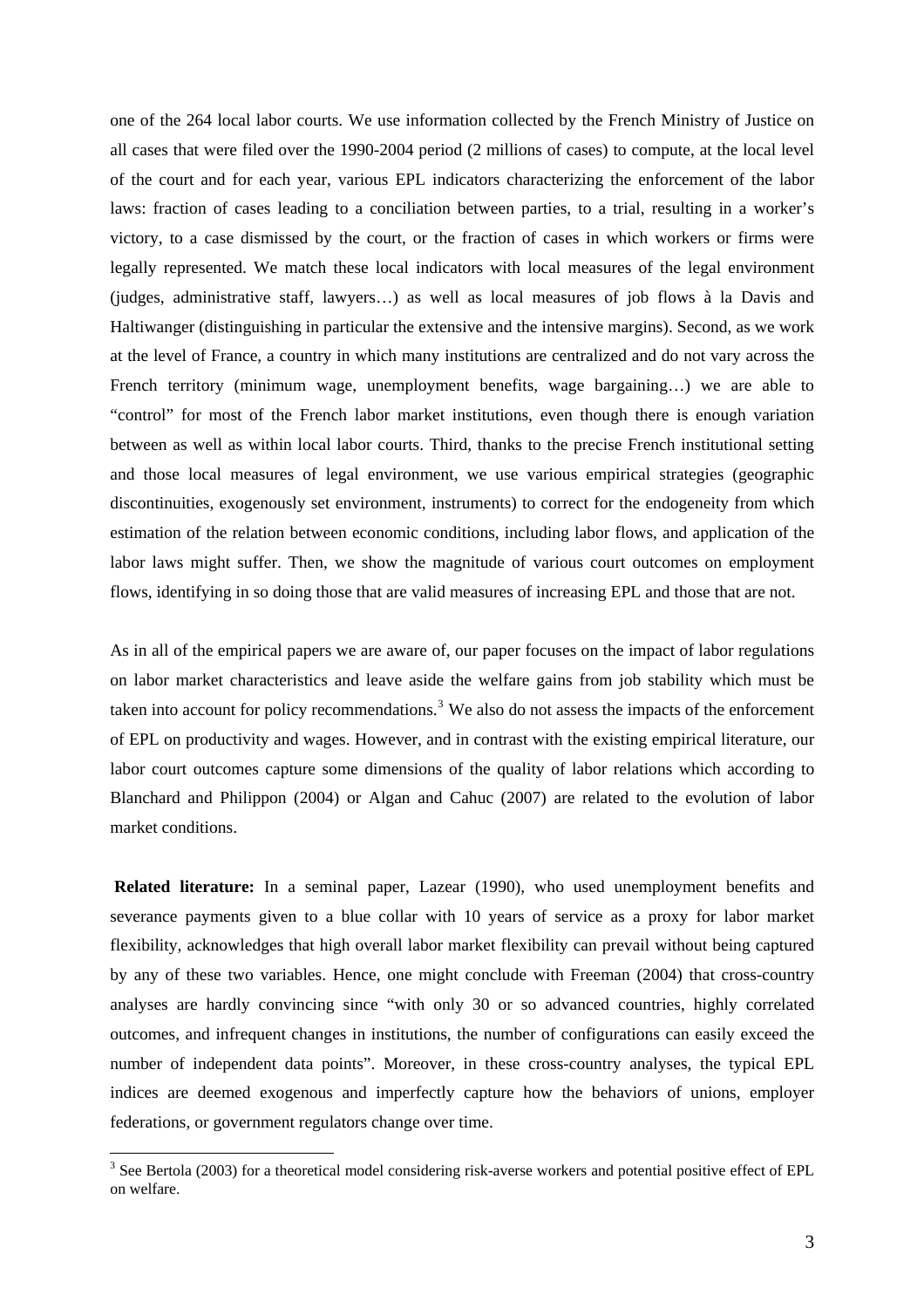<span id="page-4-0"></span>Taking stock of these critiques, a recent strand of literature has assessed the impact of EPL within countries. This strategy typically involves measuring the impact of a change in legislation targeted to a specific category within a whole country or -- in the case of the US -- the impact of the differential timing in the introduction of a new EPL across different states. Wrongful-discharge protections were adopted by US state courts during the last three decades. Autor, Donohue, and Schwab (2004) take advantage of the between-state variation in the timing of the introduction of these labor laws and estimate their impact using difference-in-difference estimators. The "implied-contract" exception law, meaning that the employer implicitly promised not to terminate a worker without good cause, is found to have reduced state employment rate by 0.8 to 1.6%. Boeri and Jimeno (2003), using the 1990s tightening of the Italian regulation for firms with less than 15 employees, find that the threshold does matter in conditioning layoff and hiring probabilities but find no significant impact on employment growth. Bauer et al. (2007) find no effect of the change in the German EPL exemption for small firms on worker turnover. Martins (2009) reaches the same conclusion using Portuguese matched employeremployee data.

Unfortunately, this last strand of research suffers from several downsides as well. First, these studies do not provide information concerning the degree of **enforcement** of labor regulations. To which extent these regulations were used by workers to defend their own interests? Are these regulations actually binding for employers? For instance, in the case of the US, even if judicial breaches to the employment-at-will doctrine have been judged by some state courts, we have little evidence on the extent to which they are used or even known by the workers. Therefore, we do not know if they act as a credible threat to the employment-at-will policy. The state of California recognized the application of the covenant of good faith and fair dealing to employment relationships in 1980. In March and April 1986, about 100 cases were filed in Los Angeles which implies an approximate number of 1,000 for the entire year in the entire state<sup>[4](#page-4-0)</sup> (hence, about 80 cases per million workers).<sup>[5](#page-4-0)</sup> In comparison, for France, with a population and GDP close to those of California, 160,000 cases take place in any given year. Of course, one could argue that the law can act on the employer in a pre-emptive way but, to capture any effect in the data, this impact should be very strong (or conversely the impact on employment of labor courts should be extreme in France). Second, labor laws are subject to court interpretation and tend to vary over time and space. As pointed out by *The OECD 2004 Employment Outlook*, even if an employer may be sanctioned in case of non-respect of EPL, "these provisions are subject to court interpretation and this may constitute a major (but often hidden) source of variation in EPL strictness both across countries and over time". In addition, methodologically, the timing of introduction of a new EPL can substantially alter the results. Indeed, Miles (2000) - using a different

<sup>&</sup>lt;sup>4</sup> In 1986, civil case filings in Los Angeles represented about 60% of all civil activity in the state of California.

<sup>&</sup>lt;sup>5</sup> These figures are taken from Dertouzos (1986).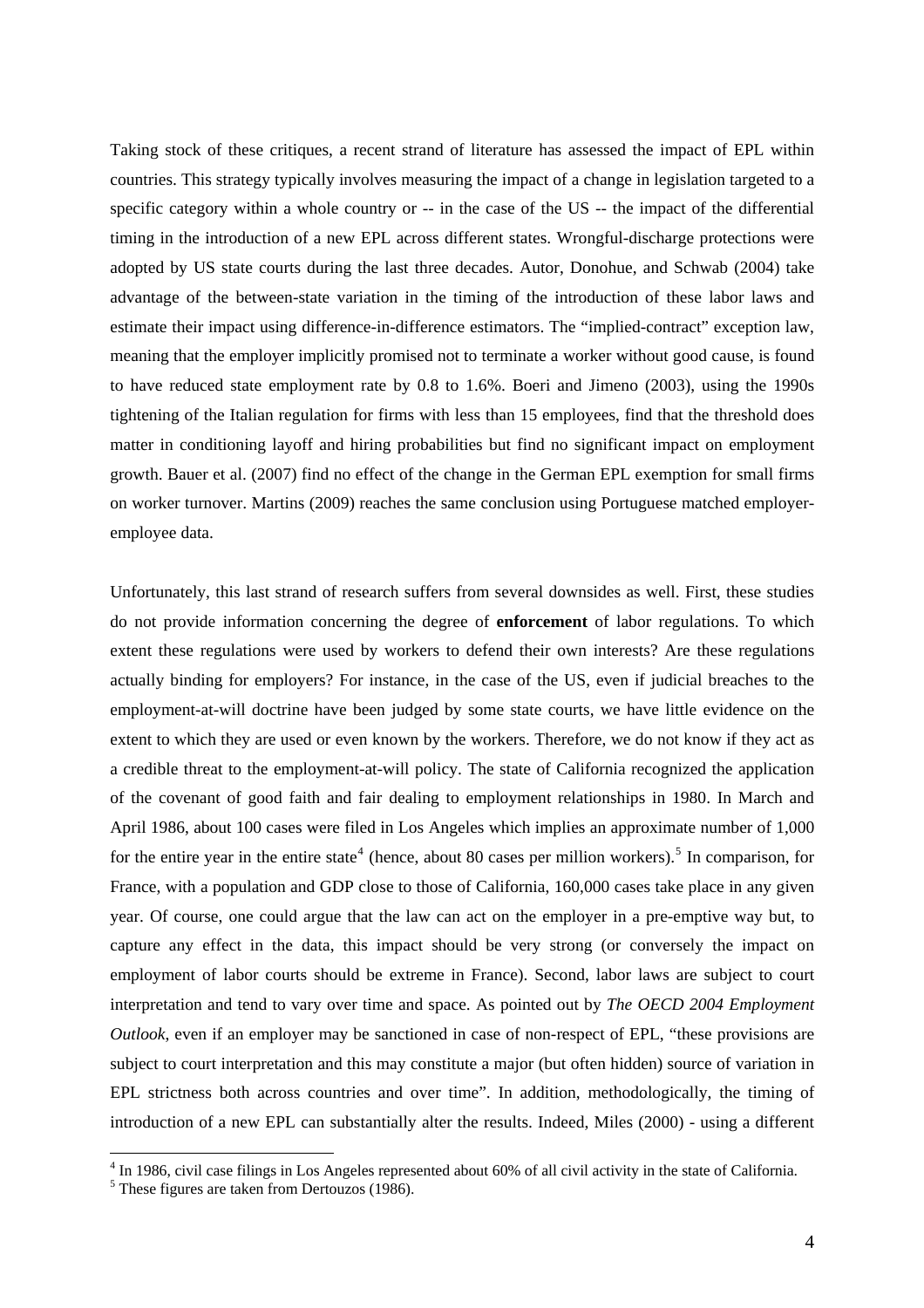classification of cases when identifying the adoption dates - finds no significant effects. Third, problems of endogeneity abound: court interpretation with the ensuing impact might not be exogenous as market conditions are likely to have an impact on the leniency of the courts, the introduction of new laws, or workers' propensity to go to court. Ichino et al. (2003), using micro data on labor court cases, focus on this institutional endogeneity of EPL enforcement. Studying the case of an Italian bank with roughly 20,000 employees among which 409 workers were fired and 86 of them went to trial over more than 20 years, they show that a higher unemployment rate increases worker's probability of winning her case. In contrast, Marinescu (2006) - using data from a 1992 survey of Employment Tribunal Applications in Great Britain - finds that a higher unemployment rate leads to more decisions against the workers, in particular when they were already re-employed.

Section 2 describes the French labor courts institutional setting. Section 3 presents a simple theoretical model relating the judicial cases outcomes that result from the enforcement of labor laws to firing costs. Section 4 describes our data sets and provides some descriptive statistics. Section 5 explains our empirical methodology to capture EPL causal effects and presents our regression results on labor flows. We briefly conclude.

# **2 Labor Courts in France: the Institutional Setting**

## *2.1 French Firing Laws*

Three types of events may trigger the firm's decision to fire a worker: a grave misconduct, a lay-off due to a slowdown in the business activity, or an insufficient level of competence. Under the current French law, the separation should be declared as a redundancy (or economic dismissal). However, in France as in many European countries an economic dismissal may entail a more complicated and time consuming process as well as the payment of large severance fees. On the contrary, a dismissal for misconduct is a faster process - if not challenged by the worker or if confirmed by the labor court. Thus the dismissal for "just" cause implies a lower firing cost than a redundancy. When fired, a French worker might sue the firm. Since a bill passed in 1973, every individual dismissal must be justified by a "real and serious cause" and the firm has the burden of proof. Without delving deep into 30 years of jurisprudence that have made this concept simultaneously blurred and precise, "real" means that the wrongdoing justifying the dismissal must be objectively defined, accurate, and in line with the mandatory firing notification letter. For example, being ten minutes late does not mean being seventy minutes late ; a lack of performance or a lack of trust is not considered as "real" if it is not objectively measured. The cause is considered as "serious" only if it is related to the professional activity of the worker and if it makes the labor relation impossible to continue. There are various degrees of "seriousness". Some lead to "grave misconduct" (for example brawl or thievery) which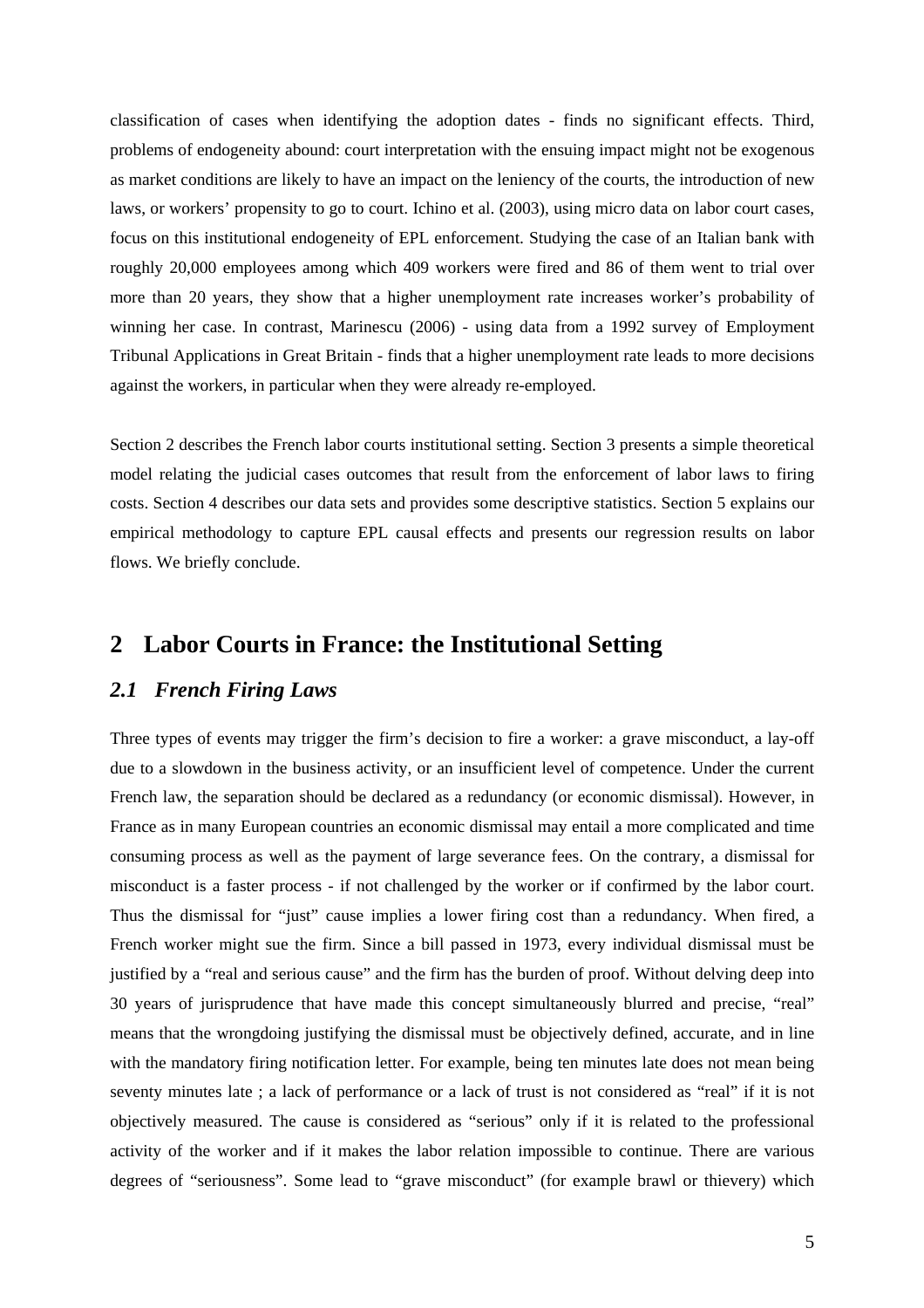allows the employer to totally deprive the worker of severance payment (in this case, the employee may lose her unemployment benefits).

In addition to the cause of the dismissal, the employee can sue the employer if the latter did not follow the mandatory legal steps of the firing process (for example the employer must notify one week in advance that the employer intends to meet the worker in order to discuss his firing).

As pointed out by Galdon-Sanchez and Guel (2003), EPL legislation in European countries may give rise to a double moral hazard problem: a worker fired for misconduct has an incentive to sue for unfair dismissal and a firm has an incentive to label "misconduct" a separation which, in reality, is a redundancy. Thus, even if this phenomenon is obviously hard to detect in the data, the proportion in France of dismissals for economic reasons decreased from 61% in 1993 to 24% in 2004.

## *2.2 French Labor Courts*

The French labor justice is mainly dispensed by the "Prud'hommes" which is the relevant jurisdiction to every labor dispute arising at the individual level in France. There are several labor courts in each Prud'hommes. As the legislators wanted to take into account industry characteristics of the cases brought to court, each Prud'homme is divided into 4 sections according to the main activity of the firm: Agriculture, Retail Trade, Manufacturing, and Other Activities (mainly Services). A fifth section is dedicated to cases involving "managers, engineers, and professionals" irrespective of the activity of the firm.

The judges in the Prud'hommes are not professional judges and can be seen as performing a public duty. Each labor court comprises judges representing employers and judges representing employees in equal number. These judges are elected every five years within lists established by workers unions and employer federations. All employees are entitled to vote. They select judges in the union lists. Similarly, employers vote and select judges within the federation lists. Hence, in every section of every Prud'homme, the number of judges is even, at least four on each side. All French establishments are allocated to one Prud'homme. On the employee side, the electoral body includes all private sector workers with a labor contract. They are enrolled on the electoral list based on a mandatory administrative report from their employer. Unemployed can also vote but have to enroll on the list by themselves. On the employer side, in addition to employers and business owners, employees entitled to take firing or hiring decisions can also vote for employer representatives.

Prud'hommes are supposedly not very formal and should be seen as conciliation boards. Prud'hommes were designed to foster agreements rather than trials. Therefore a first and mandatory step in each trial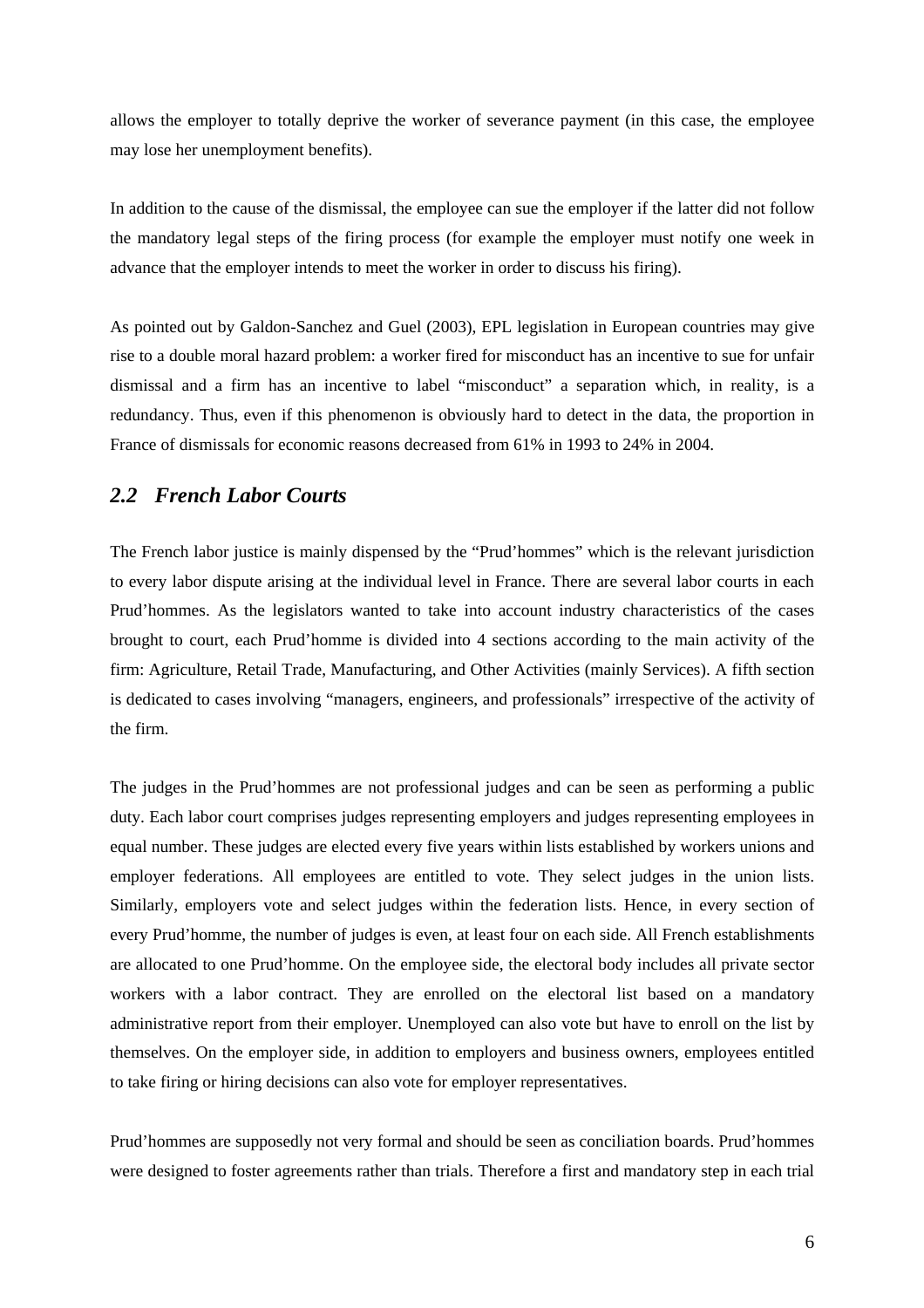<span id="page-7-0"></span>is a conciliation audience where plaintiffs and defenders explain their grievance and judges try to push for an agreement. If they do not, the case is judged. If, in the end, an equal number of judges decides in favor of a worker and against her, there is a tie ("solution de départage"). In this case, a single professional judge decides the outcome of the trial.

In the 90's, 264 Prud'hommes were spread all over metropolitan France, a labor court being at most within a radius of 30 miles from any establishment. Even though a majority of plaintiffs were represented by a lawyer, going to labor court was not necessarily expensive. For instance, local administration provides a list of benevolent specialists (former labor inspectors, for example) who are willing to assist workers. Furthermore, low-income workers are eligible for financial help.

The plaintiff or the defender can appeal the decision of the court if the stake is larger than a given threshold (about 5,000 euros in 2006). It is worth noting that 60% of the decisions were appealed in 2004. Among them, 55% of these appeals did not overrule the Prud'hommes' decision, 30% confirmed it "partially".<sup>[6](#page-7-0)</sup>

In case of an emergency, a summary judgment can be made. However, these judgments are only temporary and might be overruled afterwards. In this paper, we do not consider these summary judgments.

For any given case filed in a labor court, the range of outcomes is wide. A case can lead to a full tribunal hearing and be lost or won. It can be classified as null and void if the plaintiff has not shown due diligence in the conduct of her case. The case can also be crossed out. This crossing out is less severe than a "null and void" classification. The worker can reinstate her case at the point it has been crossed out and does not have to restart the whole process. This crossing out can be decided by judges but it can also be the outcome of the plaintiff's initiative.<sup>[7](#page-7-0)</sup> A case can either be conciliated during the conciliation step or outside the tribunal with a formal agreement sent to the court.

The motives for suing are multiple. The nullification of a dismissal is asked in the majority of cases  $(58\%)$  $(58\%)$  $(58\%)$ .<sup>8</sup> 21% of plaintiffs ask for some compensation that was not paid by their former employer whereas 9% of plaintiffs do not agree with the level of their severance payment. In this paper, we do not distinguish between these different motives.

<sup>&</sup>lt;sup>6</sup> Munoz-Perrez and Serverin (2006).

 $7$  In 2004, only 27% of crossed out cases were reinstated.

<sup>&</sup>lt;sup>8</sup> In a very vast majority of the cases won by the worker, the worker is not reinstated but receives a compensatory award.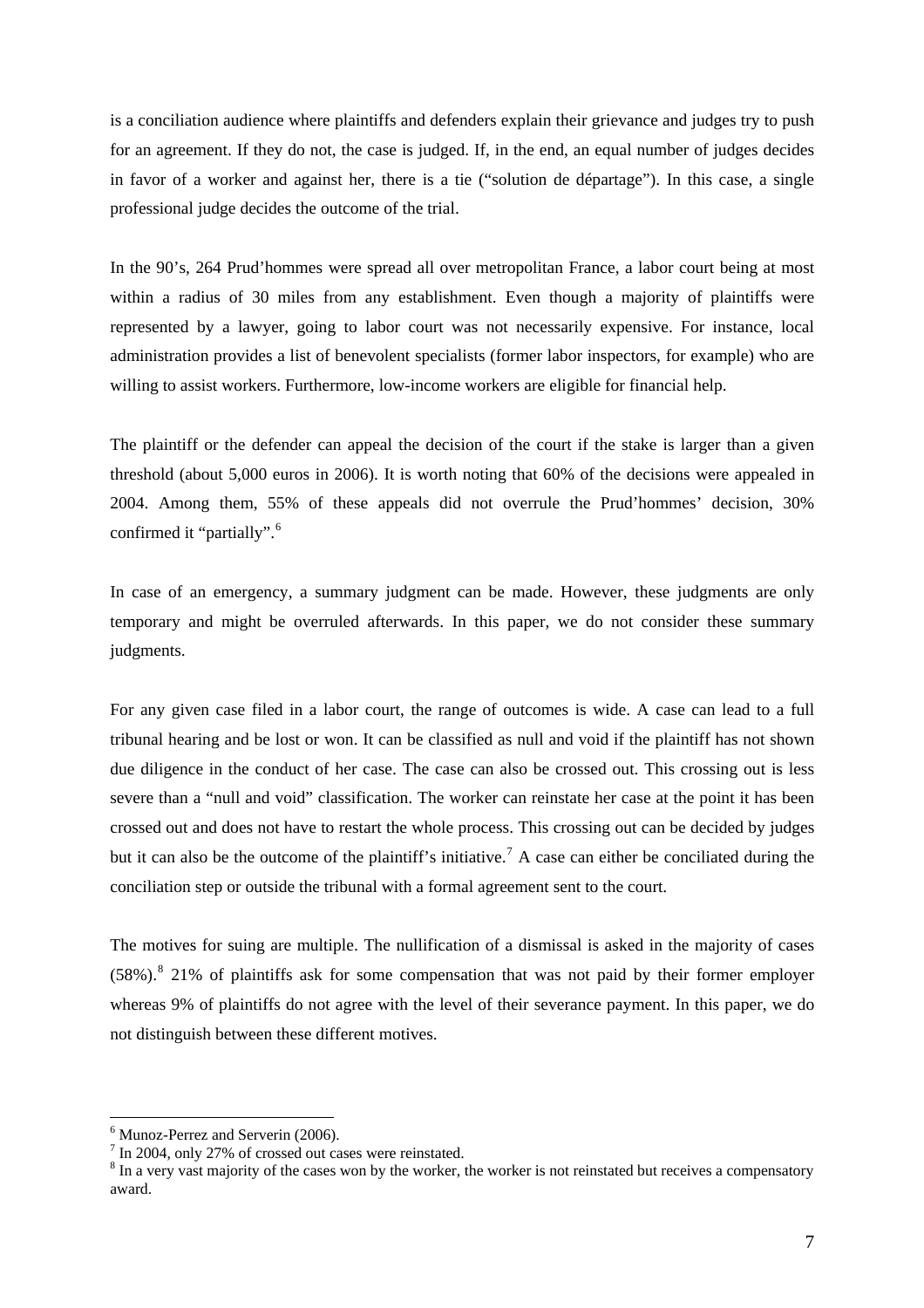## <span id="page-8-0"></span>*2.3 Recent Changes*

The legal environment did not change substantially during our sample period  $(1990-2004)$  $(1990-2004)$  $(1990-2004)$ .<sup>9</sup> In the relatively recent past of an institution officially founded in  $1806<sup>10</sup>$  $1806<sup>10</sup>$  $1806<sup>10</sup>$ , a 1979 bill radically changed the institutional settings of the Prud'hommes. First, it extended the number of Prud'hommes across France in order to guarantee an equal access among workers. Second, it ended the majority rule for electing representatives which resulted in a more diverse composition of each Prud'homme. Third, it funded the Prud'hommes by the central administration (Ministry of Justice), an important feature in our analysis since national principles ruled funding which entailed much less sensitivity to local changes in the economic environment.

# **3 Litigation and Firing Cost: a Simple Theoretical Model**

We do not study here the theoretical impact of firing costs on labor market variables. This has been extensively examined elsewhere (see Bertola and Bentilola, 1992). We rely on these authors to say that larger firing costs entail slower and smaller adjustments than without costs. We do not want either to understand why litigation exists whereas agreements "should" have been found between firms and workers. For instance, the model that we describe below has no uncertainty, no asymmetric information that would explain why trials take place; everything is known and predictable. So, theoretically, firms and workers should agree on a payment in order to avoid the litigation costs (except if the costs for reaching an agreement are too large). Here, we try to illustrate how firing costs are related to labor court inputs and outcomes. To do so, we depart from the traditional model of litigation proposed by Priest and Klein (1984) or Bebchuk (1984) or more recently Card and McCall (2009) to run a cost-benefit analysis similar to the one proposed by Flanagan (1989) for disputes related to the compliance to the National Labor Relations Act in the US.

In our analysis, the employer can deliberately choose to pay a minimal firing cost with the risk to be sued by the worker; or to pay a larger amount, which corresponds to the payment a plaintiff would accept in order to give up any further possibility of lawsuit. Important to note here that this last sum is not negotiated between the firm and the worker, but is directly coming from legal precedents (jurisprudence). In France, it amounts to one to two years of earnings. Another way of understanding the model is as follows: a firm chooses to dismiss the worker either for a personal motive, paying a small or even zero severance payment in case of a disciplinary case, or to dismiss the worker for an economic motive (redundancy) with larger severance payments. Our hypothesis, then, is that when

 $9^9$  Apart from minor changes related to the application of the working time reduction and the 35 hours workweek.

<sup>&</sup>lt;sup>10</sup> Prud'hommes can be traced back to the Middle Ages.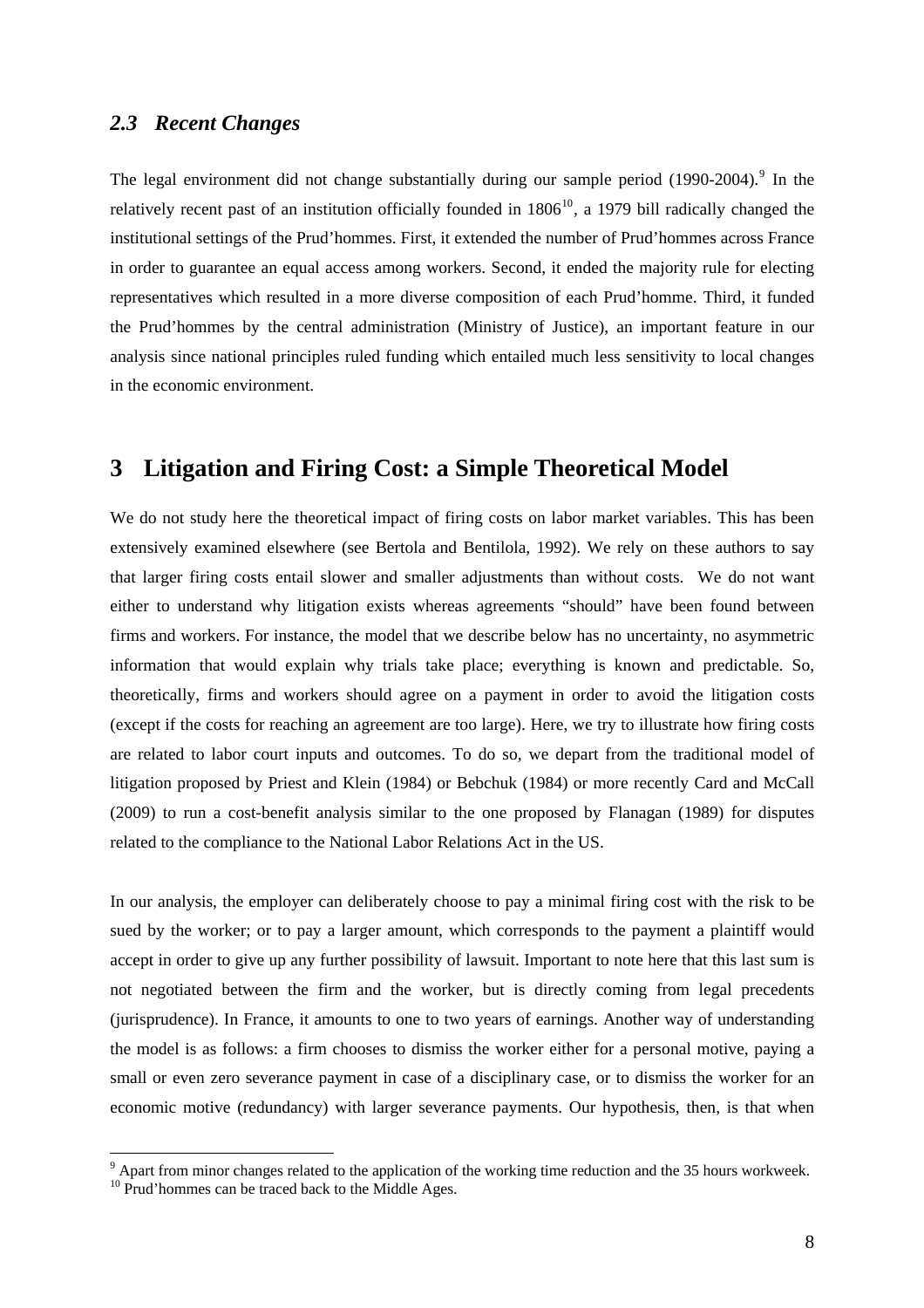<span id="page-9-0"></span>firms pay the severance payment corresponding to a redundancy, the workers never choose to sue the firm (indeed, 97.5% cases in our data come from dismissals rather than redundancies). When the worker goes to court after a dismissal, the firm has to prove that the case is a legitimate dismissal for personal motive rather than a redundancy.

In the case of a dismissal for personal motive, the firm incurs a minimum cost  $(c_m)$  if the dismissal remains unchallenged by the worker. This cost  $c_m$  is lower than the maximum cost  $c_M$ , which leads the worker not to sue the firm. Yet the firm has to take into account the probability that the worker files a suit,  $p_f$ , the probability  $p_c$  that the case ends with a formal agreement in front of the judge, and, when the conciliation step fails, the probability that the worker wins,  $p_w$ . We assume that during the conciliation step, the judge tries to reach an agreement using an "intermediary" cost  $c_c$ , given by the jurisprudence, always lower than  $c_M$ . Note that in order to simply introduce the co-existence of a conciliation stage and a trial stage we consider  $c_c$  constant. The firm cannot increase  $c_c$  in order to avoid the trial.

Uncertainty of the process is summarized through  $p_w$ . The firm and the employee share the same expectation of the output of process. This reflects the fact that the quality of each case is known by both parties and is related to observed characteristics of the workers and of the firms. For instance, union or personnel delegates or pregnant women are very well protected by the law, and the judges are very strict against dismissals of such individuals. Several past statements of judgments also show that judges demand more stringent evidence when a firm has had large positive profits in the years preceding the trial. $^{11}$  $^{11}$  $^{11}$ 

If choosing  $c_m$  the expected firing cost for the firm is:

 $\overline{a}$ 

$$
E(c) = p_f \{p_c (c_c + l_c) + (1 - p_c) [p_w (c_m + F) + (1 - p_w) c_m + l_t] \} + (1 - p_f) c_m
$$

where  $F$  is a compensatory award for the worker,  $l_c$  is the firm's litigation cost when the parties reach an agreement at the conciliation stage, and  $l_t$  is the firm's litigation cost when the parties go to trial. Otherwise, the firing cost is  $c_M$ .

As for the worker, if the firm chooses  $c_m$ , the expected severance payment is:

$$
E(s) = p_f \{p_c (c_c - k_c) + (1 - p_c) [p_w (c_m + F) + (1 - p_w) c_m - k_t] \} + (1 - p_f) c_m
$$

 $11$  Unfortunately, the data do not contain a firm identifier. Hence, it is not possible to directly relate firm and worker behavior.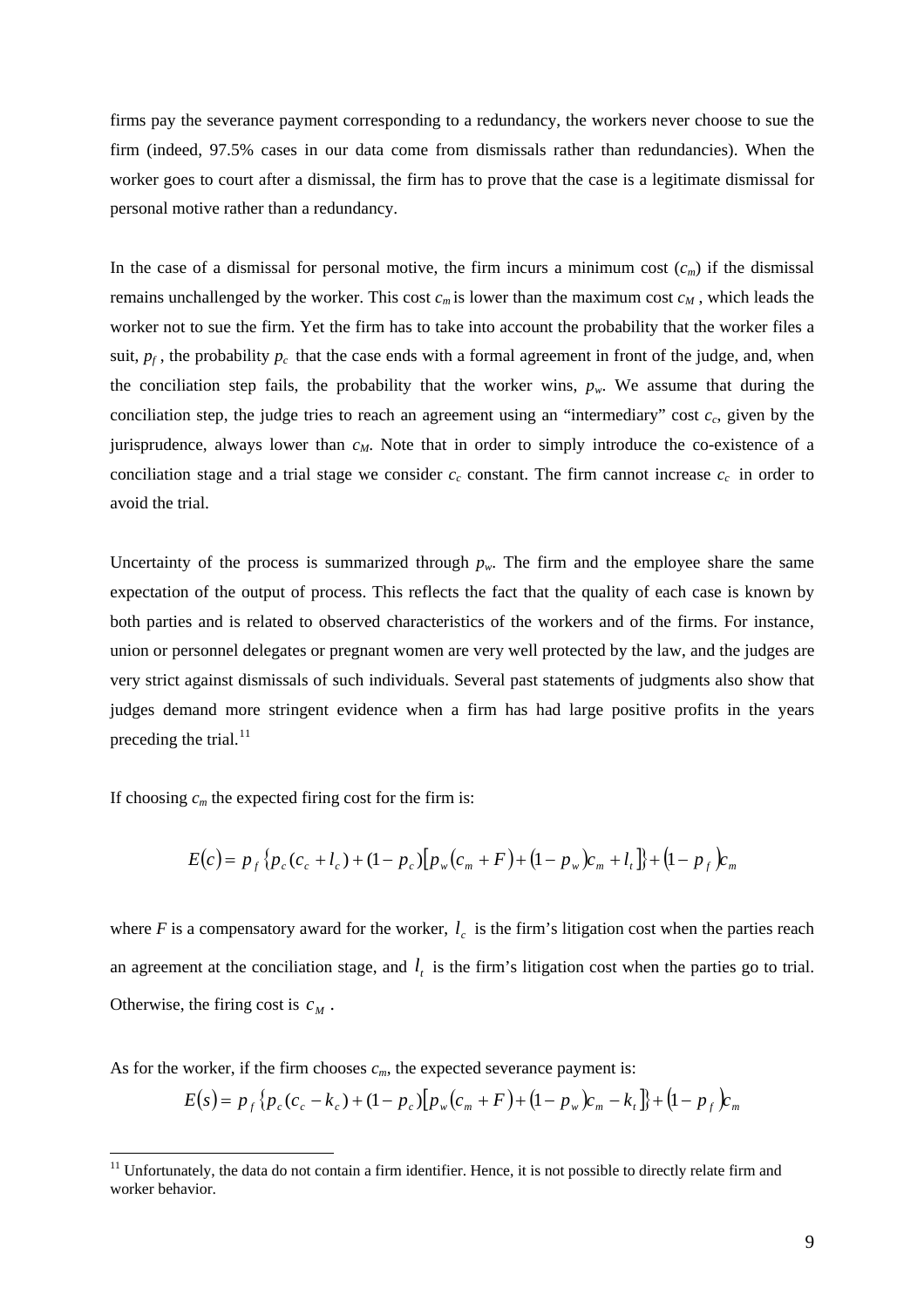$k_c$  being the cost of litigation for the worker at the conciliation stage,  $k_t$  being the cost at the trial stage. Otherwise, the received payment is  $c_M$ .

The parameters  $p_f$  and  $p_c$  result from the optimization from the firm and the worker and equal one or zero. The worker chooses to go to court or not; and in that case to accept the conciliation or not. The firm chooses to pay  $c_m$  or  $c_M$ ; and, if at the court, to accept the conciliation or not.

We define: 
$$
\overline{p_w} = \frac{k_t}{F}
$$
,  $\overline{p_w} = \frac{c_c - c_m + k_t - k_c}{F}$ ,  $p_w^* = \frac{c_c - c_m - l_t + l_c}{F}$ , and  $p_w^{**} = \frac{c_M - c_m - l_t}{F}$ 

#### *Assumptions*:

*Condition (1):*  $k_t > c_c - c_m + l_c - l_t$ : the cost of trial is sufficiently large ( $p^*_{w} < \overline{p_w}$ )

*Condition (2):*  $c_c - k_c > c_m$ : the gain for the worker at the conciliation stage is larger than the severance payment she receives in case of firing for a personal motive ( $p_w < p_w$ ).

*Condition (3):*  $c_c + l_c < c_M$ : the cost for the firm at the conciliation stage is smaller than the severance payment received by the worker in case of firing for an economic motive.

Conditions (1), (2) and (3) taken together allow for the possibility of a **conciliation** stage.

*Condition (4):* The compensatory award  $F$  is large enough so that when the firm is certain to lose at trial, it is less costly to pay the maximum severance payment. That is:  $c_M < c_m + F + l_t$ . It implies  $p_w^*$  < 1 and excludes an equilibrium in which the law has no deterrent effect, every worker being fired for a personal motive.

*Condition (5):*  $c_c - k_c + k_t + l_t < c_M$ : there is a probability range for a trial to exist. The firm is better off at trial than paying *cM*.

**Result:** Under these assumptions, there are four equilibria, depending on the value of  $p_w$  (see Appendix for a proof):

*Equilibrium (1):* for small probabilities  $p_w < \overline{p_w}$ , the firm pays  $c_m$  and the worker does not go to court ( $p_f = 0$  and  $p_c = 0$ ) since the firm would refuse the conciliation and the gain at trial would be negative for the worker.

*Equilibrium (2):* when  $\frac{1}{p_w}$  <  $p_w$  <  $\frac{1}{p_w}$ , the expected gain of the worker at trial is positive. She can credibly threat the firm to go to a full hearing. Since  $p^*_{w} < \overline{p_w}$  the firm accepts to settle with the worker. The settlement amount is lower than the expected loss of the firm at trial but larger than the expected gain of the worker. ( $p_f = 1$  and  $p_c = 1$ ).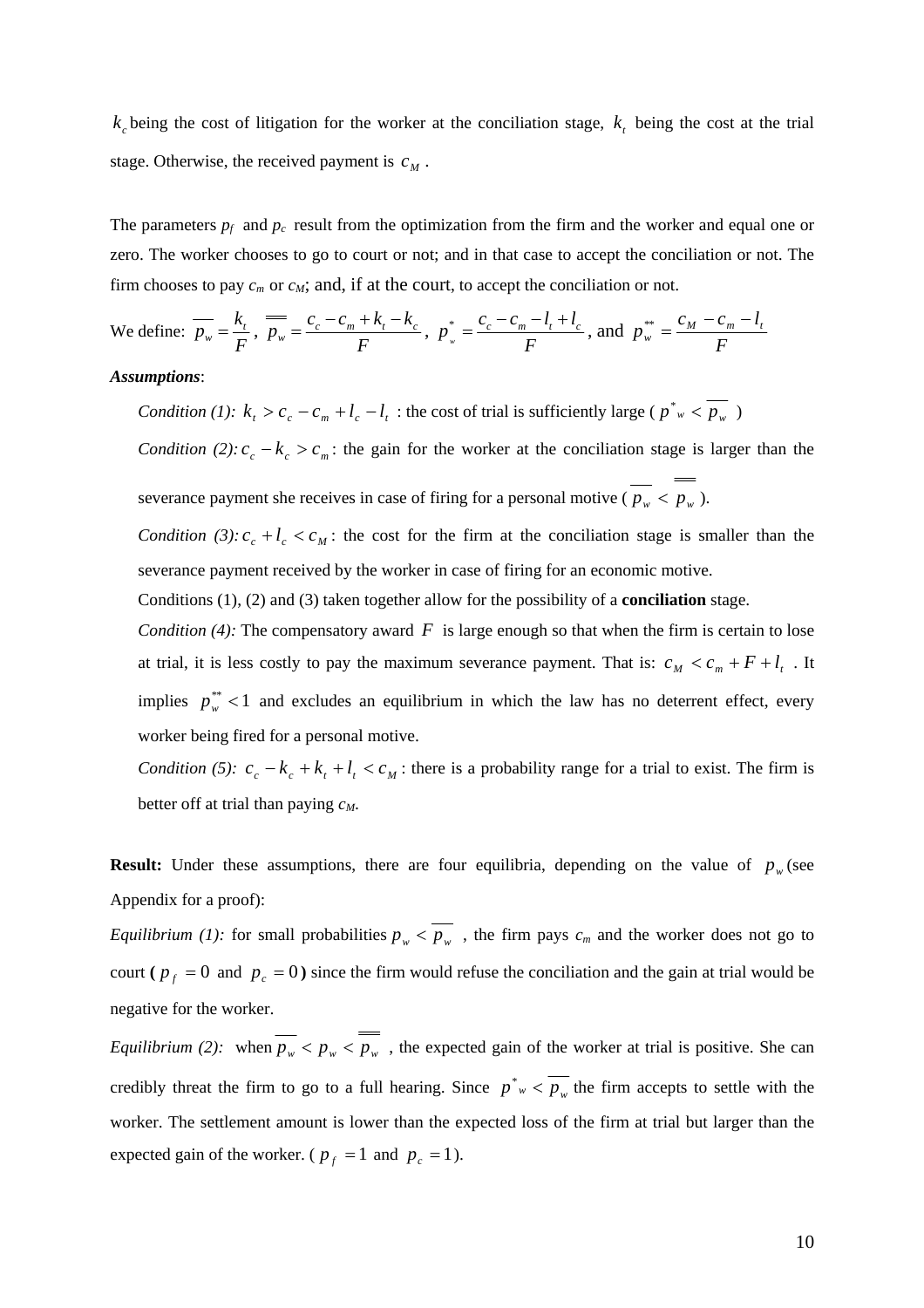*Equilibrium (3):* when  $p_w < p_w < p_w^*$ , the worker is better off at the trial stage and refuses to conciliate anymore ( $p_f = 1$  and  $p_c = 0$ ).

*Equilibrium (4):* when  $p_w > p_w^*$ , the firm pays  $c_M$  since it would be too costly to go to court.

The firing cost, depending on the probability of winning of the case, is shown on Figure 1.



#### *Fig. 1: Firing cost*

**Discussion:** We consider that firms are facing an invariant distribution of case quality. This model shows that changes in the "inputs" have intuitive impacts on the firing costs. For instance, an increase in the firm's litigation cost at trial  $l_t$  implies a decrease in  $p_w^*$  (Figure 2). The firm will be more likely to fire high probability workers with an economic motive to avoid lawsuits. It will also increase the relative cost of a trial with respect to conciliation. The expected firm's cost at trial will rise. All these changes lead to an increase in the firing cost, a decrease in the trial and filing rates. Hence, a *smaller* number of trials and filing cases appear to be associated (in some cases at least) with *more* EPL, in contrast to the usual view promoted by OECD that equates trials with EPL.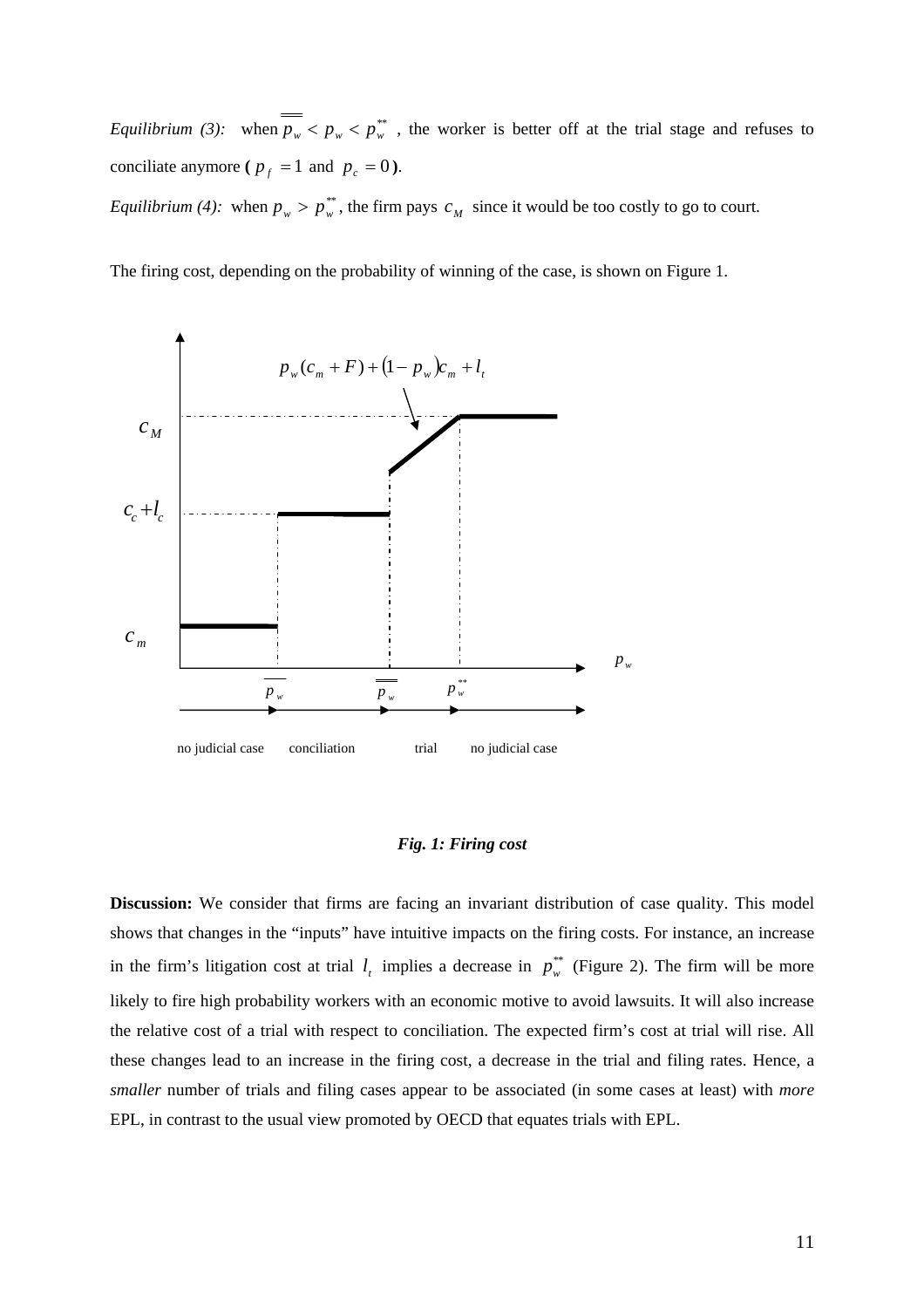

*Fig. 2: Firing cost, case outcomes and an increase in the litigation costs for the firm* 

Let us study the following case that stands in stark contrast with the previous one (Figure 3). An increase in workers' litigation costs  $k_t$  will induce a decreased probability for the workers to file a case (through a higher  $\overline{p_w}$ ) as well as more workers that prefer to conciliate (through a higher  $\overline{p_w}$ ). In this situation (contrasting with the previous one), a smaller number of trials is associated with lower total firing costs. In fact, our model shows that firing costs directly depend on variation in input costs; yet the link with case outcomes is ambiguous.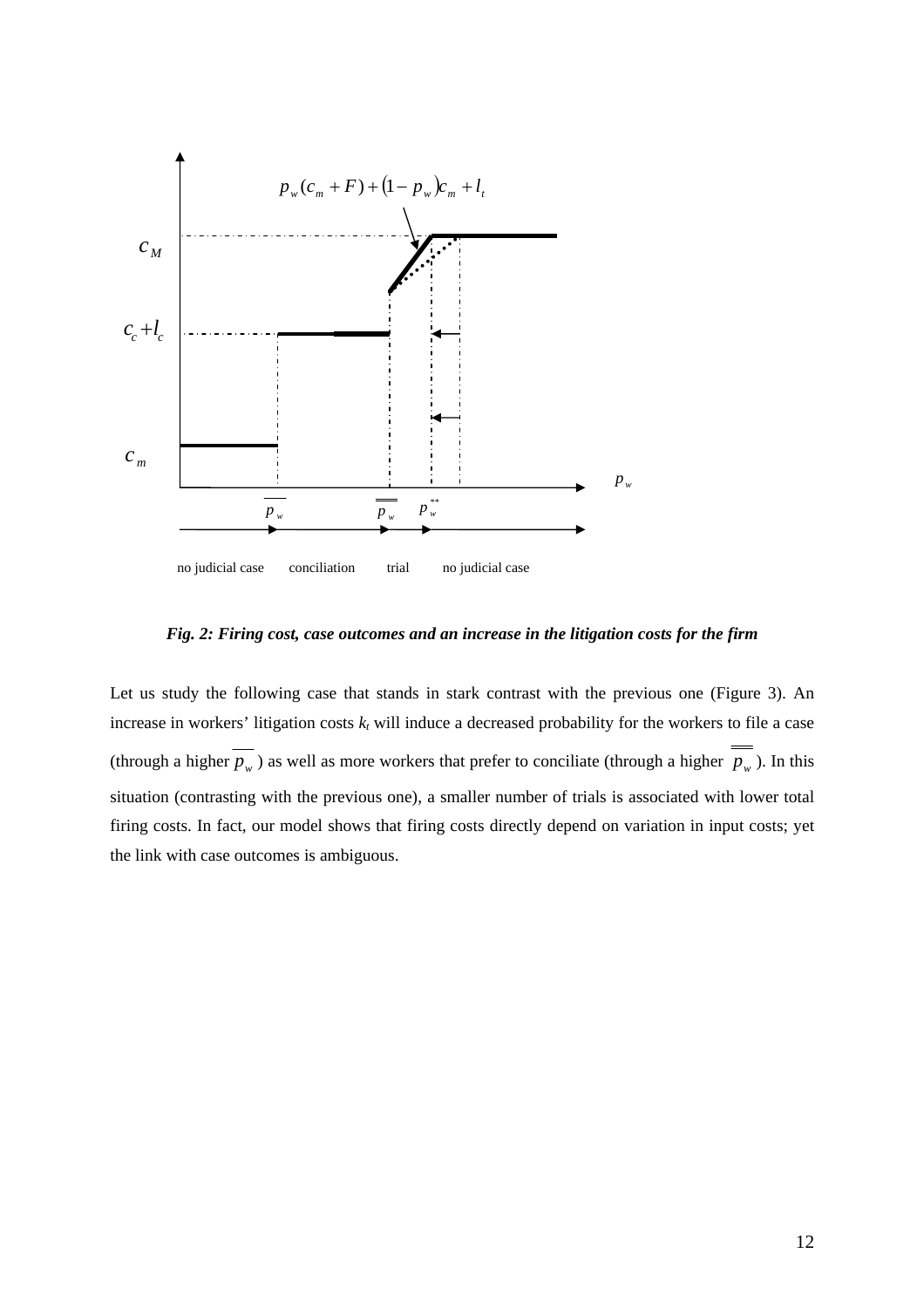<span id="page-13-0"></span>

*Fig. 3: Firing cost, case outcomes and an increase in the litigation cost for the worker* 

The model can also be used to think about the instruments and discuss the endogeneity problems that we will face when estimating the relations between labor court outcomes and labor market characteristics. For instance, an adverse shock on the labor market conditions can affect labor court outcomes. First, according to the legislator, *F* compensates the worker for past and future potential wage losses, in particular by taking into account the difficulty of finding a new and comparable job. The magnitude of *F* is therefore likely to be countercyclical. An economic downturn pushes  $\overline{p_w}$ ,  $p_w$ , and  $p_w^{**}$  downwards which results, other things being equal, in higher firing costs.<sup>[12](#page-13-0)</sup> Moreover, if workers exert more effort on the job during a downturn (with an efficiency wage story in mind), the overall distribution of  $p_w$  will shift upwards. Third, economic conditions might also alter the overall distribution of *pw* through judges' behavior. Judges showing a pro-worker bias when labor market conditions deteriorate increase the firing costs faced by the firms (see Ichino et alii, 2003).

 $12$  Empirically, Siegelman and Donohue (1995) find that cases of employment discrimination rise in downturns and are more likely to be lost. In our model, it means that the decrease in  $p_w$  more than offsets the decrease in  $p_w^{**}$  when computing the average worker's victory rate.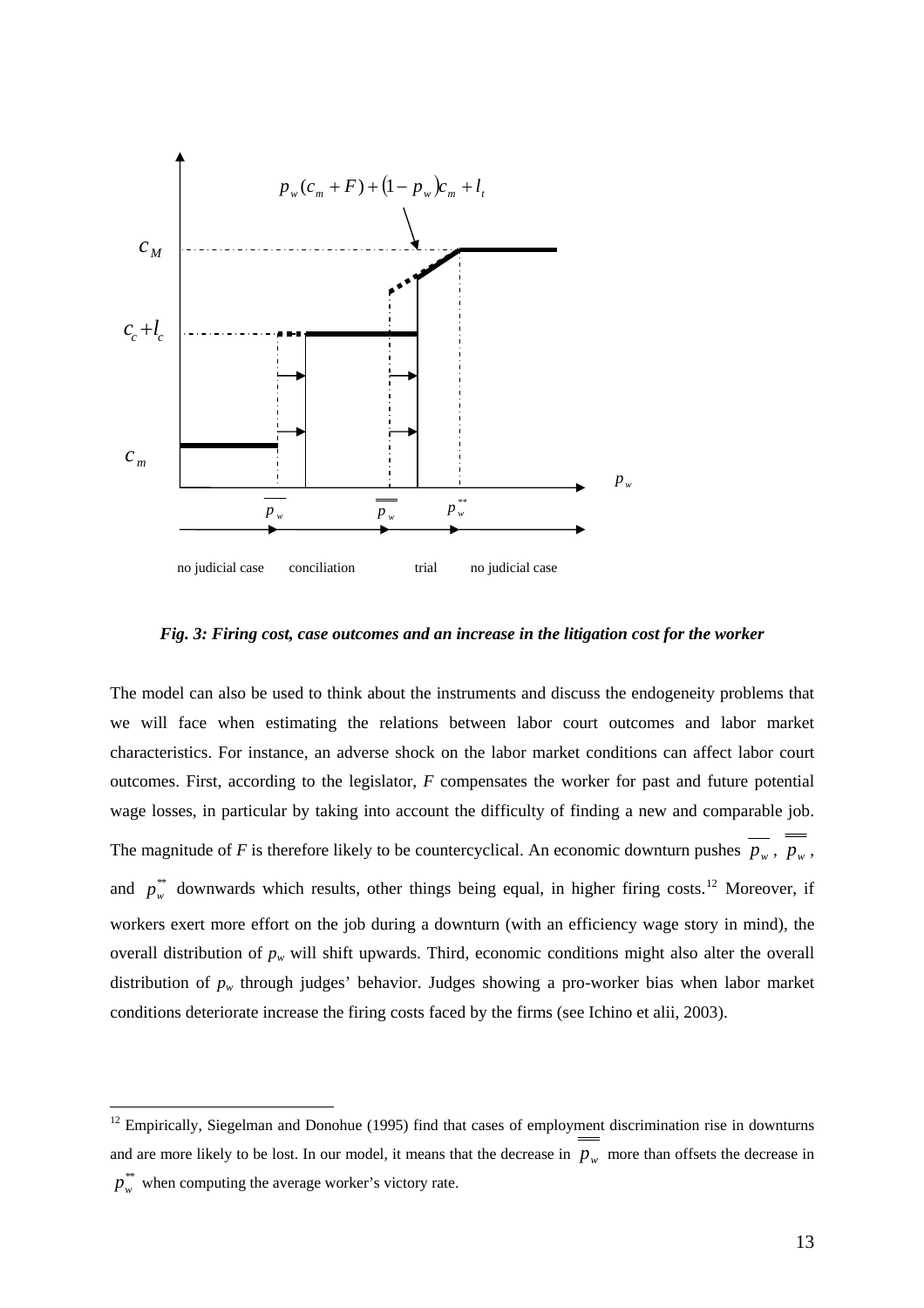<span id="page-14-0"></span>Our identification strategy is based on variations of the legal environment across years and labor courts as well as within courts. These variations might impact case outcomes and the cost of procedure without being related to current local economic developments. First, labor judges and judicial clerks involved in labor disputes are unequally distributed over French territory, leading to differentially congested labor courts. This implies an increasing marginal cost of challenging the dismissal following Buchanan's club theory of public goods and thus lowers the firing costs through higher  $k_t$ . Second, one might plausibly assume that a higher lawyer density induces a stronger competition amongst lawyers pushing down the cost of legal representation ( $k_t$  and  $k_c$ ). Third, judges working at the Prud'hommes are union members (employees or employers) and their behavior is likely to be shaped by a long tradition of industrial relations adopted by their union at the national level and loosely related to local economic developments. For instance, some unions tend to favor agreements over confrontation. This should also impact case outcomes. We will discuss more in depth the exogeneity of these indicators in Section 5.<sup>[13](#page-14-0)</sup>

# **4 Data Set and Descriptive Statistics**

# *4.1 Individual Cases Data Set*

 $\overline{a}$ 

#### **4.1.1 Firms' and Workers' Characteristics**

Our data source on individual cases comes from administrative records made at the level of each Prud'homme and collected by the statistical department of the French Ministry of Justice. Their primary goal is to monitor labor courts' activities with an emphasis on speed of treatment. The data source is exhaustive for the period 1990 to 2004. It includes approximately 2 millions individual cases.[14](#page-14-0)

Apart from years 1993, 1994 and 1995, the number of cases treated by labor courts appears to be stable over the period, in stark contrast with what happened in some countries such as the UK where a sharp increase took place (see Figure 5 and Burgess, 1999).

For each case, the sex and age of the employee-plaintiff is recorded. There is no precise information on her skill-level in the firm. Nevertheless, the "managers" section of the Prud'hommes only deals with high-skill employees and managers. Similarly, since low-income workers are eligible for

 $13$  In our approach, the congestion of the labor courts increases the cost of litigation which deters workers either to file or to refuse the settlement and therefore decreases the firing cost. Two recent papers by Besancenot and Vranceanu (2008) and Stahler (2008) relate labor courts to labor markets through the existence of "judicial mistakes". The congestion of the court pushes upward the number of judicial mistakes. Bad type workers – that is workers that have rightly been fired for a personal motive -- have an incentive to go to court gambling on a judicial mistake. This is found under some assumptions – and contrasting with our view -- to have an increasing impact on the firing costs.

 $14$  We will not consider the 2% of cases involving employers as plaintiffs.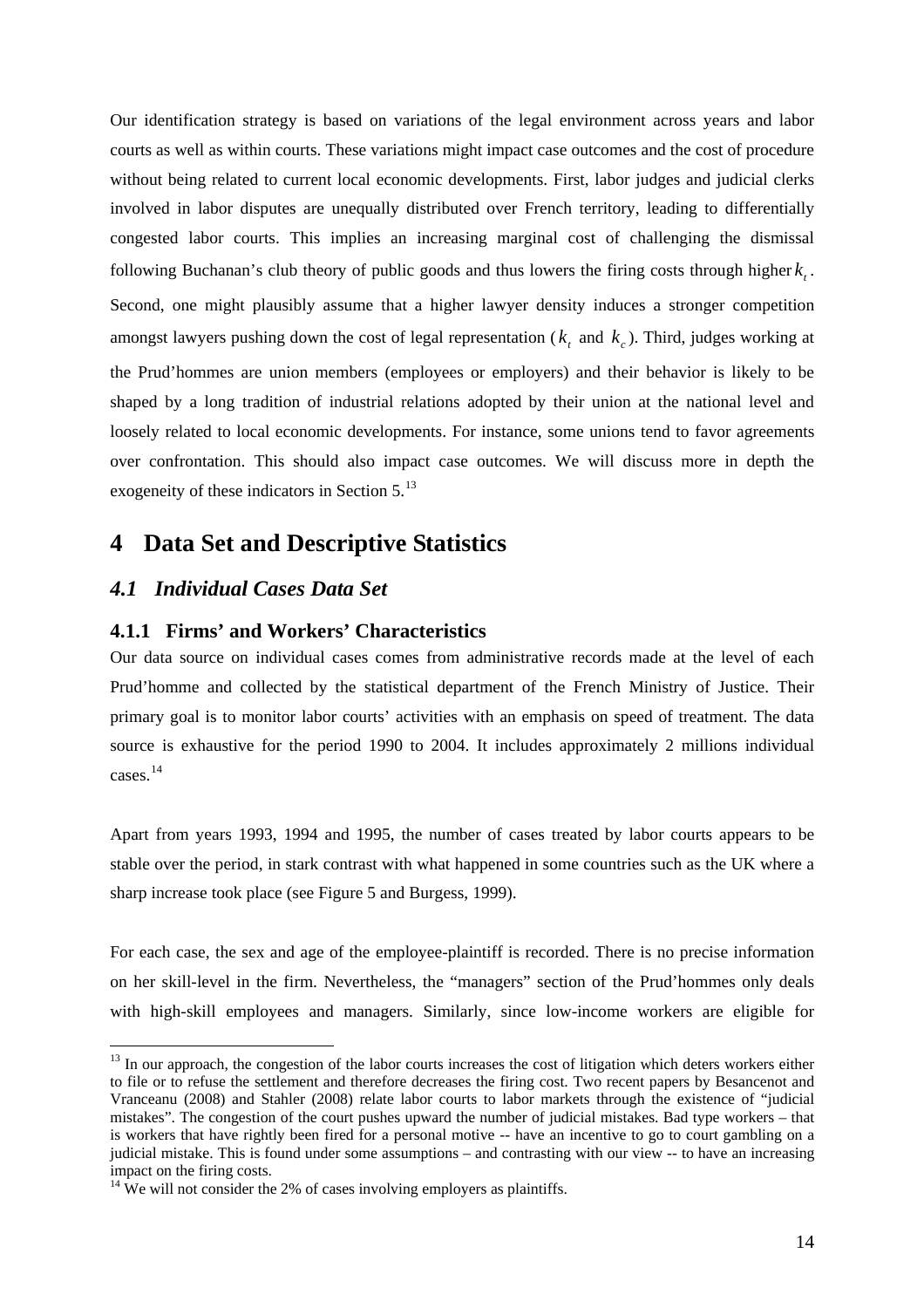<span id="page-15-0"></span>financial help (13% of the cases) eligibility can be used as a low-income indicator. Approximately one half of these cases are susceptible of appeal,<sup>[15](#page-15-0)</sup> which implies that the sums at stake are larger than 5,000 euros (in 2005). 53% of the employees are represented by a lawyer.

As for firms' characteristics, we know the industry, the size, and the Prud'hommes jurisdiction of the employing firm (i.e. the industry broadly defined). However, we can only differentiate between firms with more and firms with less than 10 workers. The size of the firm has to be known by labor court judges because labor laws differ for small firms; more specifically, they are less stringent and try to ease the financial costs of firing that could hurt them irreversibly. Small firms are overrepresented with 56% of the filed cases whereas they comprise 25% of the labor force.

For each case, the starting date, the ending date, the motives for dismissal, and the court decision are recorded. An average case takes one year (343 days) with a standard deviation of 9 months.

### **4.1.2 Cases Outcomes Indicators**

 $\overline{a}$ 

Using the individual cases data set, we are able to compute various case outcomes indicators for each Prud'homme and year. A case can follow various paths and every grouping is somewhat arbitrary but we try to follow elements of our model as much as possible. We start by computing the following cases outcomes indicators using the most disaggregated classification: "winning" (resp. "losing", "null and void", "crossed out", "conciliated", "agreement" and "tied") is computed as the ratio of the cases classified as worker's victory (resp. defeat at trial, null and void, crossed out, conciliated, having led to an agreement, having been judged by a professional judge) in year *t* over the number of cases disposed in year *t*. We then group cases in "agreed" (cases conciliated or having led to an agreement), "dropped" ("null and void" or "crossed out") and "trial" (cases having reached trial), see Table 1. We also compute the worker's victory rate at trial ("victory"). A simple logistic analysis using individual data is presented in Table A.1.

About 60% of cases ended by a trial, among which 75% led to a worker's victory (see Table 2). Despite the mandatory step of conciliation, only 11% of the cases ended at this stage. Taking into account cases that led to an agreement notified to the court or to a withdrawal on the worker's side, at least 20% of the filed cases led to an agreement. 20% is also the proportion of cases having been dropped. All case outcomes or judicial environment indicators display a very strong variance over time and across Prud'hommes. In comparison with what is observed in a country such as the UK, a large fraction of workers and firms are represented by a lawyer despite other available means of

<sup>&</sup>lt;sup>15</sup> Unfortunately, current available data sets do not allow us to track the cases across the levels of jurisdictions. Whether the decision is appealed by the worker or the firm is also unknown. In 2004, according to Serverin and Munoz-Perez (2006), Among the population of appealed cases, only 15% were overruled.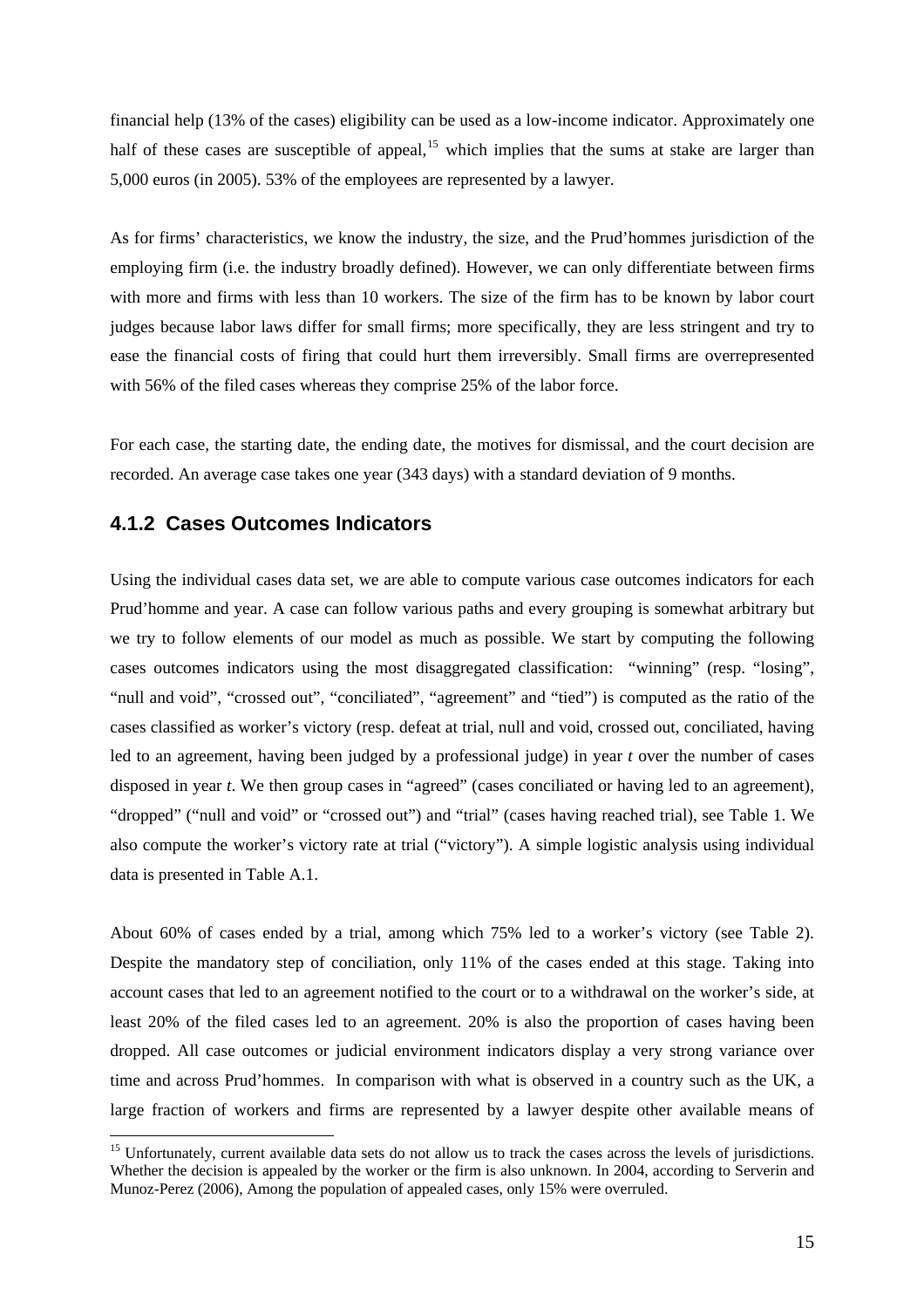representation. Despite the conciliation step which promotes a quick and costless resolution of the cases, labor disputes seem to induce important litigation costs. Our model help us understand the relative frequencies of these case outcomes, in particular the often low value of  $k$ , the worker's litigation cost and *l ,* the firm's litigation.

Admittedly starting from a high base, we do not observe in France a strong increase in the number of cases brought to the labor courts. In absolute terms, the number of filed cases increased by 10% over the 1990 to 2004 period. The number of filed cases by unemployed workers hovered around five percent over the same period.

A regression of the different indicators of outcomes on local measures of the business cycle shows that the case outcomes are strongly correlated with the cycle (see Table A.2) and that traditional labor regulation indices are highly imperfect in this respect. A high unemployment rate is associated with a high trial rate, a high winning rate and a small number of "agreed, conciliated, or dropped" cases.

# *4.2 Local Employment Data Set*

#### **4.2.1 Labor Court Level**

Local employment flows at the establishment level are computed from the SIRENE files, maintained at the French statistical institute (INSEE). These files give the precise location (city within a "département") for each establishment. We compute a set of Davis and Haltiwanger (1992) indicators over the 1990-2004 period: job creation (both at the extensive and the intensive margin), job destruction (both at the extensive and the intensive margin), and net job creation variables over the 1990-2004 period (using Haltiwanger (1989)'s definitions). These measures are aggregated by industry (service, trade, and manufacturing) and size of the establishments (more or less than 10 employees) at the city level as well as at the Prud'homme level, using a 1999 correspondence between cities and Prud'hommes provided by the Ministry of Justice. In comparison with cross-country analyses, these indicators also show a high heterogeneity across periods and across the 264 areas.

To measure local unemployment, we use the number of unemployed as registered at the National Labor Agency (ANPE) for each city as well as the city labor force as measured at the 1999 Census. Finally, from 1997 on, we are able to distinguish the reasons for losing one's job (economic or personal dismissal, entry into the labor force, end of temporary contract...).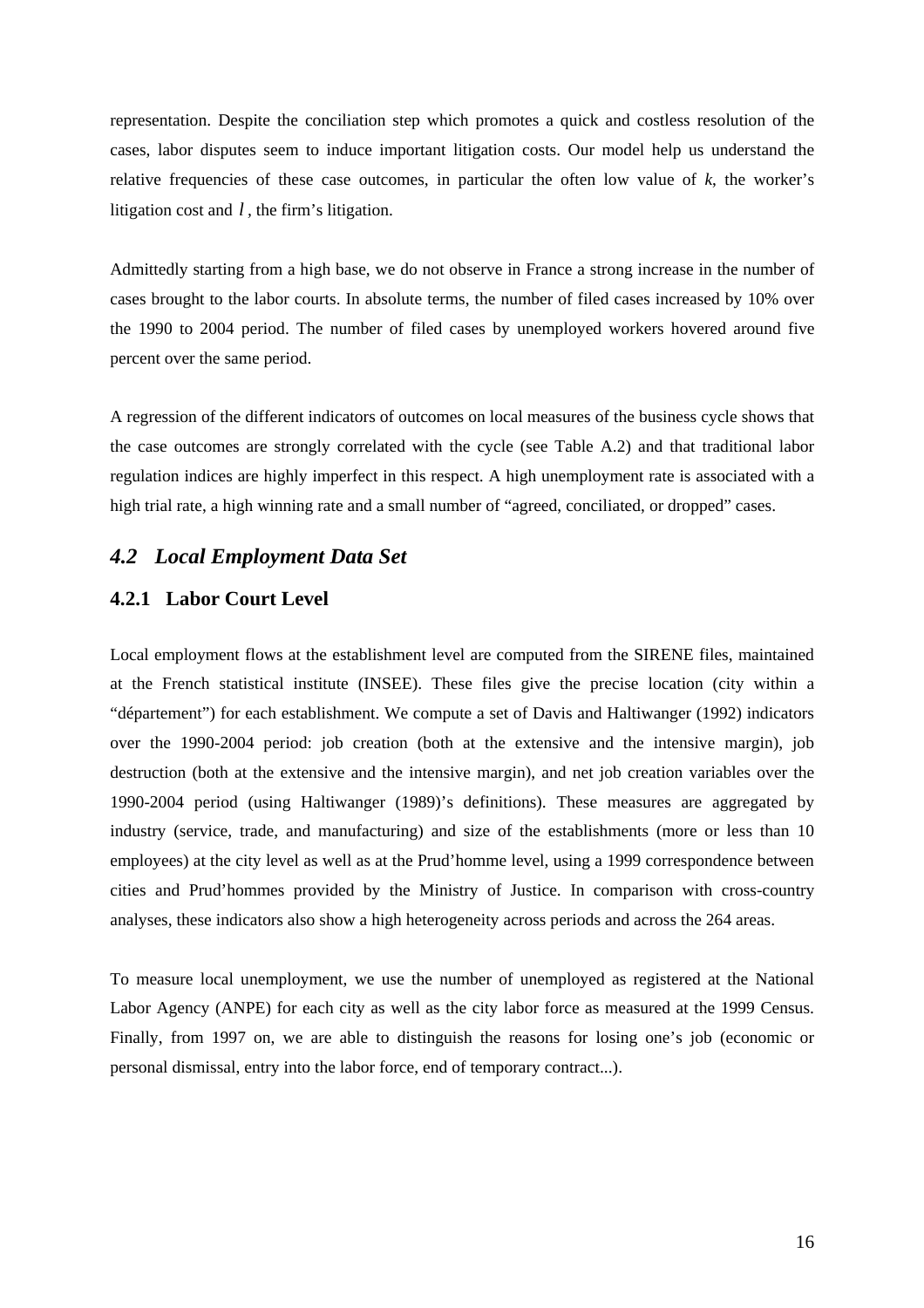### <span id="page-17-0"></span>*4.3 Election Data Set*

The elections for the Prud'hommes are crucial in France - at least for the trade unions - as they are the only way to assess unions' representative character at the national level. Over our sample period, 4 rounds of elections took place, in 1987, 1992, 1997, and 2002. For each round, we collected the share of judges affiliated with each union as well as the number of judges by section at the Prud'homme level. Union shares of votes are rather stable over time but display a great deal of heterogeneity across Prud'hommes (see Table 3). The number of judges did not change from 1993 to 2002 (see Table 4). Changes took place in 1992 and after 2002 (see Table 5). For the 1992, 1997 and 2002 rounds, we have the turnout rates and the number of workers who were enrolled in the electoral lists for each Prud'homme.

# *4.4 Additional Judicial Data*

In France, each lawyer has to get licensed and registered at the Bar ("barreau") in order to be entitled to practice. We know the number of lawyers registered at each "barreau" from 1996 to 2006. It allows us to have a local estimate of the number of lawyers by employed worker. As there are fewer bars in France than Prud'hommes (181 versus 264), we match each Prud'homme to the closest bar using shortest route distance and compute the number of lawyers available to employees depending on one single Prud'homme. Using the 1999 Census, the national average is 77 lawyers per 10,000 employees, going from a minimum of 14 (Creuse) to a maximum of 868 (Paris). From our micro data set on Prud'hommes cases, we are able to compute the number of workers who were represented by a lawyer by labor court and year. We observe a very high correlation (0.68) between the lawyers' densities computed from these two different sources. Lawyer data cover a shorter period than other variables (1996-2004).

In addition, we obtained the number of "greffiers" (clerks) employed by the Ministry of Justice attached to tribunals in the area of each "Tribunal d'instance"<sup>[16](#page-17-0)</sup>, closest to the labor court ("Staff" hereafter) over the 1992-2004 period<sup>[17](#page-17-0)</sup>. "Greffiers" are civil servants in charge of all the administrative tasks, which include assisting the workers in filing their cases as well as writing the judgment terms. Their allocation is centrally set (by the Ministry of Justice).

<sup>&</sup>lt;sup>16</sup> As there is more "tribunal d'instance" than Prud'hommes (460 versus 264), we use again orthodromic distance for the matching.

 $17$  Data linearly interpolated for 1993 and 1994.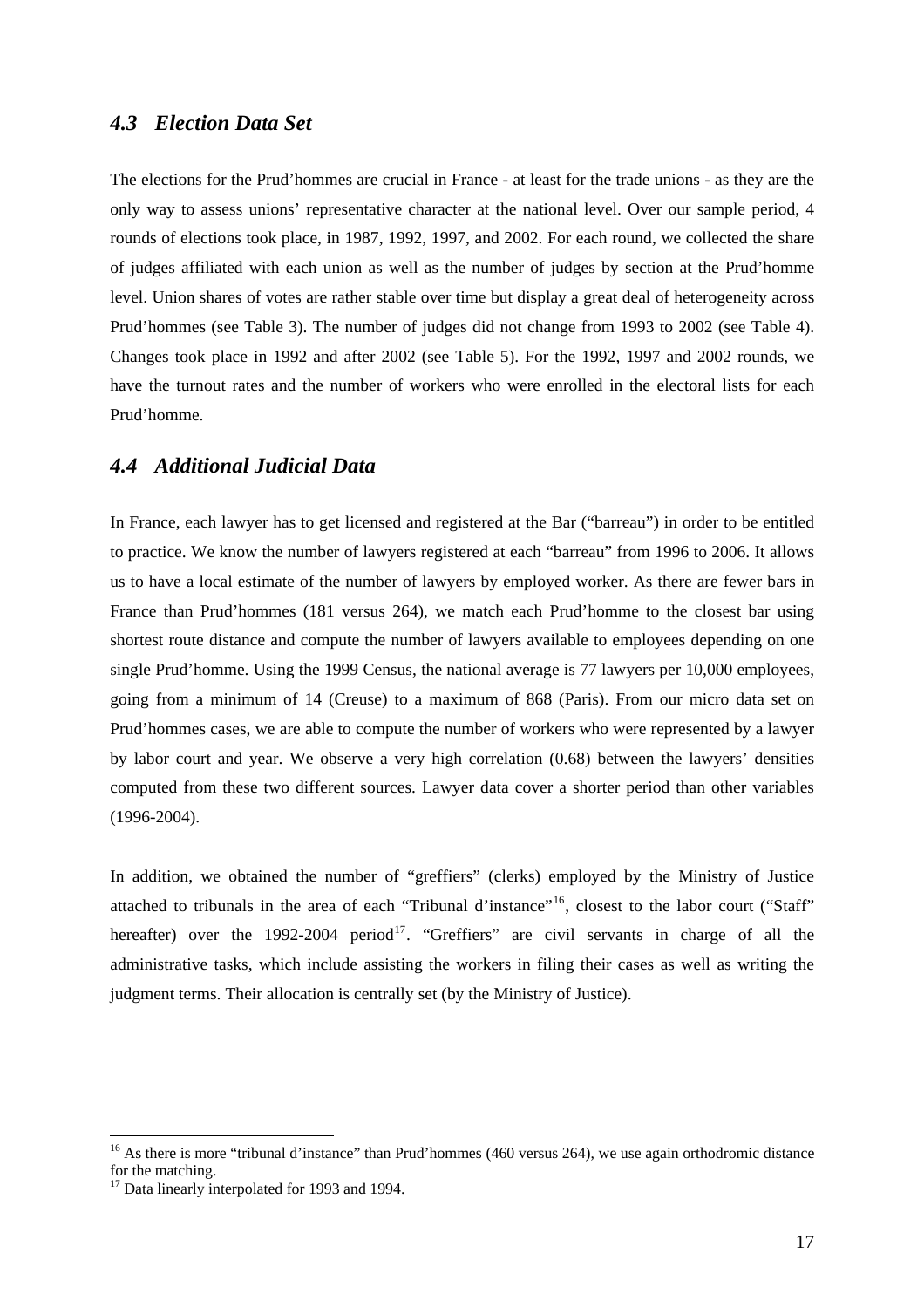# **5 Identification Strategies**

# *5.1 An Instrumental Approach*

We presented in Table 1 our measures of court decisions, properly aggregated to have a simple enough view of a complex sequence of outcomes. As clearly appeared through the model analysis, these decisions – dropping cases, workers' victories or losses, settling cases, going to trial, or the duration of a case – are ambiguously related to firing costs.

In what follows, we try to examine the causal impact of these measures of judicial cases outcomes on employment flows. We first rely on instruments, derived from our model, that are likely to affect the various costs of litigation for the workers and the firms. They are described in the next subsections after having presented the simple estimating framework that we adopt.

#### **5.1.1 Estimating Equations**

We intend to estimate the following econometric model:

$$
Flows_{p,t} = \alpha_1 BC_{p,t} + \alpha_2 BC_{p,t-1} + \beta Outcome_{p,t} + \delta_p + \gamma_t + \varepsilon_{p,t}
$$
(3)

where *Outcome*  $_{p,t}$  is a measure of judicial cases outcomes at the unit of observation *p* and for year *t*. *BCp,t* is a business cycle indicator. The unit of observation is the Prud'homme. Our labor market variables *Flows<sub>p,t</sub>* are the labor flows at the Prud'homme level.  $\delta_p$  is a Prud'homme fixed effect;  $\gamma_t$  is the year effect and *εp,t* is the statistical residual. In each regression, observations are clustered at the local labor market area level. The labor market areas defined by the jurisdiction of the Prud'hommes display a large heterogeneity in size (measured by active population or employment). Half of the Prud'hommes account for about 80% of the 1991 total employment. We weight our regressions by the 1999 active population of the Prud'hommes area (results are unchanged when using total employment at the start of the period under review, 1991). Table 6 presents results of regression (3) with and without fixed effects using OLS. No clear pattern is apparent in this Table and, again, it is impossible to know if an increased number of conciliations causes job destructions or job destructions cause more conciliations in court.

Therefore, to estimate the parameter  $\beta$  measuring the causal impact of the judicial activity on the labor market flows, we adopt an instrumental approach by projecting our outcome indicators on instruments *Z* , business cycle indicators, year dummies and local labor market fixed effects: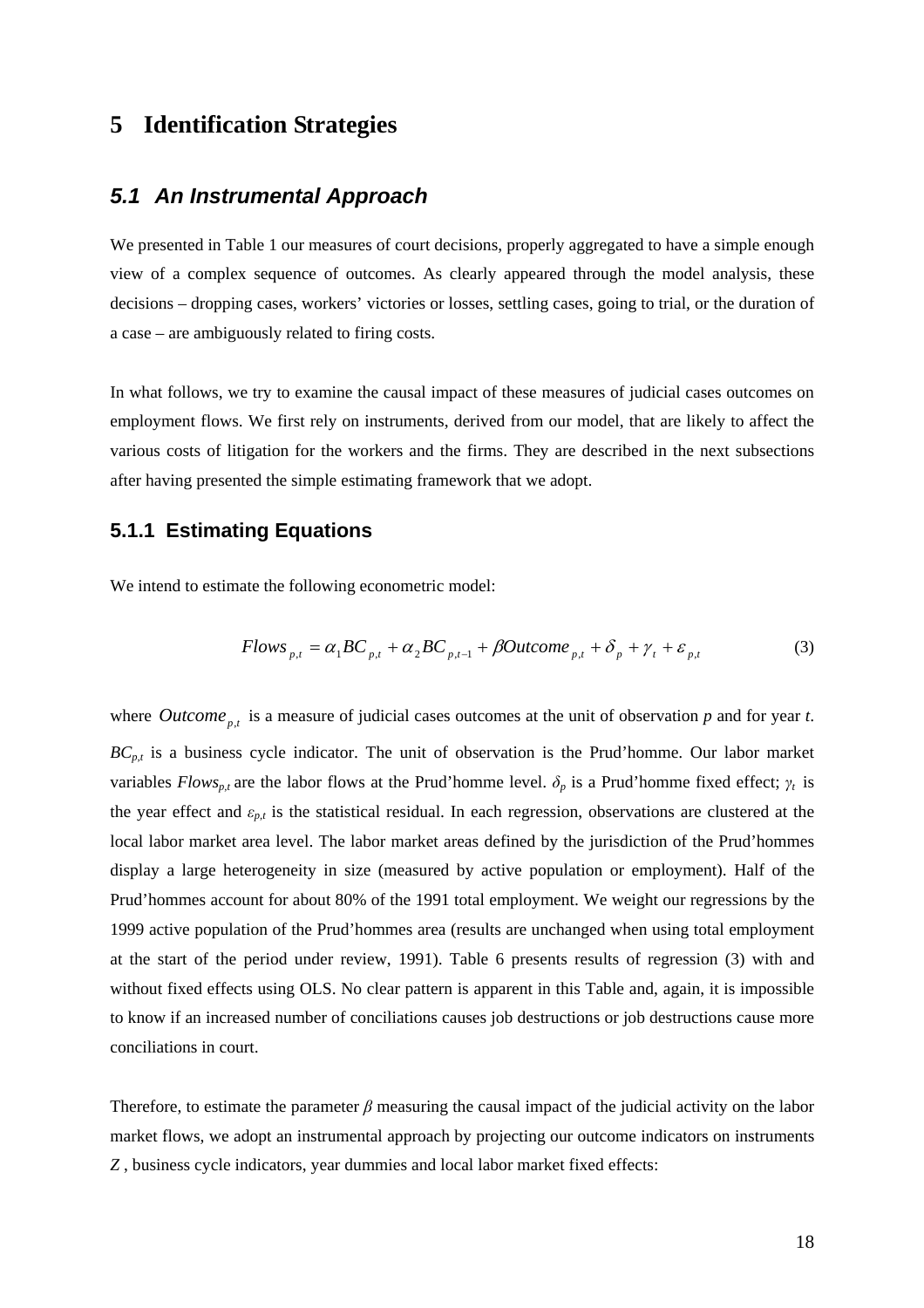$$
Outcome_{p,t} = \mu_1 BC_{p,t} + \mu_2 BC_{p,t-1} + \lambda Z_{p,t} + \delta_p + \gamma_t + \nu_{p,t}
$$
 (4)

<span id="page-19-0"></span>Clearly, the business cycle *BC* is endogenous and also needs to be instrumented: unobserved economic shocks might simultaneously impact the quality of the cases brought to labor court, bias the judges in their decisions, and affect the labor flows. To do this, we instrument the measure of local business cycles (number of unemployed registered at the local employment agency on the 1999 local labor force) by the *national* unemployment rate (in the spirit of Bartik or Blanchard and Katz) using the following relation:

$$
U_{p,t} = \delta_p + \gamma_t + \mu_p U_{\text{aggregate}} + \eta_{p,t} \tag{5}
$$

Then, we use the *predicted* value  $\hat{U}$  of *U* by (3) to compute our exogenous measure of cycle *BC* as  $(\overline{U} - \hat{U})/\overline{U}$  where  $\overline{U}$  is the average of the *predicted* local unemployment rate  $\hat{U}$ .

## **5.1.2 Sources of exogenous variation**

Suitable instruments for estimating the parameter *β* must explain the average outcomes observed at the level of the labor court and be exogenous to current labor market developments. We claim that the institutional settings of the Prud'homme itself and the local legal environment provide convincing instruments because, as our model discussed, they are related to case outcomes by affecting various costs of litigation and because their variations **within** each Prud'homme are essentially random.

#### *a) Lawyers*

 $\overline{a}$ 

One of our instruments is the number of lawyers enrolled at the local bar – lawyers of all specialties, not only those specializing in labor disputes, a small fraction of the total -- scaled by total employment of the Prud'homme area or the département in 1991 ("lawyer density" hereafter). A high lawyer density is likely to reduce legal fees thanks to a higher competition (see Siegelman and Donohue, 1995 for a similar argument). It also helps to disseminate legal expertise and judicial knowledge of labor disputes among the population of workers. It should correspond to a lower cost of litigation for the worker and hence influences the outcome of the case.<sup>[18](#page-19-0)</sup> One could argue that the lawyer's choice of location depends on local economic conditions. First, labor disputes are only a small amount of the total number of civil cases (11% at the national level<sup>[19](#page-19-0)</sup>). Second, in order to get a license to practice, a lawyer must enroll the local bar which jurisdiction the Prud'homme belongs to. This requirement and the building of a reputation and a clientele induce a low mobility of lawyers from one region to

<sup>&</sup>lt;sup>18</sup> Logit regressions using our data set of individual cases reaching the trial stage shows that hiring a lawyer against a unrepresented firm increases the probability of worker victory by about 4%.

See available on line Info Stat justice (2005) « Une évaluation de l'activité des juridictions en 2004 » n° 80.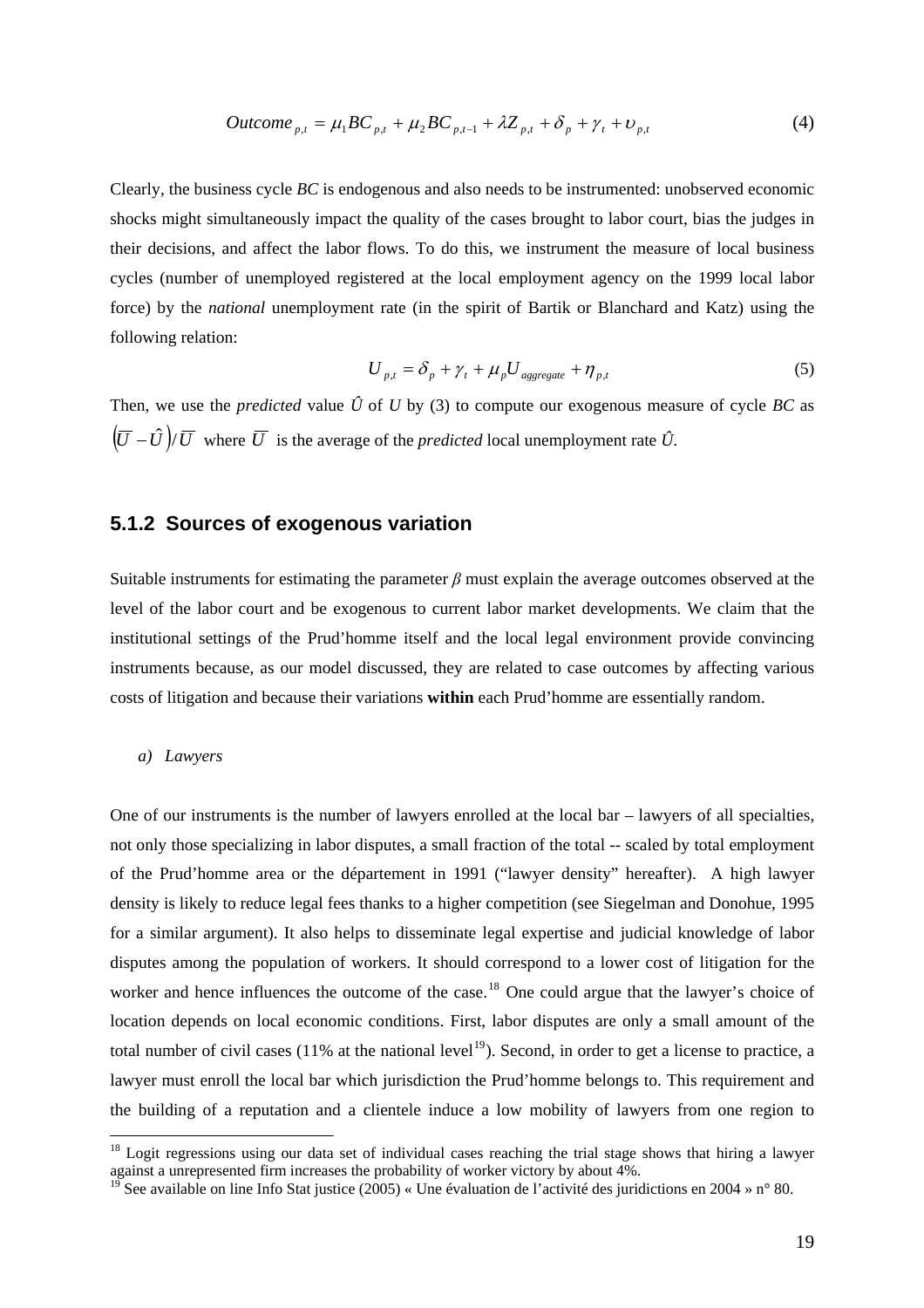<span id="page-20-0"></span>another. Moreover, a lawyer typically enrolled the bar the city where she studied and her location preference is likely to be unrelated to the incidence of labor disputes litigation. Supporting this, lagged labor flows are found to have no predicting power on lawyer density including fixed effects and yearly dummies (see Table 7). Thus the lawyers' density influences judicial outcomes through the cost and the efficiency of the litigation process but are likely to be random *within* a Prud'homme with respect to current labor market developments, therefore making it a plausible instrument.

#### *b) Clerks and Judges*

We also consider as instruments the number of judges and staff in charge of dealing with judicial cases (scaled by the local 1991 employment or by the local 1999 active population). Both categories obviously have an impact on judicial decisions as well. Judicial activity can be modeled as a production function for the case disposition. Benstock and Haitovsky (2004) using a panel data on Israeli courts find that judges complete more cases as their caseloads grow and complete fewer cases when new judges are appointed to their court. In the case of Prud'homme, the sociological literature<sup>[20](#page-20-0)</sup> supports this result and states that facing an increasing number of cases and having to meet some productivity requirements, judges tend to be more meddlesome implying crossing out more cases for administrative reasons to speed up the process and lighten their burden. Less judges or staff would imply more dismissed cases which clearly diminish the firing costs of the firm.

#### *Judges*

Prud'hommes' judges are unequally spread over French territory. Before 1979 when the "Réforme Boulin" took place, the administrative cost of the Prud'hommes was borne by the local administration and their creation mostly depended on a bargaining process between unions, firms, and this local administration. For instance, in those years (before 1979), 6 "départements"<sup>[21](#page-20-0)</sup> out of 95 did not have a single labor court. In 1979, a legislation strongly supported by the Minister of Labor Robert Boulin transformed the financing and made it depend exclusively on central government resources. In addition, at least one labor court had to be present in every zone that also had a civil tribunal ("Tribunal de Grande Instance"). Since then, every additional change in the number of judges within a labor court or the opening of a new labor court depends on the outcome of a bargaining between the unions, the employers' federations, the local, and the national government. The process is supervised by a national agency ("Conseil national de la Prud'hommie"). This system generated strong rigidities with the consequence of essentially freezing the number of judges. This number stayed roughly the same since 1979; every bargaining party preferring the status-quo.

<sup>&</sup>lt;sup>20</sup> See Bonaffé-Schmidt (1987).

 $21$  As mentioned above, a French "département" is equivalent to an American county.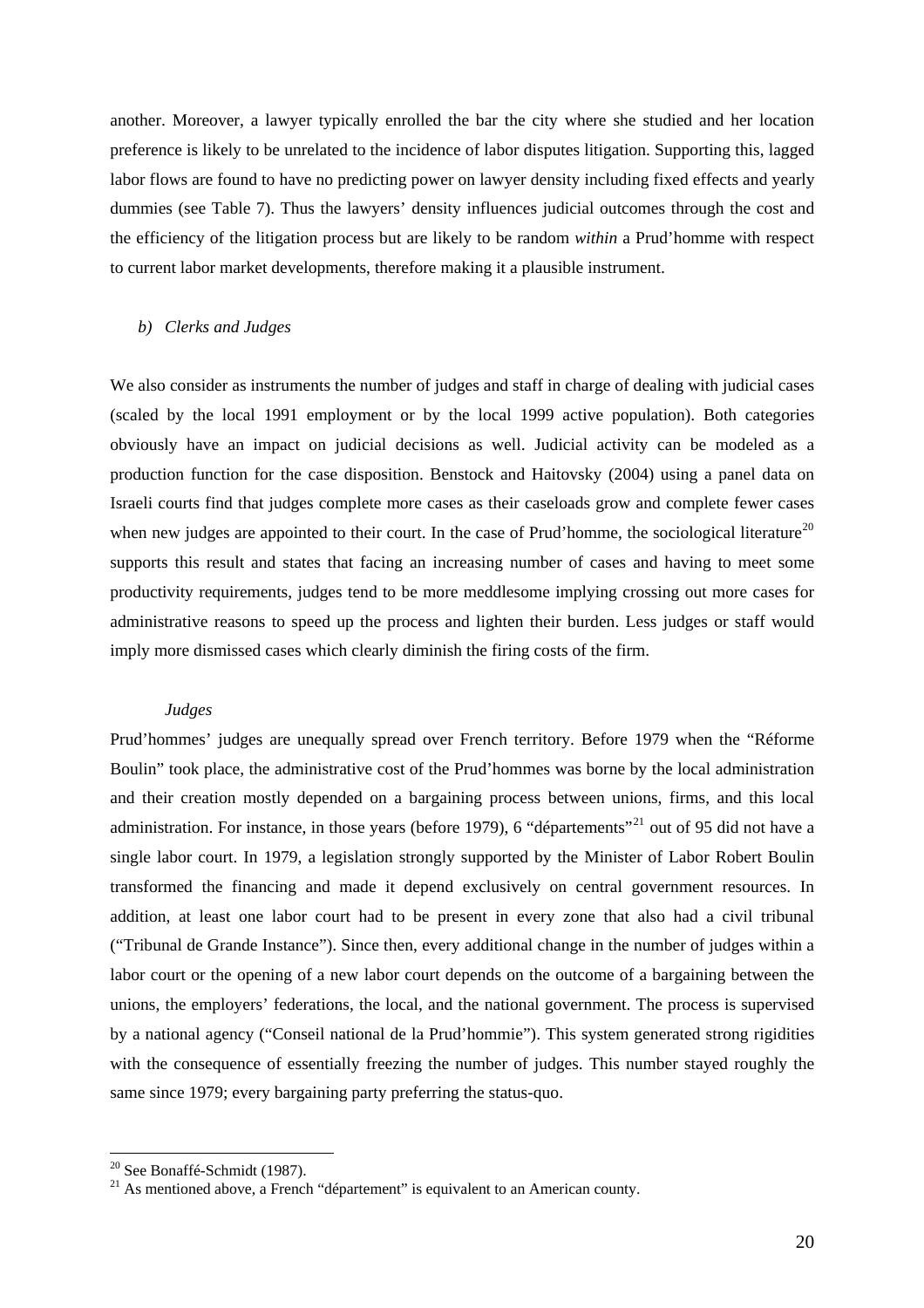<span id="page-21-0"></span>Figures 6 and 7 illustrate the dispersion of the Prud'hommes across French territory. We compare the proportion of the judges working at the local Prud'hommes with the size of the local labor market in 1992 (Figure 6, with Figure 7 eliminating the 6 largest Prud'hommes). For similar labor market sizes, the number of judges in some Prud'hommes is twice that found in other Prud'hommes. Turning to labor court activity, we plot in Figure 8 the average number of cases disposed every year by judges, a measure of their productivity. Hence, in some Prud'hommes, judges deal with 10 times more cases than judges in other Prud'hommes.

Judges are elected in December. As mentioned earlier, changes in their numbers and allocation across Prud'hommes took place in 1992 (in comparison with 1987) and in 2002 (see again Tables 4 and 5). Digging into administrative archives of the French Ministry of Labor, the number of cases brought to labor courts seems to be the main apparent quantitative indicator used to decide these changes.<sup>[22](#page-21-0)</sup> Thus, nine labor courts were closed in 1992 because less than 100 cases were examined in a year. However, not all labor courts with less than 100 cases a year were closed. Figure 9 also shows that, along a very wide range of judges' productivity, no change took place (30 cases a year per judge being a rough threshold for an increase in the number of judges). Besides, lags of labor flows are unable to predict the change in the number of judges that occurred in 1993.<sup>[23](#page-21-0)</sup> We try to give a sense of what might go on in the next paragraphs.

As explained before, labor courts are divided into 4 "sections" according to the industry of the firm (Agriculture, Retail Trade, Manufacturing, Services) and a fifth section for the "Cadres" (engineers, managers, and executives), see Table 8. We essentially do not examine Agricultural sections. Labor court elections in France are the only way to gauge the representative character of a union and are critical for them. CGT, the most important union in France, is traditionally well represented in manufacturing and is reluctant to accept a reduction in the number of judges allocated to the manufacturing section, even if the share of workers employed in the manufacturing industry has declined in the geographical area.<sup>[24](#page-21-0)</sup> To illustrate this point, we regress (using 1993 data) the local share of judges in a given section on the corresponding share of local employment (see Table 9). We clearly see that there is no significant association between these shares in manufacturing and that the service industry is locally under-represented. Because the number of judges, as shown above, did not change at all between 1993 and 2002, our analysis will focus exclusively on this period.

#### *Clerks*

 $^{22}$  In the US, the Administrative Office of the United States Court uses statistics over the average time spent by judges to handle a case of a given type to give an appraisal of judge allocation.

 $3^3$  Results are available from the authors.

<sup>&</sup>lt;sup>24</sup> However, some judges were reallocated from a section to another in 2002, mostly from "Agriculture" and "Manufacturing" to "Trade" and "Services".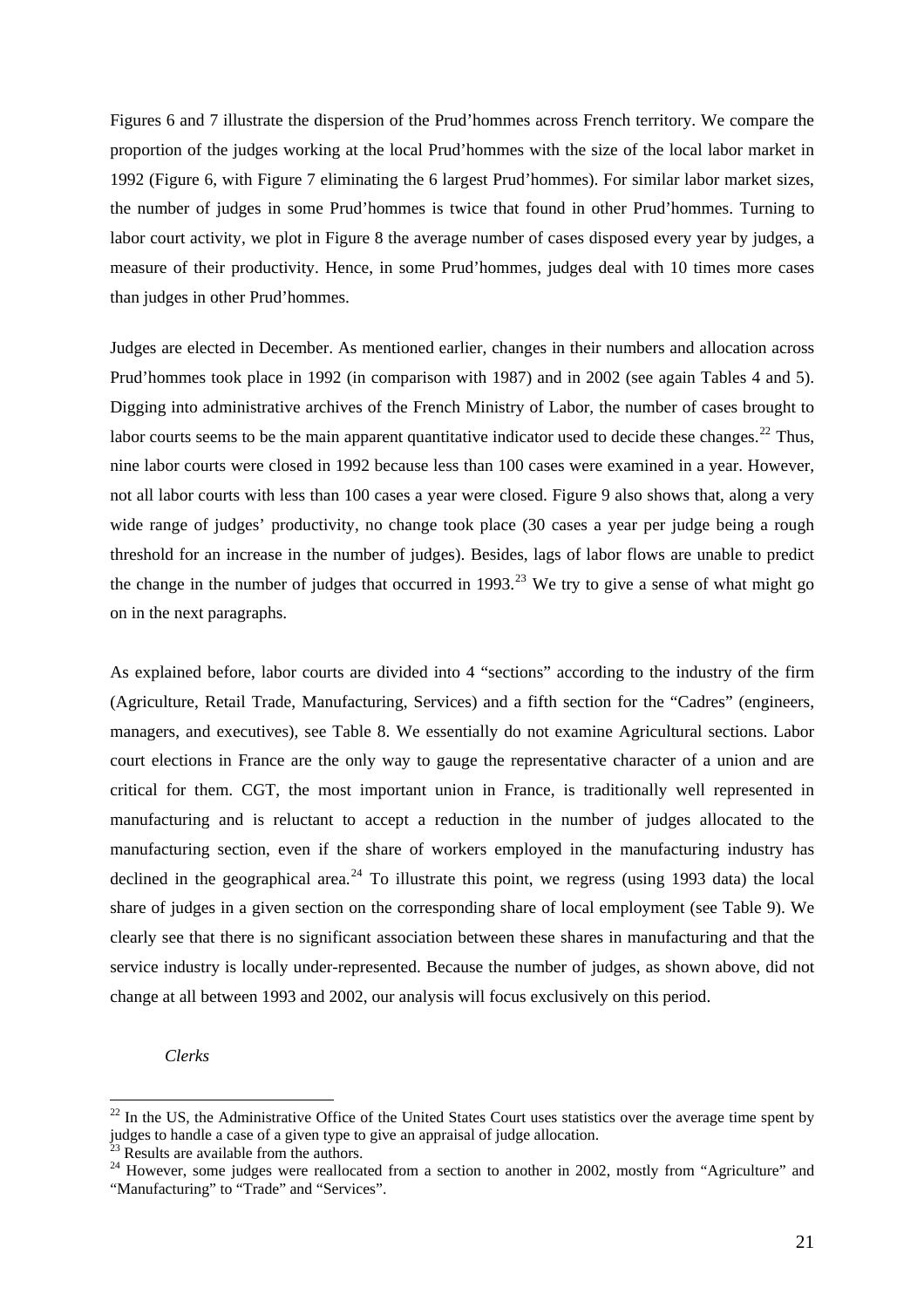<span id="page-22-0"></span>In the vein of our lawyer density indicator, we consider the total number of civil servants from the ministry of justice working at the civil court independently of the type of cases they deal with. Their allocation planned at the national level responds to budget constraints and changes in the local caseload. At stressed before, Prud'hommes' cases represent a small share of the total civil case load and their steady number across the years is unlikely to have driven massive reallocations of judicial personnel. We check again that the clerks' density cannot be predicted by lagged labor flows (see again Table 7).

The judge and staff densities influence the disposition of the cases through a congestion effect. Their allocation depends on institutional settings which generate outcomes that seem largely disconnected from local economic developments and let us think that they offer the characteristics of good instruments.

#### *c) Union shares of votes*

 $\overline{a}$ 

We also use as instrument the share of judges working at the local labor court and affiliated to one of the unions running for the Prud'hommes elections. The union color of the Prud'homme is likely to influence the judicial outcomes. Prud'hommes elections in France are keys to determine the representative character of each union among the labor force. A large share of votes increases bargaining power at the firm and the national level. For instance, over the period under review, a share larger than five percent at the national level was a necessary condition to allow a union to take office in a firm with more than 50 employees and this irrespectively of the representative nature of the union at the firm level. The political platforms of the unions for these elections are their bargaining behaviors. CGT is often perceived as a hard line union with a strong political left ideology and is less prone to negotiate: the CGT leader was a member of the central committee of the communist party until 2001. From 1995 to 2004, the CGT signed on average one third of the collective agreements at the industry level against around seventy percent for the CFDT sixty percent for the CFTC<sup>[25](#page-22-0)</sup>. CFDT and CFTC are known as softer and more likely to conciliate. One could argue that facing a higher probability to lose their jobs workers would tend to vote for hard line unions. First, it would imply that every worker's opinion is to favor clash over dialogue to obtain what they want. Second, as shown by Andolfatto (1988) the map of union votes in France overlaps the map of political votes and is more related to traditional culture and local industrial history than to current economic conditions. The moderate Western France is characterized by a high turnout in favor of CFDT and CFTC and contrasts with left-wing territories from the south west and the north voting for CGT. Third, we showed that the institutional setting of the Prud'homme generates some discrepancies (to put it mildly) between the

<sup>&</sup>lt;sup>25</sup> See page 63 « La négociation interprofessionnelle en 2004» part 2, page 63. Rapport du Ministère du Travail. Available on line at http://www.travail-solidarite.gouv.fr/IMG/pdf/NC\_2004\_-\_2\_La\_negociation-2.pdf.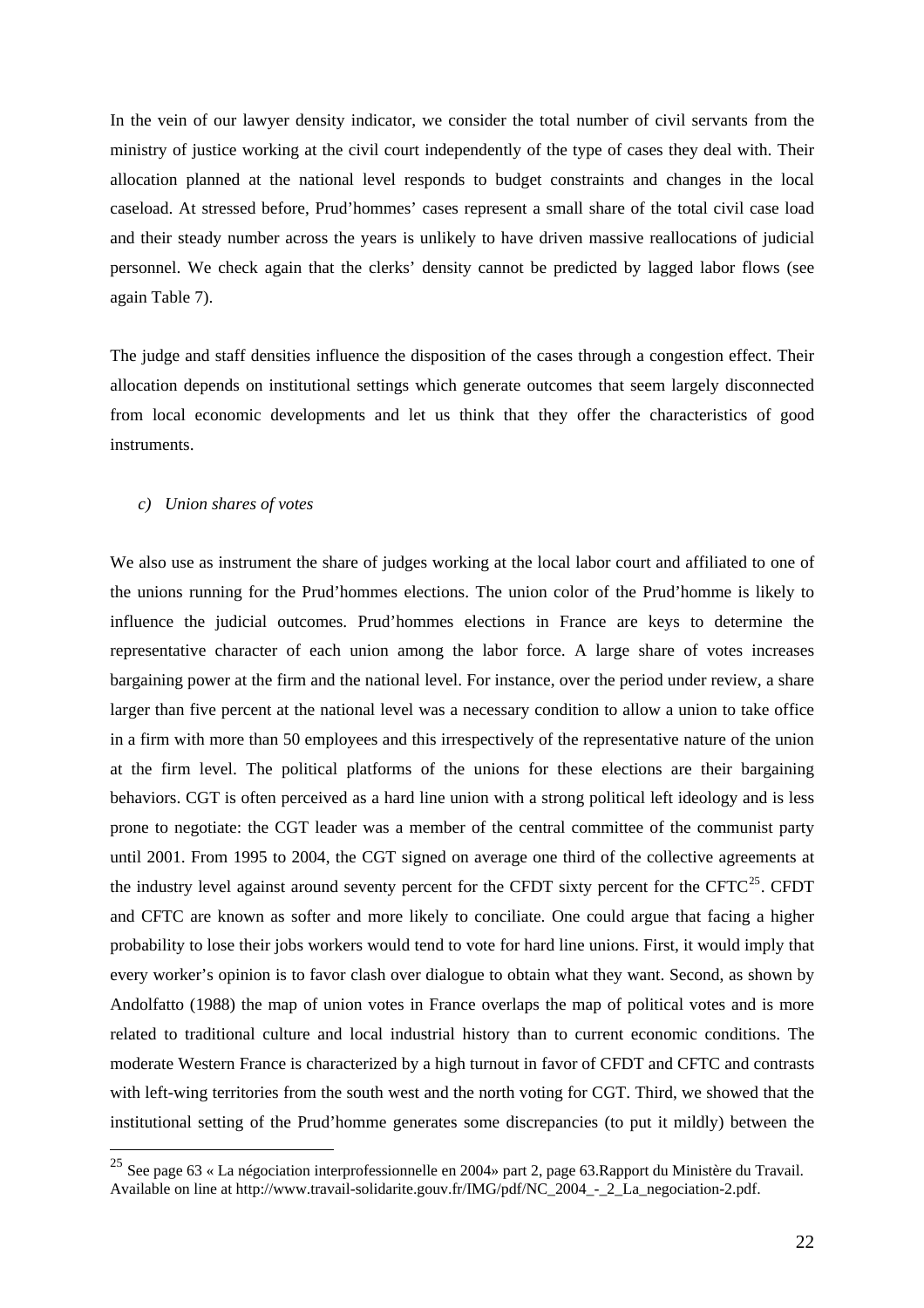local Prud'homme characteristics and the local economy characteristics. Judges' behavior being determined by their union affiliation and the share of local votes being independent of current local economic developments –remember that an election takes place only every five years -- let us think that union color can instrument convincingly judicial activity, again *within* a Prud'homme.

Notice the variety of origins of our instruments: "staff" comes from the allocation by the central government of civil servants into local jurisdictions, "judges" and the union colors at the Prud'homme are set by the institutional settings of the Prud'hommes and the structure of industrial relations, "lawyers" is related to location preferences of the lawyers.

### **5.1.3 Results**

Tables 10 and 11 present the instrumental regressions (first stage) for each of our outcome indicators – worker's victory, going to trial, settlement, dropping the case, duration of the case, worker's use of a lawyer, firm's use of a lawyer – on the set of potential instruments, controls (year and business cycle indicators, appropriately transformed as described above), and Prud'hommes fixed effects. In Table 10, we focus on the whole period (1990-2003) with a restricted set of instruments (nothing on legal environment). In Table 11, we focus on a more recent period for which we can use an extended set of instruments (on the legal environment as measured by lawyers and ministry of justice staff in the area, see above). For each regression, the variables that are significant (in bold) are used in the IV regressions. The F-statistics (test of the null of the equality to zero of the selected instruments) and its associated p-value are given in the last rows of the Tables. Note that no instrument appears to be valid for the victory indicator. When more than one instrument is selected, we will test the (statistical) validity of our instruments using the Sargan-Hansen's tests of over-identifying restrictions.

On substance, a larger judge density implies less dropped cases; when judges are "overworked" they tend to select the "best" cases and push the rest of plaintiffs (mostly workers) to abandon. Hence, dropping cases seems to work in favor of firms. By contrast, more judges (within a Prud'hommes court) are associated with more lawyers "helping" workers.

The legal environment is captured by the population of lawyers in the area and by the legal staff. More lawyers (all specialties, not only labor) entail a higher filing rate. More lawyers also imply less trials and more settlements. Interestingly, more lawyers are also associated with more workers choosing to be represented by a lawyer, but not more firms choosing to be represented by a lawyer. This is not necessarily surprising since firms appear to use lawyers when judicial staff is missing (see last column of Table 11).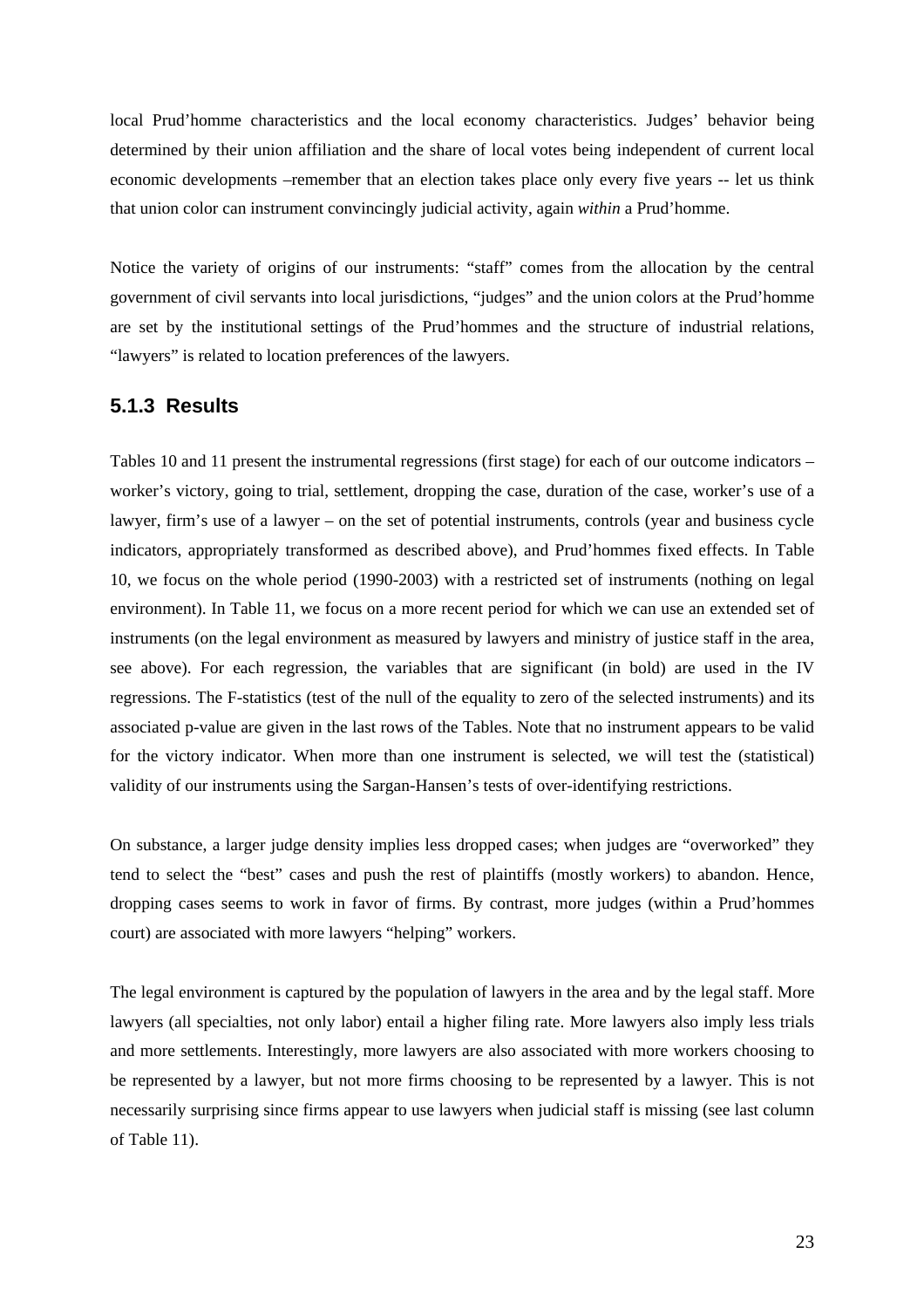Finally, the type of union that is strong in the Prud'hommes has some effect on court outcomes. Increases in votes for Force Ouvrière (FO) tend to favor the use of lawyers by workers and act against dropping cases when increases in votes for CFDT, a modernist union, appears to decrease the duration of cases.

## **5.1.3.1 Labor Flows and Court Outcomes**

The results from our IV procedure are given in Table 12. The first panel presents estimates for the full period whereas the second panel presents estimates for the last years, 1996-2003. The outcome indicators differ according to the period since available and valid instruments also differ by period.

Through the results on job flows, we can induce which outcomes reflect increasing EPL, and which ones reflect decreasing EPL. Using Bentolila and Bertola (1993)'s very general result that an increase in separation costs decreases labor flows, we can deduce that outcomes which are negatively related to flows reflect increasing EPL.

Table 12 shows that more dropped cases mean more job destructions as well as less net creation since dropping cases does not affect job creation. Thus dropped cases tend to favor firms. On the opposite, Again, more settlements dampen job destruction when more trials increase job destruction: settlements are apparently working in favor of workers when trials appear to help firms. Because these two EPL measures have no impact on job creation, the effect on net job creation is of the opposite sign. More trials destroy (net) jobs when more settlements create (net) jobs.

Workers are more often represented by a lawyer when the legal environment is dense (judges, lawyers of all specialties, or legal staff in the court). This in turn dampens job destruction, dampens job creation (second panel), but because the former effect is very strong, the net effect is positive. In unreported results (available from the authors), the fraction of firms represented by a lawyer has no impact on labor flows. Finally, lower cost of legal representations encourages the workers to file a case (last column of Table 11) and a high filing rate is found to deter firms from destroying jobs (last column of Table 12).

Finally, our results can be summarize as: the fraction of workers represented by a lawyer, the part of settlements, the filing rate are indicators of EPL; on the opposite, the part of dropped cases and the part of trials are negative indicators of EPL. Whatever indicator is used, EPL seem to protect jobs: more EPL increases net job creation, essentially through a decrease of job destruction.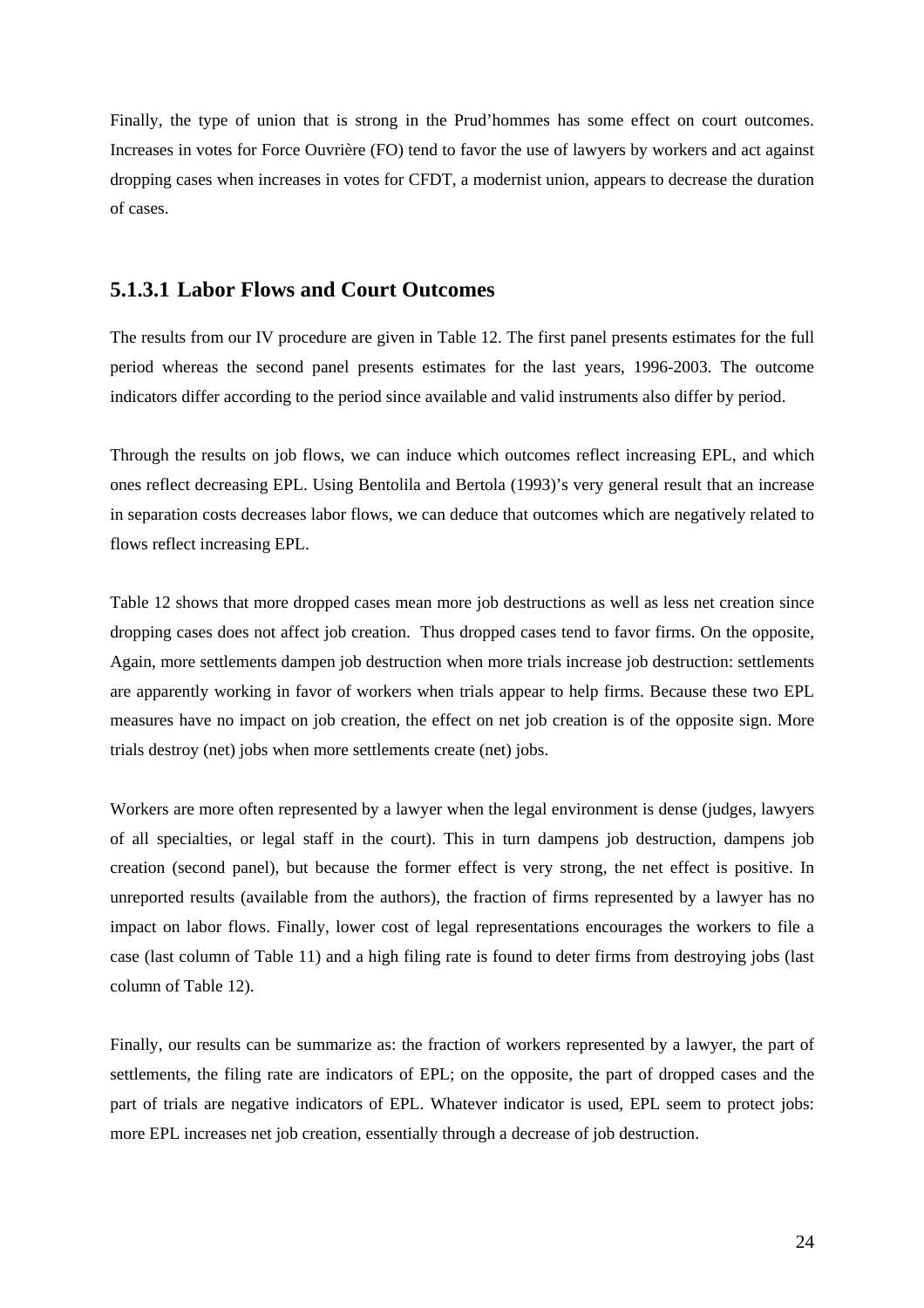These results can be illustrated thanks to our model. Let's consider the number of lawyers and let's assume that an increase in the number of lawyers induce a decrease in the costs of litigation for the worker ( $k_t$  and  $k_c$ ), the decrease being larger for the cost at the trial stage than at the conciliation stage. We assume that the impact on the costs of litigation for the firm is negligible (Table 11 shows that an increase of the number of lawyers has no effect on the part of firms being represented by a lawyers).

Under those assumptions, the model shows that  $\overline{p_w}$  decreases more than  $\overline{p_w}$  : more workers file a case since it is less costly, and proportionnaly more end the case at the conciliation stage than at the trial stage. Finally, the firing cost increases for the firms (Figure 4). This is coherent with the results of the first stage in Table 11: more lawyers imply a higher filing rate, a higher settlement rate, and a lower trial rate. It also helps to interpret the results of the second stage of our regressions. More lawyers mean more EPL and a lower trial rate. Thus more trials mean less EPL and more flows.



*Fig. 4: Firing cost, case outcomes and a decrease in the lawyers' costs* 

# *5.2 Direct measures of litigations costs and labor flows*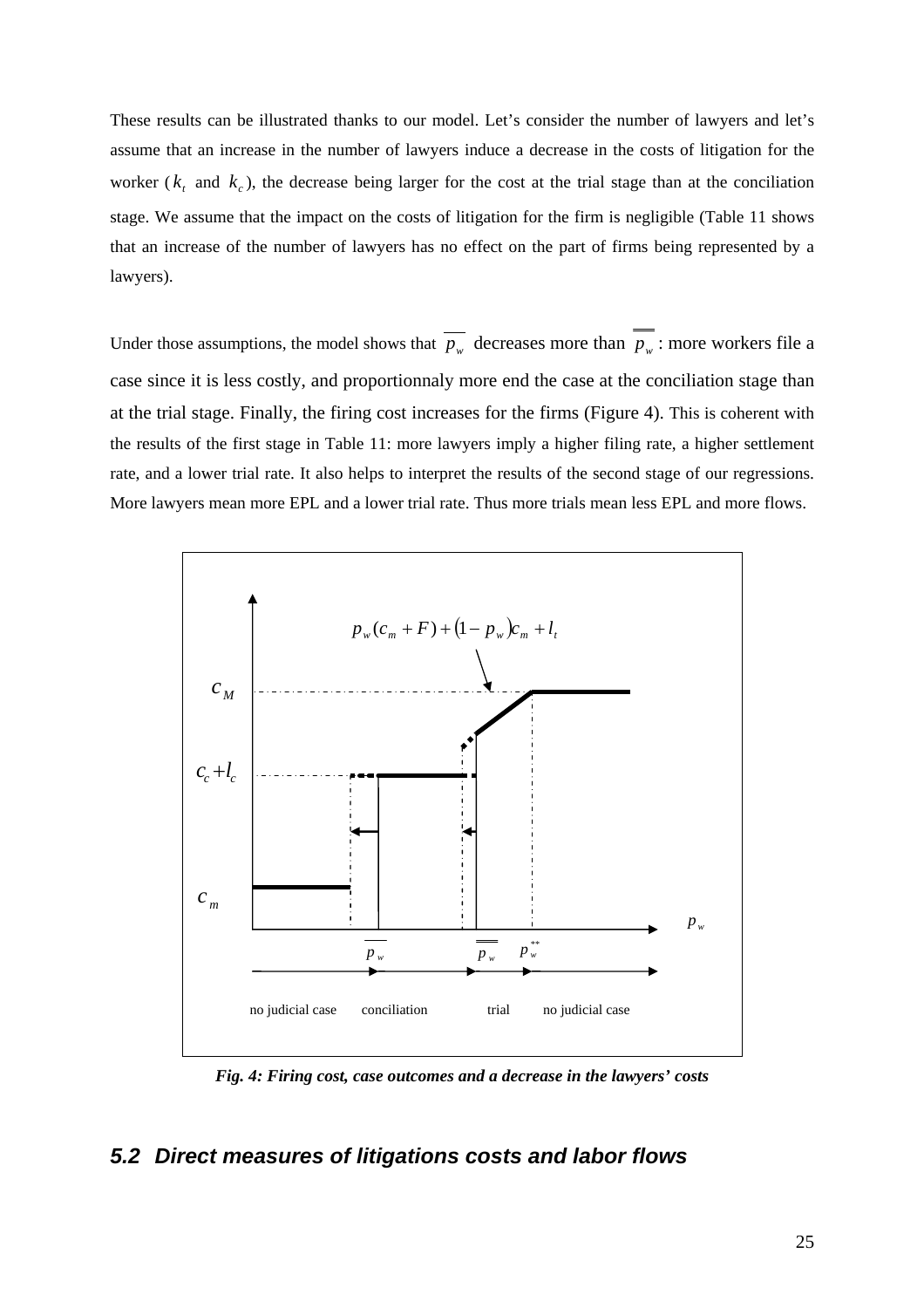In the previous section, the impact of labor courts on labor flows has been assessed through the impact of court decisions, legal representations, and filing decisions -- instrumented by various measures of the cost of litigation i.e. judges, lawyers and staff densities, and union color. However, our measures of outcomes may not be sufficient to describe the entire judicial process. For instance, we unfortunately do not have any data on the appeal process. Besides, our estimations are done outcome indicator one by one ; we may miss some interactions.

In order to capture a total effect at the local level of our exogenous variables, we therefore run reduced-form regressions. We complement these regressions by exploiting some sources of exogenous variations based on institutions. First, because each Prud'hommes has a minimum number of judges, judge density and productivity will vary exogenously among the smallest courts. Second, because neighboring cities are often under the jurisdiction of different Prud'hommes for totally administrative reasons, establishments and firms located close from one another will face similar economic conditions but different labor courts, hence different judge density.

## **5.2.1 Reduced-form equations**

First, we examine simple reduced-form equations of the total effects of judge density on job creation and destruction, including at the extensive margin. The results are presented in Tables 13 and 14. First, judges have a negative effect on job destruction in all specifications, resulting in a clear positive effect on net job creation since job creation is less affected by judge density. On the opposite, judge density have a strong and clear negative effect on the extensive margin: job creation is strongly, negatively affected by a strong judge density. This is consistent with our instrumental results: the first stage showed that more judges mean less dropped cases and more workers represented by a lawyer; the second stage showed that these two situations lead to more job destructions.

Union color and administrative staff does not appear to be strongly related to job creation or job destruction. Finally, lawyer density is shown to affect negatively job destruction in consistency with our instrumental results.

# **5.2.2 Using Courts Minimum Size**

Judges are allocated to the different sections of their courts (see above). Each section has an even number of judges, at least four representing employees and, therefore, at least four representing employers. This minimum number of judges in any section, eight as obvious from the above description, is in fact quite a lot for many small labor courts, and sometimes smaller sections (see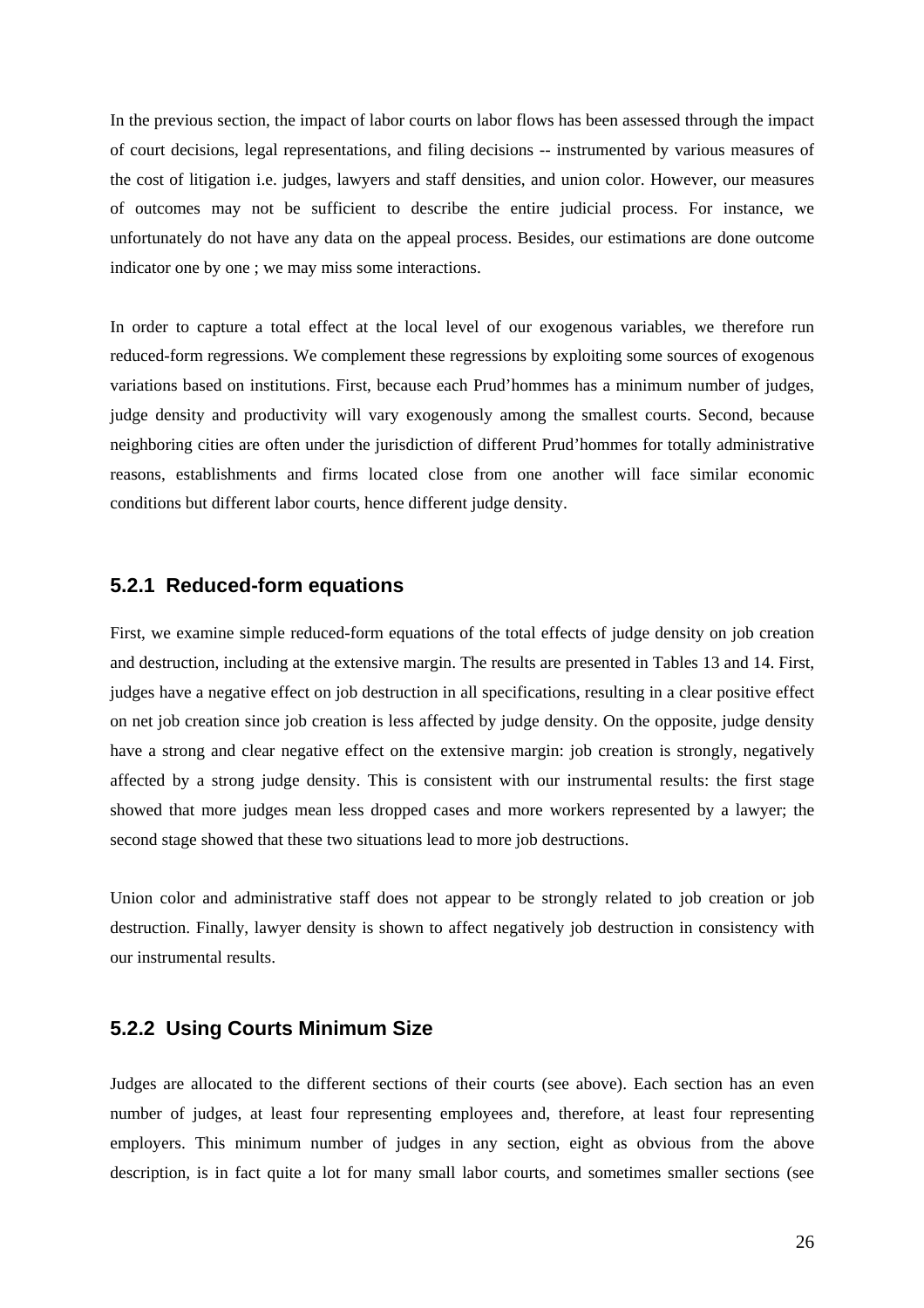<span id="page-27-0"></span>Figure 10). Therefore, a fraction of labor courts have four judges representing workers in many of their sections, often in all. However, we believe that we can use this minimum rule to identify some effects, which should be local and apply to the smallest zones.

Because there is no variation in the number of judges among these sections or courts, we use the ratio of judges to the (active) population depending from this labor court at the 1999 Census, as a measure of legal cases potential (under)-crowding in the court or, put differently, a measure of potential (under)-worked judges.<sup>[26](#page-27-0)</sup> We restrict attention to those sections having exactly 4 judges representing workers and estimate the following equation:

$$
Flows_{p,s,t} = \alpha \left( Judges_{p,c} / Pop_{p,1999} \right) + \beta x_{p,90} + \gamma z_{p,t} + \varepsilon_{p,s,t}
$$
 (1)

where flows are job creation, job destruction, net job creation (both at the intensive and the extensive margins) measured across all cities depending from labor court  $p$ , in section  $s$ , at date  $t$ , where  $x$ captures the initial conditions before our analysis period 1993-2002, where *z* are control variables, where the ratio of judges to active population measures the judge density and  $\varepsilon$  is a statistical residual.

Results are presented in Table 15a. Each column corresponds to a flow, and each panel to a different section of Prud'hommes (as mentioned in the Data Section, it is not possible to compute flows for those workers depending on the "Cadres" section). The flows are computed using those establishments that depend on each different section, i.e. "manufacturing" only comprises those establishments that belong to the relevant industries. The control variables mentioned just above include year and local business cycle indicators, 1999 labor force and 1999 labor force squared, 1991 employment composition by industry and firm size, and 1991 caseload composition by industry and firm size. These control variables try to capture the initial conditions and the specificities of each labor court, observed as well as unobserved, in the spirit of a matching framework.

Most coefficients are negative, some being significantly so. A higher density of judges tends to attenuate job creation and job destruction, a large fraction coming from the extensive margin (creation or destruction of establishments). The effect is particularly strong in the trade sections and is present in the services section. To check that the effects that we find are specific to these small labor courts, with 4 employee-union judges, we present a similar regression in Table 15b with all 264 Prud'hommes. Results are clear. There is no significant coefficient. Hence, the negative estimates shown in Table 15a capture something specific to labor courts where judges do not have many potential cases to deal with.

A similar analysis is performed for labor courts that have exactly 16 judges (four times four sections, manufacturing, trade, services, and cadres). The period and the control variables are exactly similar to

 $26$  All results are robust to using other measures of the size of the region.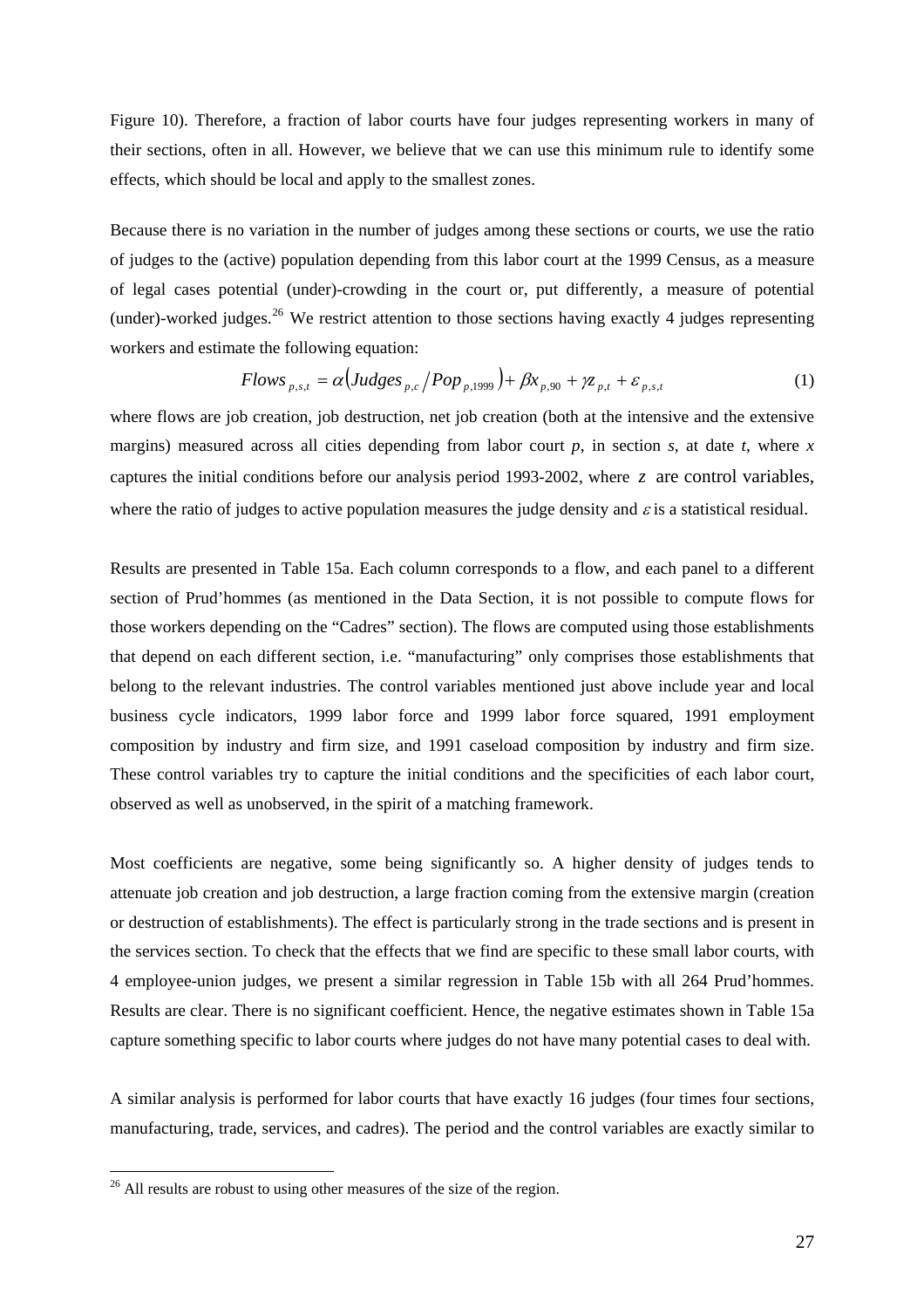those presented just above. Results are presented in Table 16a, in the top panel. The estimates are very similar to those for the analysis by section, with negative coefficients for all flows. There is no net impact but a clear impact on the creation (extensive) margin and a slightly smaller, and less significant, effect on the destruction (extensive) margin. We perform a similar analysis, restricted to the 36 smallest courts, to focus on those on the left of Figure 10. Results are presented in Table 16a, in the bottom panel. The effects are huge and significantly so. Job flows are strongly attenuated in zones that depend on "over-judged" labor courts. In order to check if the results were driven by a pure "size effect" of the labor market, we substitute our indicators "number of judges/population" by "1/population" and run the regressions on the entire sample of Prudhommes. Table 16b presents results across all Prud'hommes with two similar specifications, showing that the effects are only present in the smallest Prud'hommes.

Those results confirm that more judges is equivalent to more EPL. Job destruction are negatively affected but also job creation, resulting in no significant effect on net job creation.

#### **5.2.3 A Matching Approach using a Geographic Discontinuity**

The first analysis, just above, confirms that judge density can be interpreted as a measure of the strictness of employment protection legislation since it decreases labor flows. However, as the number of judges did not change between 1993 and 2002, some parts of the sample period were not fully used in our fixed effects regressions accounting for unobserved Prud'homme heterogeneity. Hence, in the next paragraphs, we take advantage of the geography of France to implement an approach based on geographic discontinuity that should help us deal with potential endogeneity bias that might arise if the allocation of judges depended on local economic conditions.

France has more cities than the rest of the European community, added together. Hence, many cities are close one to another and, in most countries they would have merged at some point. For many historical and political reasons, this is not so in France. Hence, very close cities may well depend on different labor courts, either between "départements" or within "départements" (a département is an administrative unit roughly corresponding to an American county, there are 100 département in metropolitan France). Among the population of the 36,562 cities of metropolitan France, we match each city with its closest and second closest neighbors according to the orthodromic distance (shortest distance). We select the matches where both cities do not belong to the same Prud'hommes jurisdictions (3,993 cities). We focus on the period over which there has been absolutely no change in the number of judges (1993-2002). We match our database of selected cities with our INSEE Sirene files that provide labor flows at the city level. About 14% of the selected cities did not experience any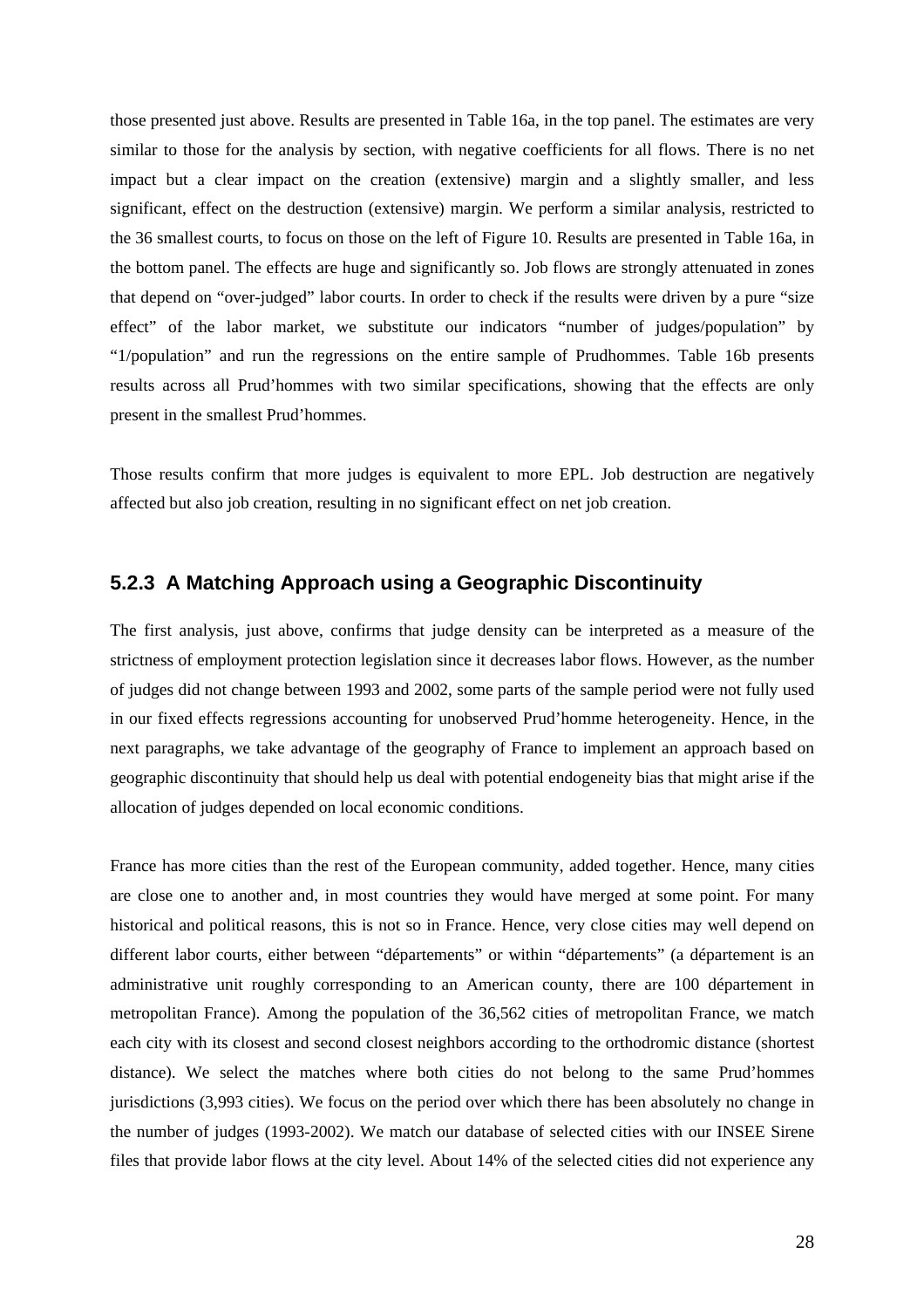labor flows over the period because (private) total employment was nil. 76% are present over the whole period. Hence our final sample comprises 3,109 cities. The selected cities are very close: the last centile being at 7,8 km and the average distance being equal to 3,6 km. In 1999, the median population of these cities is approximately 400 inhabitants. Each Prud'hommes is at least represented by one match in our data set, the maximum being for the Prud'hommes of the city of Tours represented by 24 matches.

We estimate the following equation:

$$
Flows_{c,p,t} - Flows_{c',p',t} = \alpha \left( Judges_p / Emp_{1991,p} - Judges_{p'} / Emp_{1991,p'} \right) + \delta_t + \varepsilon_{cc',t}
$$
 (2)

where c and c' are the matched cities and "judges" is the judge density of the jurisdiction of the Prud'homme they belong to.  $\delta_t$  are year dummies. We do not apply any weight and cluster the observation at the level of the match. Tables 17 and 18 present the estimates. In Table 17, we restrict attention to cities with less than 5,000 inhabitants. Table 18 includes all cities. Consistent with our previous results, a higher judge density reduces job flows. Yet, on those cities, there is no effect on job destruction. More judges decrease job creation, in particular on the extensive margin. The net outcome is also negative. It is plausible that the effects on the frontier of the Prud'hommes areas are specific: in those cities, it is easier for a firm to move to the closest area in order to find more lenient judicial environment. This can explain why the effect can be seen on the extensive creation margins.

# **6 Conclusion**

This article examines the impact of the enforcement of the Employment Protection Legislation on labour markets for France using an original data set of individual labour disputes brought to court over the years 1990 to 2003. First, we present a simple theoretical model showing that judicial case outcomes are difficult to interpret in terms of EPL. The clearest example is the fraction of cases that go to trials. Firms faced with low litigation costs may well prefer to fire their personnel for personal motive and risk litigation rather than to fire them for economic motives, avoid lawsuits but pay a large separation cost. In this situation, more trials is induced by lower firing costs. Workers faced with low litigation costs are more likely to sue the firm. More trials is now induced by higher firing costs.

Second, we exploit our model as well as the French institutional setting and the local legal environment to generate instruments for these endogenous outcomes. Using these instruments, we show that labor courts decisions have a causal effect on labor flows. More dropped cases and more trials cause more job destructions: more trials indeed are a sign of lower separation costs. More settlements, higher filing rates, a larger fraction of workers represented at trial, large lawyer density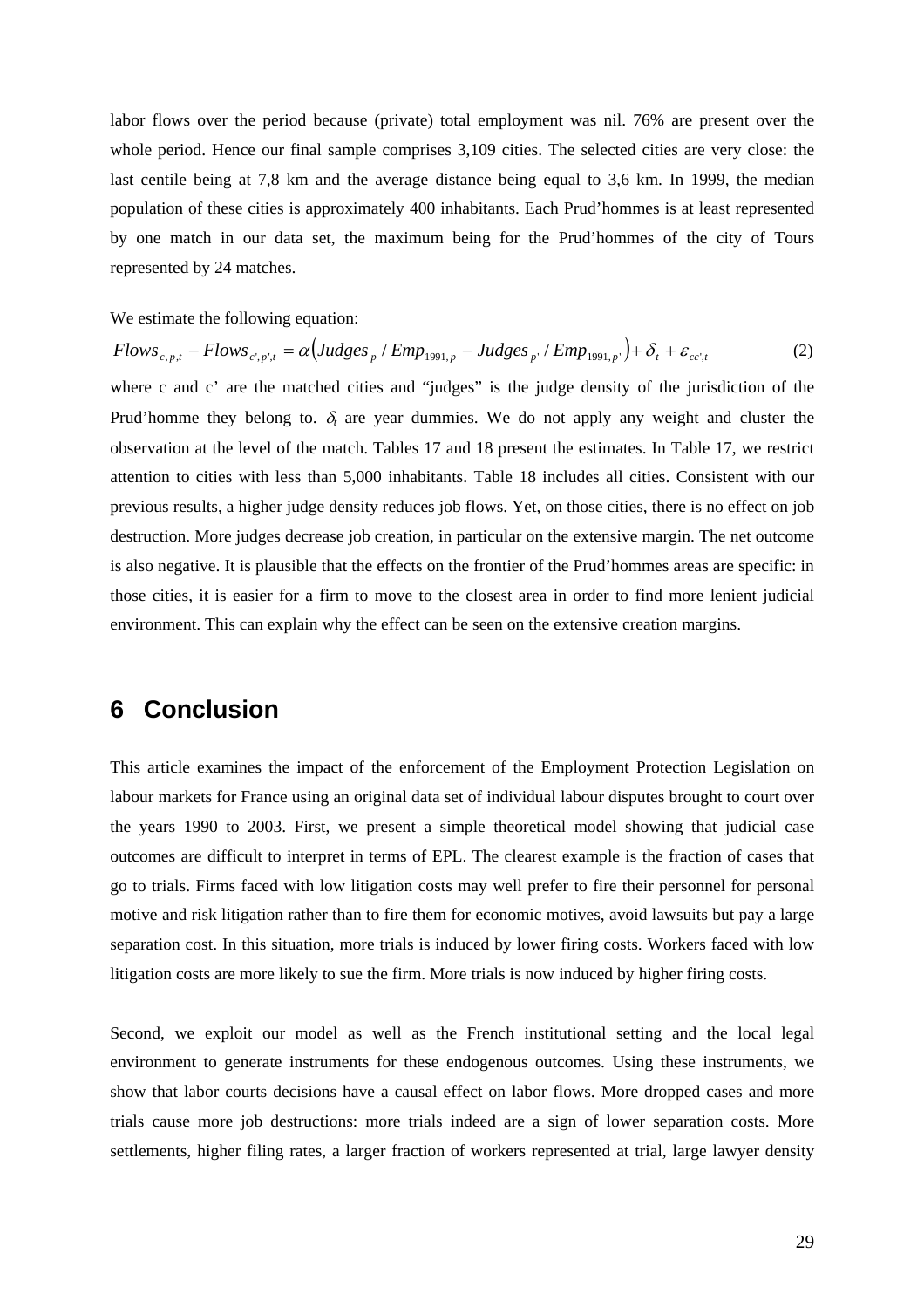dampen job destruction. A larger judge density causes less job creation, in particular on the extensive margin.

Hence, the web of legislations and the variety of local situations affect the enforcement of legislation and legal outcomes. The nature of real EPL is likely to be the product (or the sum) of multiple effects. It is therefore not surprising that analyses ignoring this dimension yield inconclusive outcomes.

# **References**

Autor D. H., J. J. Donohue and S. J. Schwab, (2006), "The Costs of Wrongful-Discharge Laws". The Review of Economics and Statistics, vol. 88(2), pages 211-231, 08.

Andolfatto Dominique, (1992), "L'univers des élections professionnelles. Travail et société au crible des urnes". Paris, Editions de l'Atelier.

Bartik, Timothy J, (1991), "Who Benefits from State and Local Economic Development Policies?" Kalamazoo, Mich.: W. E. Upjohn Institute for Employment Research.

Bhattacharya, Utpal and Hazen Daouk, (2002), "The World Price of Insider Trading." Journal of Finance, 2002, vol 57, 75-108

Bauer, Thomas, S.Bender and H. Bonin, (2007), "Dismissal Protection and Worker Flows in Small Establishments". Economica, 74 (296), pages 804-821.

Bebchuk Lucian Arye, (1984), "Litigation and Settlement under Imperfect Information." RAND Journal of Economics, The RAND Corporation, vol. 15(3), pages 404-415, Autumn.

Bentolila Samuel and Guiseppe Bertola, (1990), "Firing Costs and Labor Demand: How Bad is Eurosclerosis ?".The Review of Economic Studies, Vol. 57, No. 3 (July), pp. 381-402.

Bertola, Giuseppe (1992), "Labor Turnover Costs and Average Labor Demand", Journal of Labor Economics Vol. 10, pp. 389-411.

Bertola, Giuseppe (2003): "A Pure Theory of Job Security and Labor Income Risk", Review of Economic Studies Vol. 71, pp. 43-51.

Bertola Giuseppe and Richard Rogerson, (1997), "Institutions and Labor Reallocation", European Economic Review 41:6 (1997) pp.1147-1171.

Bertola Guiseppe, Boeri T. and S. Cazes, (2000), "Employment protection in industrialized countries: The case for new indicators", International Labor Review, Vol. 139, No. 1, pp.57-72.

Beenstock Michael and Yoel Haitovsky, (2004), "Does the appointment of judges increase the output of the judiciary?", International Review of Law and Economics, Vol. 24, pp. 351-369.

Blanchard Olivier; Lawrence F. Katz; Robert E. Hall; Barry Eichengreen, (1992), "Regional Evolutions" Brookings Papers on Economic Activity, Vol. 1, pp. 1-75.

Blanchard, O. and T. Philippon. (2004)*,* "The Quality of Labor Relations and Unemployment", NBER Working Paper No. W10590.

Tito Boeri and Pietro Garibaldi, (2007), "Two Tier Reforms of Employment Protection: a Honeymoon Effect?," Economic Journal, Royal Economic Society, vol. 117(521), pp 357-385.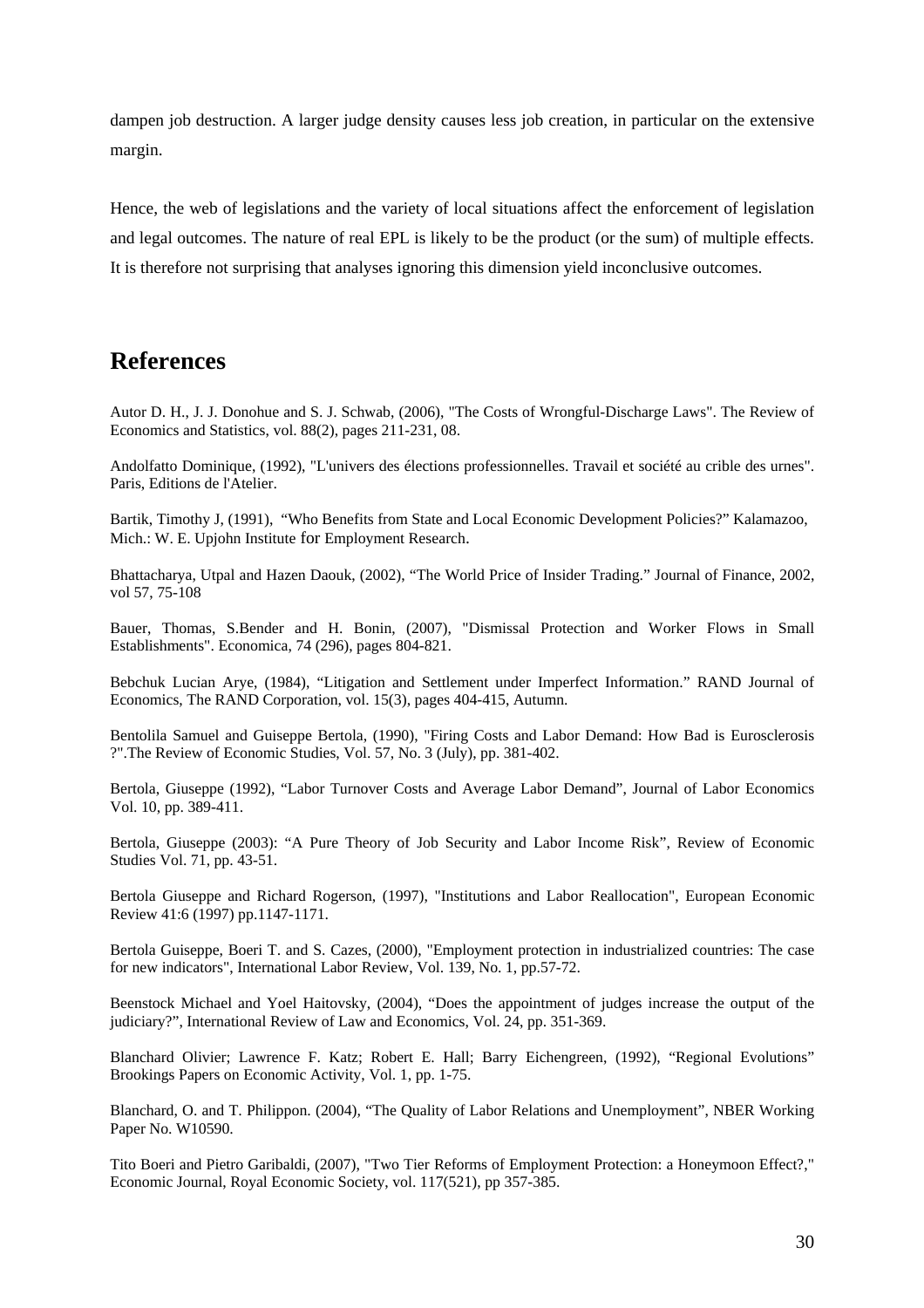Boeri, Tito & Jimeno, Juan F., (2005), ["The effects of employment protection: Learning from variable](http://ideas.repec.org/a/eee/eecrev/v49y2005i8p2057-2077.html)  [enforcement,](http://ideas.repec.org/a/eee/eecrev/v49y2005i8p2057-2077.html)" [European Economic Review](http://ideas.repec.org/s/eee/eecrev.html), Elsevier, vol. 49(8), pp. 2057-2077.

Bonafé-Schmidt Jean-Pierre, (1987), "Les prud'hommes: du conseil de discipline à la juridiction de droit commun du travail, " Le Mouvement social, Vol. 141, Les Prud'hommesXIXe-XXe Siècle, pp.121-148.

Card, David and Brian P. McCall (2009): "When to Start a Fight and When to Fight Back: Liability Disputes in the Workers' Compensation System", Journal of Labor Economics Vol. 27 (2), pp. 149-178.

Davis Steven and John C. Haltiwanger, (1992), "Gross Job Creation, Gross Job Destruction, and Employment Reallocation". Quarterly Journal of Economics, 819-864.

Dertouzos, James N, (1988), "The End of Employment-at-Will: Legal and Economic Costs".Report no. P-7441. Santa Monica, Calif.: Rand Corp., May.

Di Tella, Rafael and Robert MacCulloch, (2005), "The consequences of labor market flexibility: Panel evidence based on survey data". European Economic Review, 49, 1225-59.

Flanagan, (1989), "Compliance and Enforcement Decision under the National Labor Relations Act". Journal of Labor Economics, vol. 7(3), pp 257-280.

Freeman Richard B, (2004), "Labor Market Institutions Without Blinders: The Debate over Flexibility and Labor Market Performance". NBER Working Paper No. 11286, May.

Güell Maia and José E. Galdón-Sánchez, (2003), "Dismissal Conflicts and Unemployment".European Economic Review, vol. 47/2, pp. 127-139.

Peter Gregg and Alan Manning, (1997), "Labor Market Regulation and Unemployment" in D.Snower and G. de la Dehesa (eds), "Unemployment Policy: How Should Governments Respond to Unemployment?", Cambridge: Cambridge University Press

Ichino, A., M. Polo and E. Rettore, (2003), "Are Judges Biased by Labor Market Conditions ?". European Economic Review, 47(5), 913-944.

Kahn Lawrence, (2007), "The Impact of Employment Protection Mandates on Demographic Temporary Employment Patterns: International Microeconomic Evidence". The Economic Journal 117 (521), pp 333-356.

Kramarz F., M.L. Michaud , (2006), « [The Shape of Hiring and Separation Costs](http://www.crest.fr/pageperso/kramarz/dp1170.pdf), », CEPR Working Paper

Kuegler Adriana and Gilles Saint-Paul, (2004), "How do firing costs affect labor market flows in a model with adverse selection ?", Journal of Labor Economics Vol. 22(3), pp. 553-584.

Lazear Edward P., (1990), "Job Security Provision and Employment". The Quarterly Journal of Economics, 105 (3), 699-726.

Munoz-Perez Brigitte and Serverin Evelyn; (2006), "Le sort des demandes prud'homales en 2004". Bulletin d'information statistique. Ministère de la Justice. No. 87. (2004)

Marinescu, Ioana, (2004), "Are Judges Sensitive to Economic Conditions? Evidence from UK Employment Tribunals", Working paper.

Martins Pedro S., (2009), "Dismissals for Cause: The Difference That Just Eight Paragraphs Can Make." Journal of Labor Economics Vol. 27 (2), pp. 257-280.

Miles, Thomas J., (2000), "Common Law Exceptions to Employment At Will and U.S. Labor Markets". Journal of Law, Economics, and Organization, Vol. 16, No. 1, pp. 74-101.

Possner, R. A. (1985), The Federal Courts: Crisis and reform. Harvard University Press.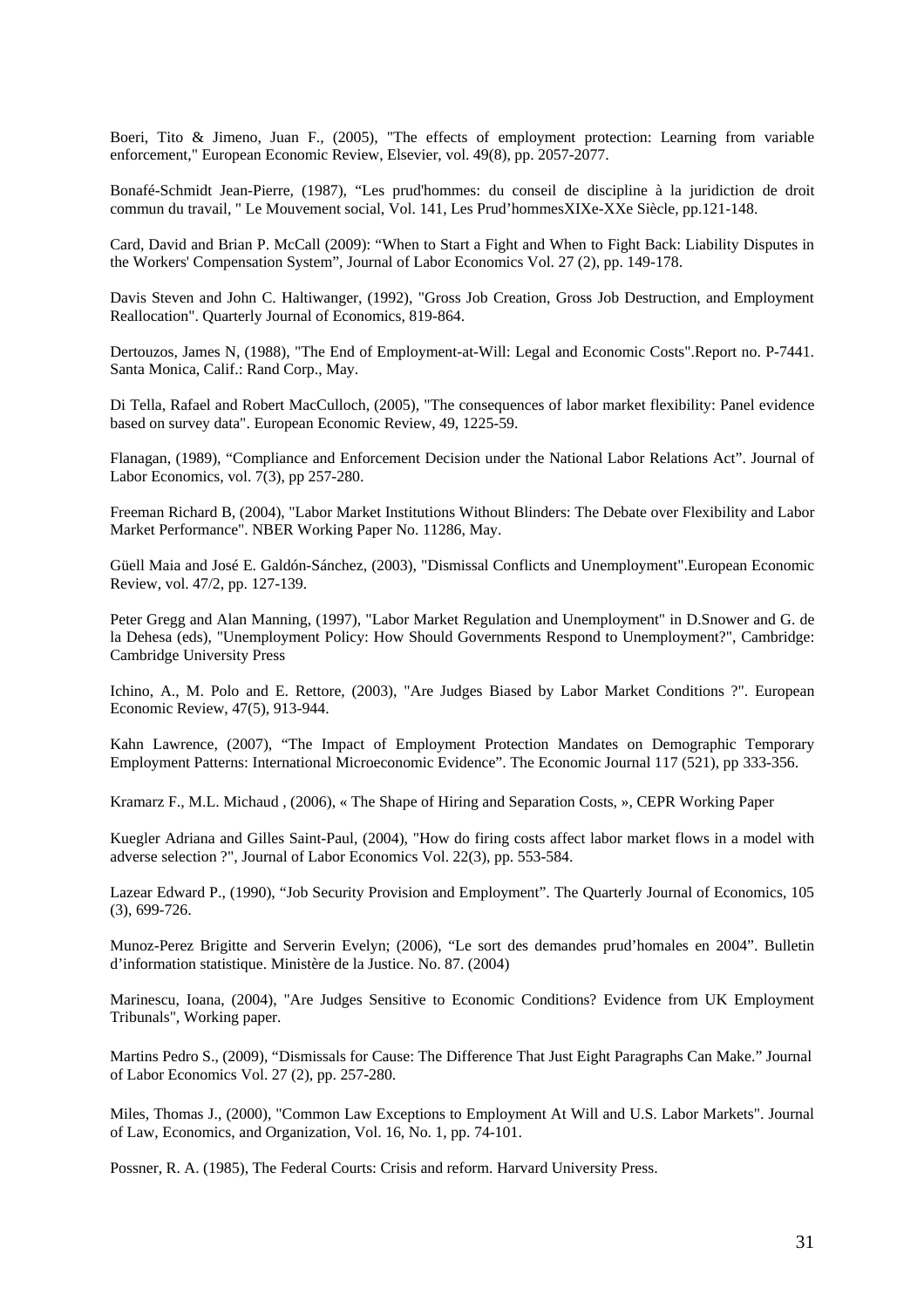Possner, R. A. (1997).

OECD, (2004), "Employment Outlook", OECD Publication.

Priest, George and Benjamin Klein, (1984), "The selection of disputes for litigation", Journal of Legal Studies, 13:1-55.

Besancenot Damien and Radu Vranceanu, (2009). "Multiple equilibria in a firing game with impartial justice." Labour Economics, vol. 16 (3), pp 262-271.

Siegelman, Peter and John J, III, Donohue, (1995), "The Selection of Employment Discrimination Disputes for Litigation: Using Business Cycle Effects to Test the Priest-Klein Hypothesis". Journal of Legal Studies, University of Chicago Press, vol. 24(2), pages 427-62, June.

Stähler, Nikolai, (2008), "Firing costs, severance payments, judicial mistakes and unemployment," Labour Economics, vol. 15(6), pages 1162-1178.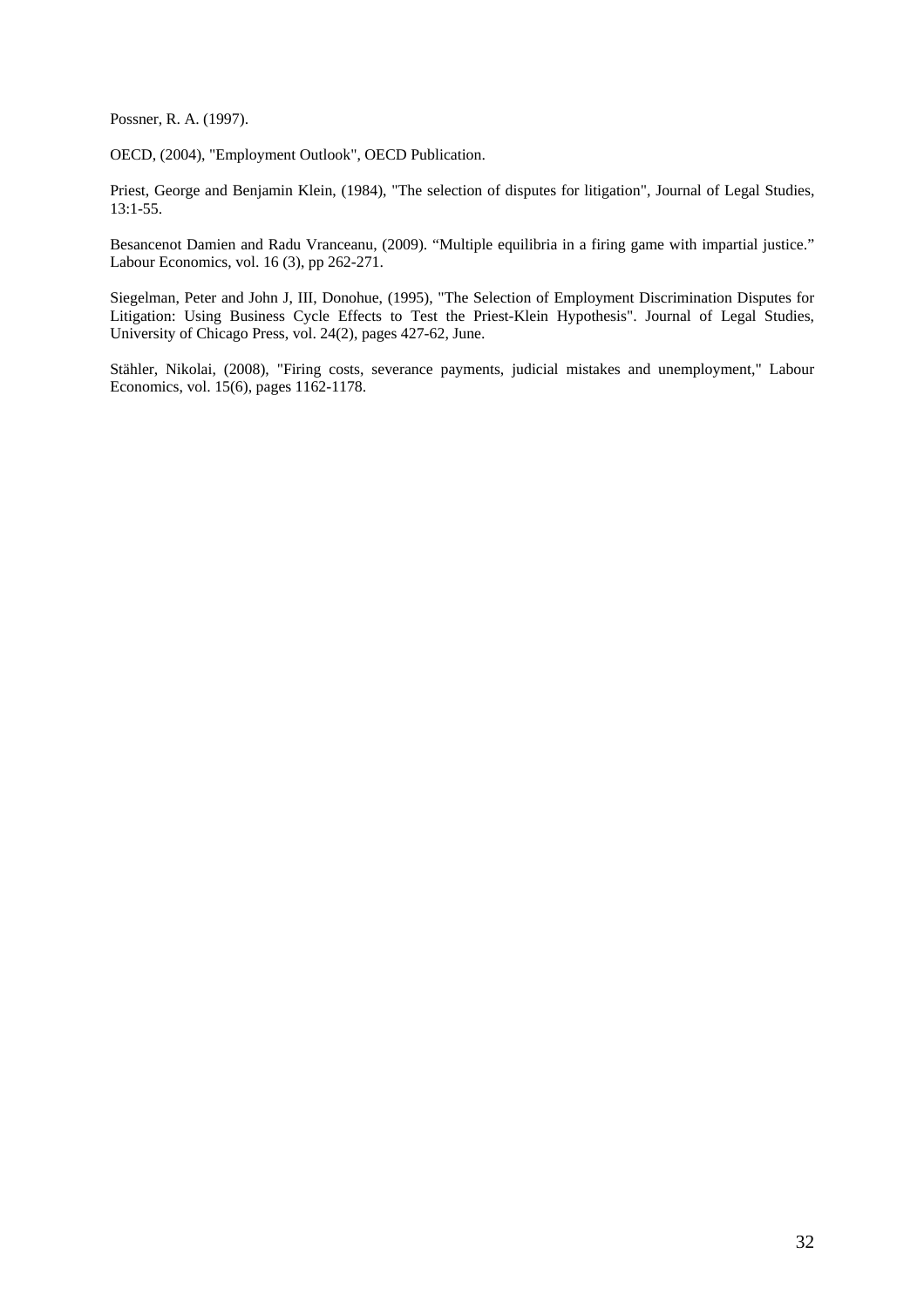#### M**odel Appendix:**

The employer dismisses the worker at the minimum cost, instead of paying the maximum severance payments, if:

$$
p_f\{p_c(c_c+l_c) + (1-p_c)\left[p_w(c_m + F) + (1-p_w)c_m + l_t\right]\} + (1-p_f)c_m < c_M
$$

As for the worker, she chooses to challenge her dismissal ( $p_f = 1$ ) if her expected gain at trial or at the conciliation stage is larger than the minimum severance payment:

$$
p_w(c_m + F) + (1 - p_w)c_m - k_t > c_m
$$
 or  $c_c - k_c > c_m$ 

Thus the worker chooses to go to court if the gain at trial is large enough  $(p_w(c_m + F) + (1 - p_w)c_m - k_t > c_m$ , that is  $p_w > \overline{p_w} = \frac{k_t}{F}$  ). The worker would prefer the agreement ( $p_c = 1$ ) than the trial when  $p_w(c_m + F) + (1 - p_w)c_m - k_t < c_c - k_c$ , i.e.

$$
p_w < \overline{p_w} = \frac{c_c - c_m + k_t - k_c}{F}
$$

Yet the firm can refuse the agreement.

On the firm side, the firm dismisses the worker offering the minimum cost if:

$$
p_w(c_m + F) + (1 - p_w)c_m + l_t < c_M
$$

that is:

$$
p_w < p_w^{**} = \frac{c_M - c_m - l_t}{F}
$$

We assume that the compensatory award  $F$  is large enough so that when the firm is certain to lose at trial, it is less costly to pay the maximum severance payment. That is:  $c_M < c_m + F + l_t$  and thus  $p_w^*$  < 1.

In addition, the firm accepts the conciliation only if it is less costly than going to trial, that is:

$$
p_w(c_m + F) + (1 - p_w)c_m + l_t > c_c + l_c
$$

which means:

$$
p_w > p_w^* = \frac{c_c - c_m - l_t + l_c}{F}
$$

In order a conciliation to exist, suing must be a credible threat to the employer. Therefore, we impose that  $p_w^*$   $\lt p_w$  that is  $c_c - c_m + l_c \lt k_t + l_t$ . In addition, there must a probability range where the worker is better off to conciliate than going to trial. We must have  $\overline{p_w} < p_w$  that is  $c_m < c_c - k_c$ .

Finally, for the trial stage to exist, the firm must be better off in some probability range to go to trial rather than giving the compensatory award  $c_M$  that protects against any suing :  $p_w < p_w^{**}$ .

Under these assumptions we end up with four equilibria:

- 
$$
p_f = 0
$$
 and  $p_c = 0$  if  $p_w < p_w$   
\n-  $p_f = 1$  and  $p_c = 1$  if  $p_w < p_w < p_w$  (with  $p_w^* < p_w$ )  
\n-  $p_f = 1$  and  $p_c = 0$  if  $p_w < p_w < p_w^{**}$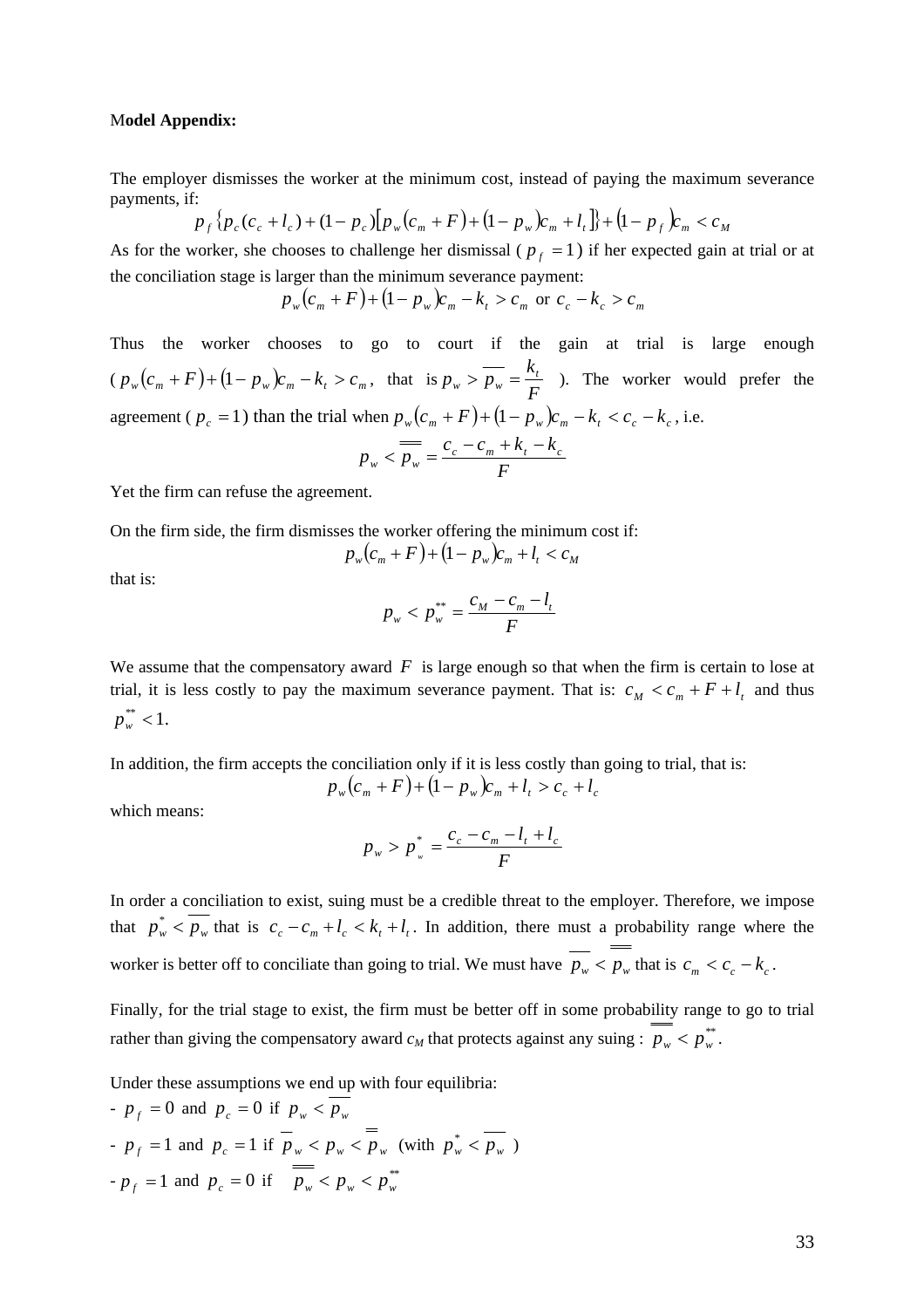- the firm pays  $c_M$  if  $p_w > p_w^{**}$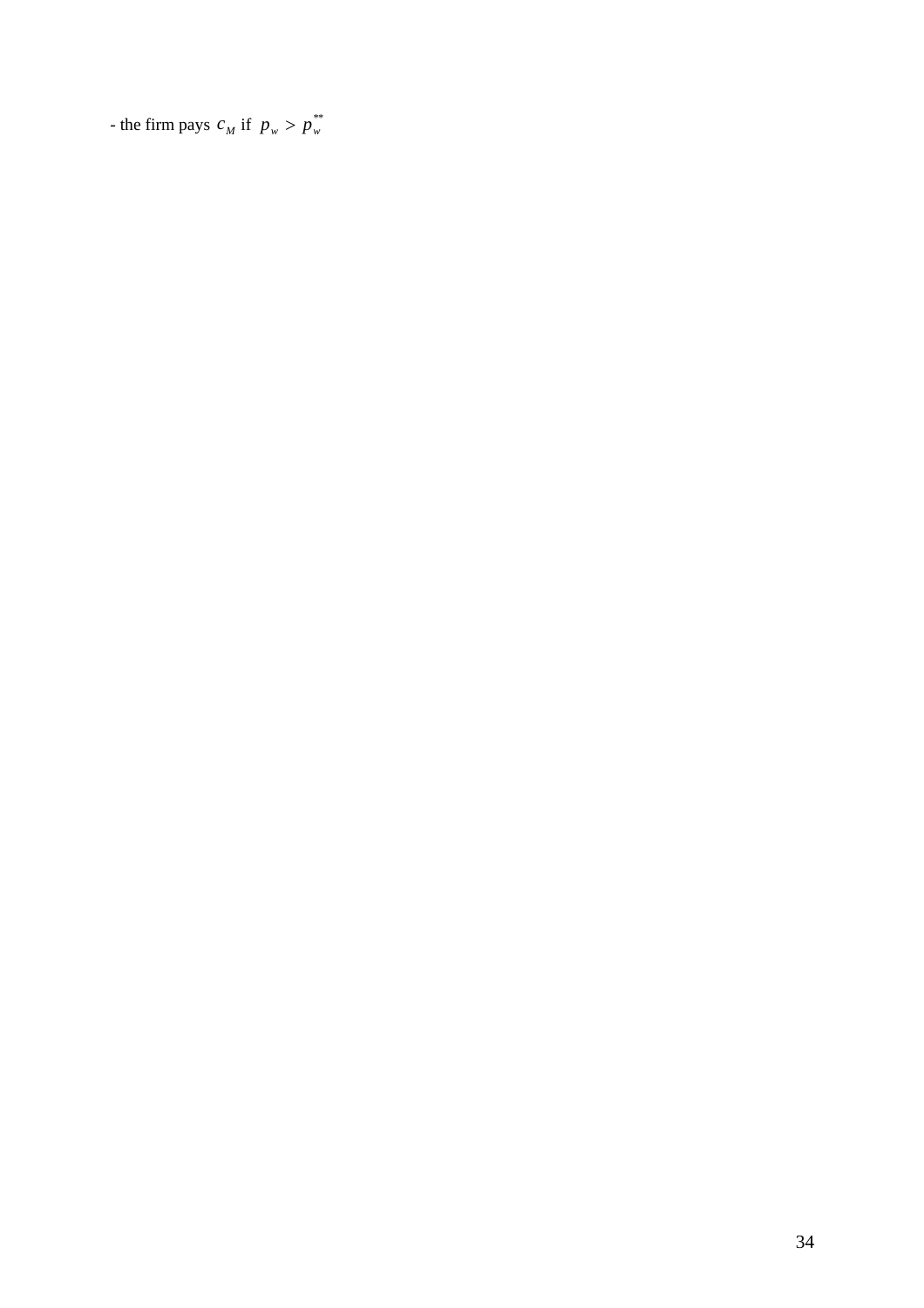

Figure 5: Number of filed cases

Sources: Prud'hommes data from Ministry of Justice.



Figure 6: Allocation of judges

Sources: Election data from Ministry of Labor. Employment data from the Insee Sirene files on establishments.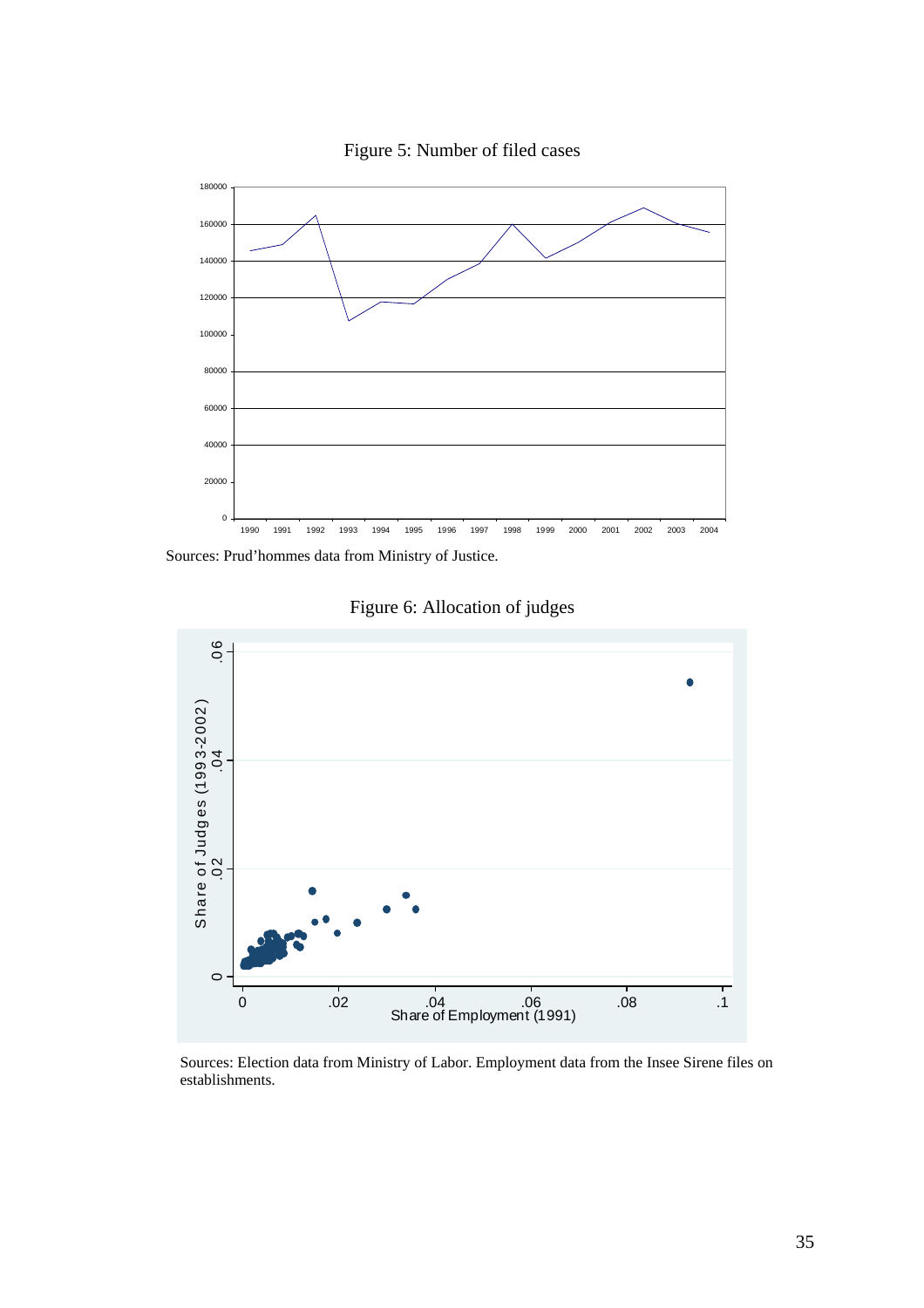

Figure 7: Allocation of judges (without the 6 largest Prud'hommes)

Sources: Election data from Ministry of Labor. Employment Data from the Insee Sirene files on establishments.



Figure 8: Productivity of judges across Prud'hommes

Sources: Election data from Ministry of Labor. Employment Data from the Insee Sirene files on establishments.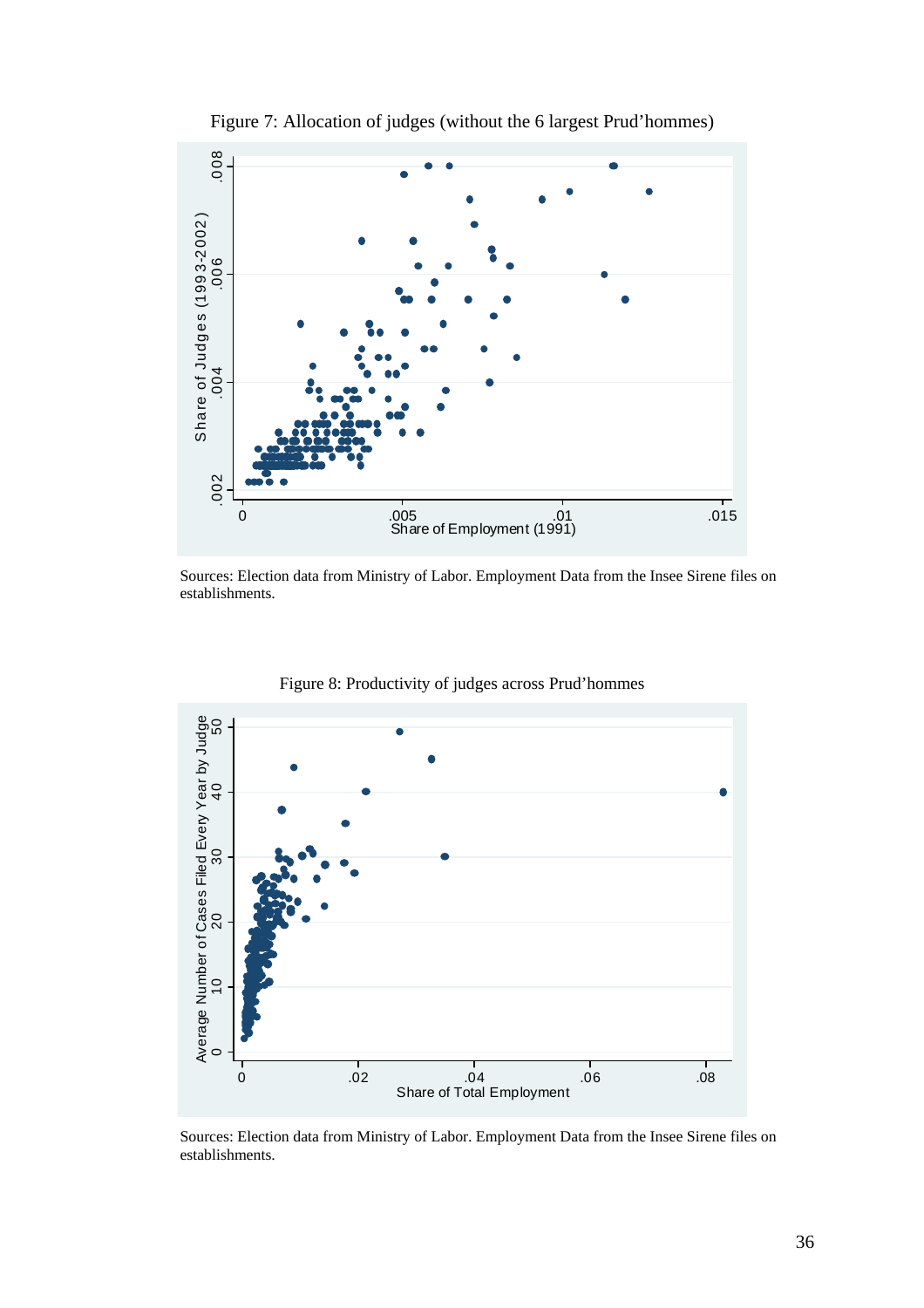

Figure 9: Change in judges in 1993 and productivity of judges

Sources: Election data from Ministry of Labor. Employment Data from the Insee Sirene files on establishments.



Figure 10: Number of Judges, the small Prud'hommes

Sources: Election data from Ministry of Labor. Employment Data from the Insee Sirene files on establishments.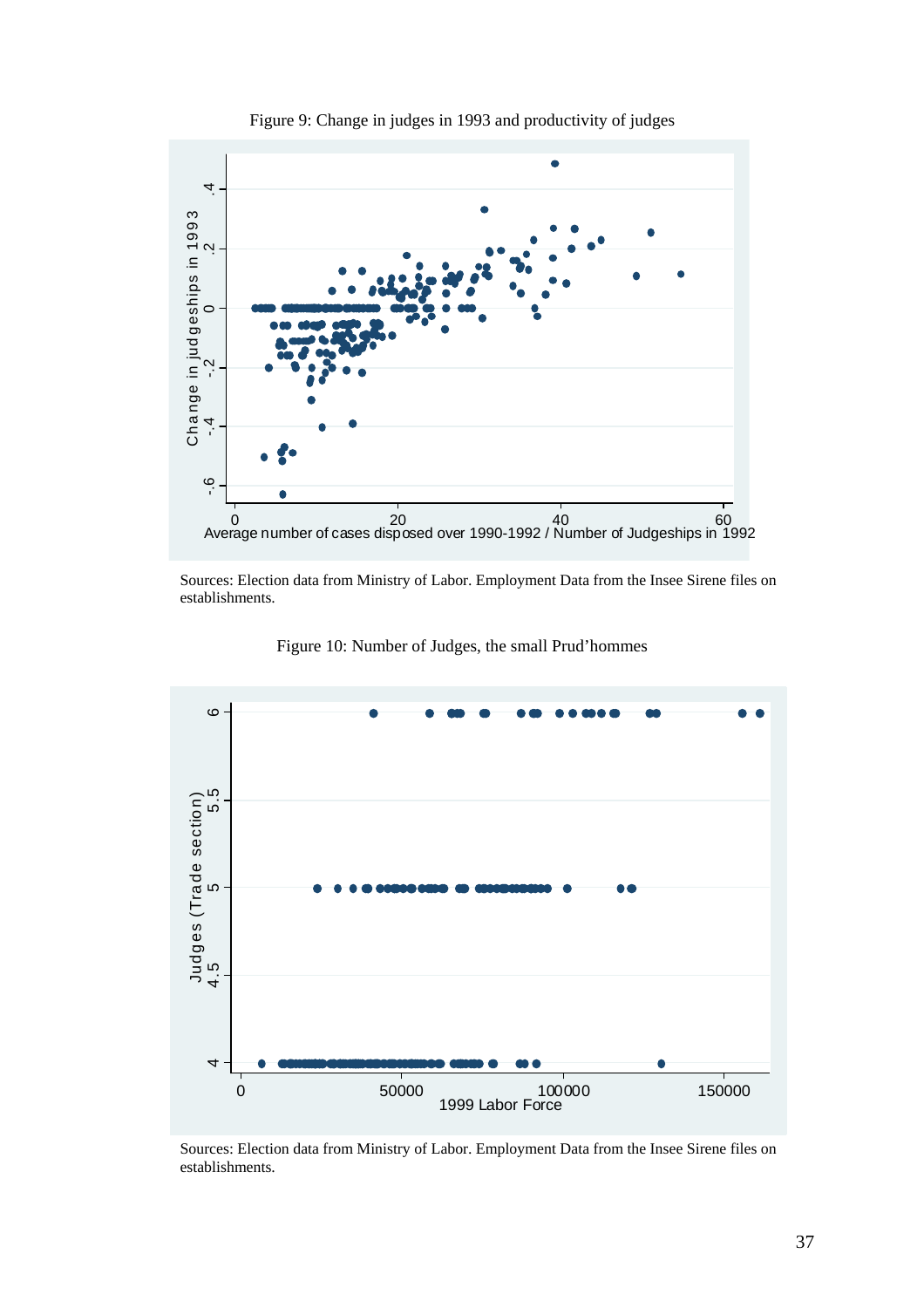| Table 1 : Case outcomes: definition of variables |
|--------------------------------------------------|
|--------------------------------------------------|

| <b>Names</b>  | Definition                                                                                    |
|---------------|-----------------------------------------------------------------------------------------------|
| Dropped       | (Null and Void +Crossed Out)/(Total number of cases)                                          |
| Settled       | (Conciliation +Agreement)/(Total number of cases)                                             |
| Trial         | (Winning+Losing)/(Total Number of Cases)                                                      |
| Victory       | $(Winning)/(Winning + Losing)$                                                                |
| Duration      | Duration (in days) of the legal process from the filing of the case to the its classification |
| Filing        | Number of cases filed over number of unemployed                                               |
| Worker Lawyer | Number of cases where the worker is represented by a lawyer over the total number of cases    |
| Firm Lawyer   | Number of cases where the firm is represented by a lawyer over the total number of cases      |

Notes: These variables are computed at the labor court level (Prud'hommes)

| Case Outcome  | $Mean*$ | Std. | Min   | Max  |
|---------------|---------|------|-------|------|
| Dropped       | 0.20    | 0.09 | 0.00  | 0.75 |
| Agreed        | 0.20    | 0.09 | 0.00  | 0.81 |
| Trial         | 0.60    | 0.10 | 0.13  | 0.95 |
| Victory       | 0.75    | 0.09 | 0.00  | 1.00 |
| Duration      | 258     | 81   | 48    | 1037 |
| Filing        | 0.04    | 0.03 | 0.003 | 0.33 |
| Worker Lawyer | 0.43    | 0.15 | 0.00  | 0.95 |
| Firm Lawyer   | 0.58    | 0.15 | 0.00  | 0.95 |

#### **Table 2: Summary statistics: case outcomes**

Notes: we first compute the proportion of cases with outcomes *i* in year *t* at the Prud'hommes level using the data set of individual cases collected from 1990 to 2004 by the French Ministry of Justice. We then take the means of these proportions over the 264 Prud'hommes over the 1990-2004 period. Sources: Prud'hommes data from Ministry of Interior.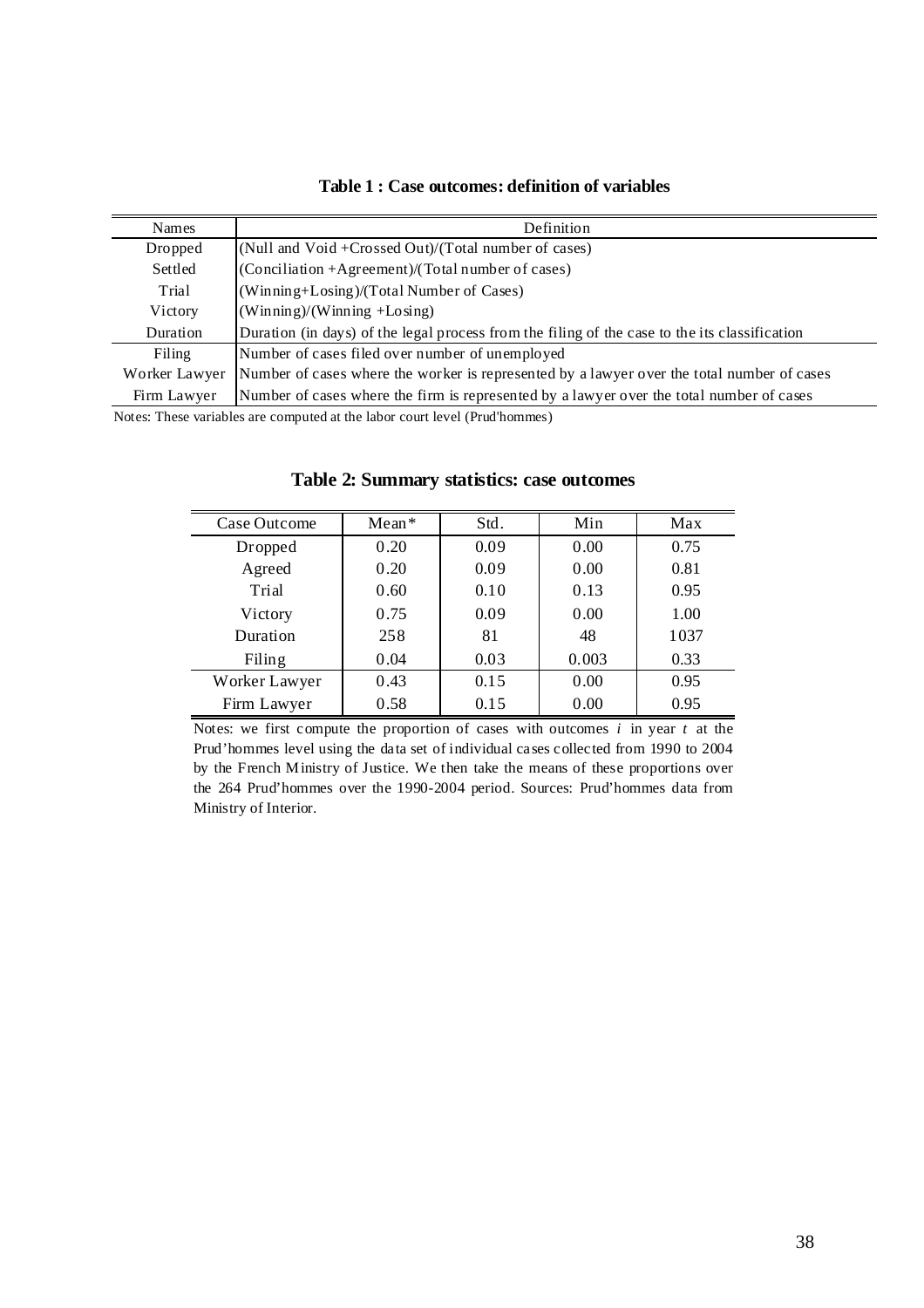| Jnion      | Mean | Std | $\overline{\text{Min.}}$ | Max. |
|------------|------|-----|--------------------------|------|
| <b>CGT</b> | 37%  | 11% | 0%                       | 71%  |
| CFDT       | 28%  | 10% | 0%                       | 63%  |
| FO.        | 22%  | 7%  | 0%                       | 50%  |
| CFE-CGC    | 8%   | 4%  | 0%                       | 21%  |
| CFTC       | 4%   | 6%  | 0%                       | 44%  |

# **Table 3: Share of judges by unions**

Note: Number of observations: 1,056 (264 Prud'hommes over 4 electoral terms) Sources: French Ministry of Labor

|                          |         |           | Change in % between term t and term t-1 $(t/t-1)$ |           |
|--------------------------|---------|-----------|---------------------------------------------------|-----------|
| Number of judges in 1987 |         | 1992/1987 | 1997/1992                                         | 2002/1997 |
| Manufacturing            | 2 2 1 3 | $-15$     |                                                   |           |
| Service                  | 1 266   |           |                                                   |           |
| Trade                    | 1831    |           |                                                   |           |
| Management               | 1 278   | 10        |                                                   |           |
| Total                    | 6 5 8 8 | -         |                                                   |           |

# **Table 4: Number of judges by section and change over the electoral terms**

Sources: French Ministry of Labor.

|                         |               | 1992 Election |       |               | 2002 Election |       |
|-------------------------|---------------|---------------|-------|---------------|---------------|-------|
|                         | Manufacturing | Service       | Trade | Manufacturing | Service       | Trade |
| lost 3 judges or more   |               |               |       |               |               |       |
| lost 2 judges           | 17            |               |       |               |               |       |
| lost 1 judges           | 16            |               | h     | 27            |               | 25    |
| no change               | 44            | 85            | 58    | 56            | 79            | 58    |
| gained 1 judges         |               |               | 17    |               |               |       |
| gained 2 judges         |               |               | 10    |               |               |       |
| gained 3 judges or more |               |               | h     |               |               |       |
|                         | 100           | 100           | 100   | 100           | 100           | 100   |

#### **Table 5: Breakdown of change in the number of judges across the 264 Prud'hommes**

Sources: French Ministry of Labor. Note: read as % of Prud'hommes that lost (or gained or no change) x judges in the election year *t*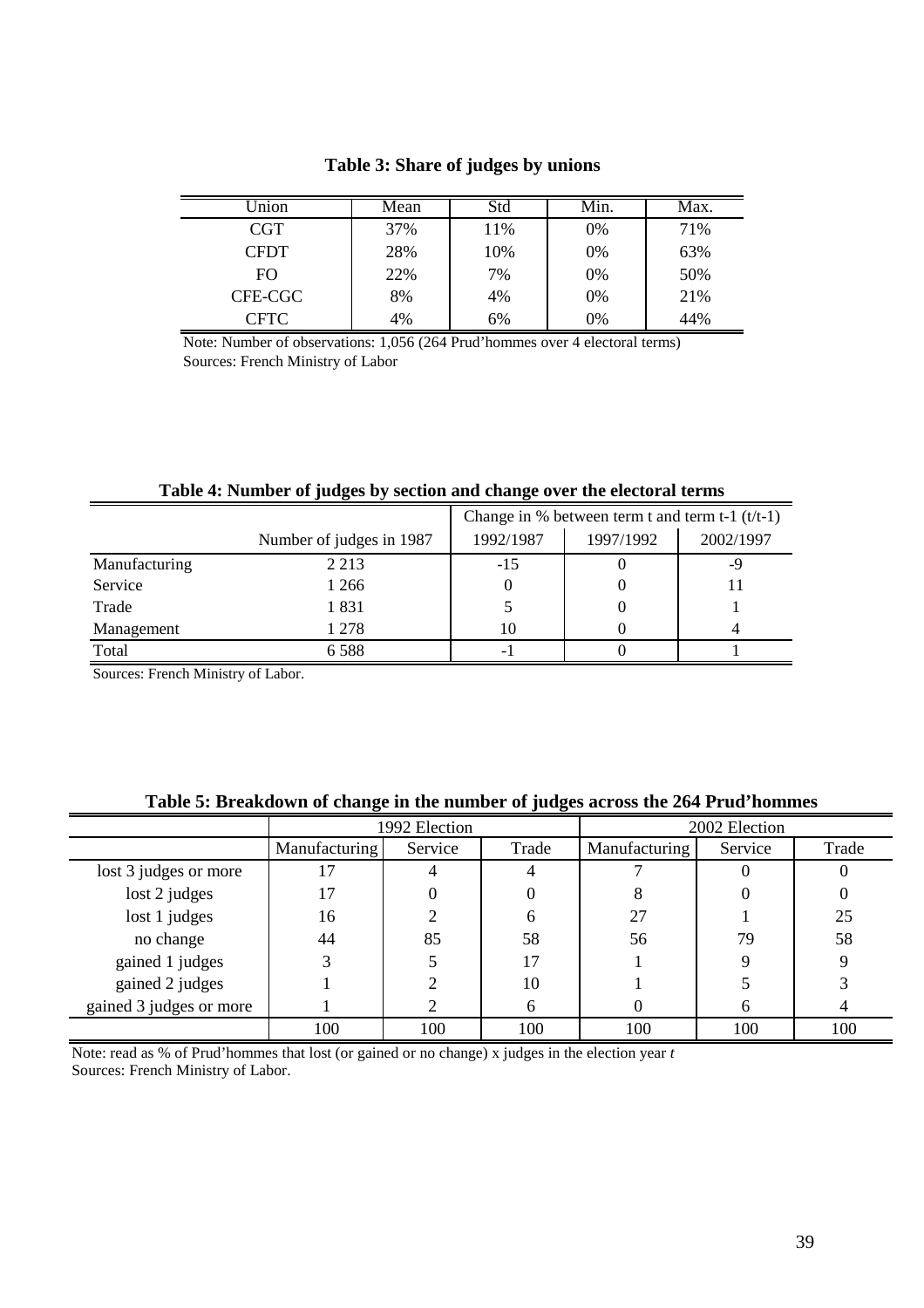| Dependent variable: |            | Job destructions |          | Job creations | Net job creations |                |
|---------------------|------------|------------------|----------|---------------|-------------------|----------------|
| drop                | 0.004      | $0.106***$       | $-0.011$ | $0.116***$    | $-0.015$          | 0.010          |
|                     | (0.014)    | (0.018)          | (0.011)  | (0.017)       | (0.017)           | (0.011)        |
| $R^2$               | 0.33       | 0.29             | 0.46     | 0.36          | 0.51              | 0.48           |
| conci               | $-0.030*$  | $-0.097***$      | 0.007    | $-0.105***$   | $0.037**$         | $-0.008$       |
|                     | (0.018)    | (0.022)          | (0.012)  | (0.022)       | (0.017)           | (0.013)        |
| $R^2$               | 0.34       | 0.28             | 0.46     | 0.35          | 0.52              | 0.48           |
| trial               | 0.018      | $-0.015$         | 0.003    | $-0.017$      | $-0.015$          | $-0.002$       |
|                     | (0.013)    | (0.018)          | (0.009)  | (0.015)       | (0.014)           | (0.010)        |
| $R^2$               | 0.33       | 0.25             | 0.46     | 0.32          | 0.51              | 0.48           |
| win                 | 0.000      | 0.001            | 0.012    | 0.009         | 0.011             | 0.008          |
|                     | (0.012)    | (0.017)          | (0.009)  | (0.017)       | (0.013)           | (0.011)        |
| $R^2$               | 0.33       | 0.29             | 0.46     | 0.36          | 0.51              | 0.48           |
| duration            | $-0.010$   | $0.038***$       | $-0.001$ | $0.047***$    | 0.009             | $0.010***$     |
|                     | (0.008)    | (0.005)          | (0.004)  | (0.005)       | (0.008)           | (0.004)        |
| $R^2$               | 0.34       | 0.31             | 0.46     | 0.40          | 0.51              | 0.49           |
| lawyer              | $-0.019$   | $0.057***$       | $-0.002$ | $0.080***$    | 0.018             | $0.022***$     |
|                     | (0.012)    | (0.013)          | (0.008)  | (0.013)       | (0.013)           | (0.008)        |
| $R^2$               | 0.34       | 0.28             | 0.46     | 0.36          | 0.51              | 0.49           |
| lawyerf             | $-0.019**$ | $-0.028***$      | 0.004    | $-0.014$      | $0.023**$         | $0.015*$       |
|                     | (0.009)    | (0.008)          | (0.006)  | (0.009)       | (0.011)           | (0.009)        |
| $R^2$               | 0.34       | 0.26             | 0.46     | 0.32          | 0.52              | 0.49           |
| Fixed effects       | Yes        | No               | Yes      | No            | Yes               | N <sub>o</sub> |

**Table 6: Outcome indicators and job flows, OLS**

Robust standard errors are between parentheses. \* significant at 10%; \*\* significant at 5%, \*\*\*significant at 1%. Observations are for 264 Prud'hommes and for the years 1991-2004 (3, 432 obs.). Each regression includes year and local business cycle indicators. Prud'hommes jurisdiction 1999 labor force is used as weights. Clusters: Prud'hommes level.

Sources: Prud'hommes data from Ministry of Labor. Job flows from Sirene files on establishments.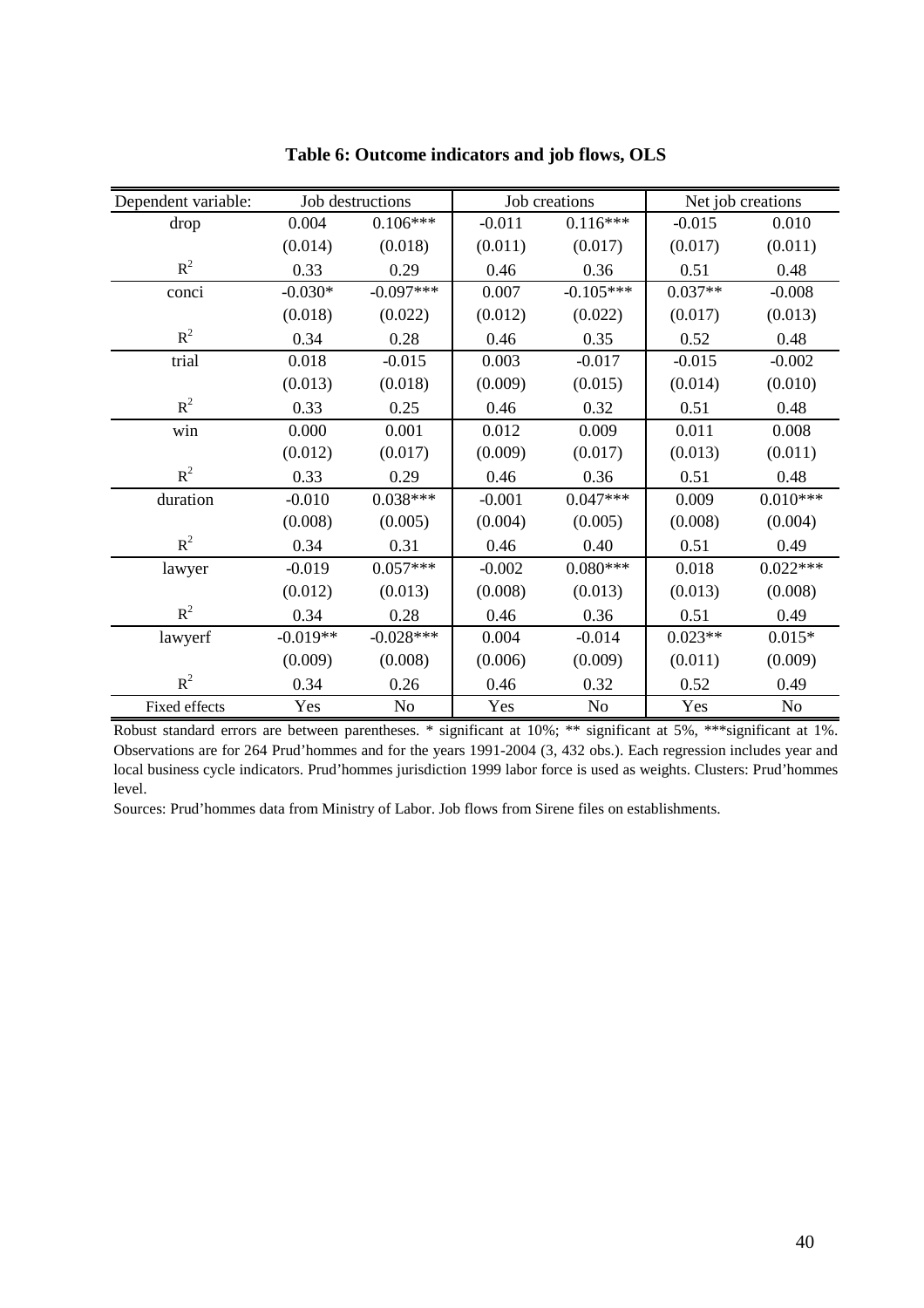| $Flows=$     | <b>Job Destructions</b>  |                 |                  |                 |                    |                  |
|--------------|--------------------------|-----------------|------------------|-----------------|--------------------|------------------|
|              | Judges                   | Staff           | Lawyer           | Percent FO      | Percent CFDT       | Percent CGT      |
| $Flows(-1)$  | $-0.0000$                | 0.0000          | $-0.0004$        | $-0.0196$       | $-0.0216$          | $0.0342*$        |
|              | (0.0000)                 | (0.0001)        | (0.0003)         | (0.0162)        | (0.0186)           | (0.0184)         |
| Flows $(-2)$ | $-0.0000$                | $-0.0000$       | $-0.0002$        | 0.0076          | 0.0260             | $-0.0151$        |
|              | (0.0000)                 | (0.0001)        | (0.0002)         | (0.0157)        | (0.0192)           | (0.0163)         |
| R-squared    | 0.01                     | 0.12            | 0.11             | 0.14            | 0.33               | 0.07             |
| $Flows =$    | <b>Job Creations</b>     |                 |                  |                 |                    |                  |
| $Flows(-1)$  | Judges<br>$-0.0000$      | Staff<br>0.0001 | Lawyer<br>0.0001 | pctfo<br>0.0211 | pctc fdt<br>0.0009 | pctcgt<br>0.0413 |
|              | (0.0000)                 | (0.0001)        | (0.0004)         | (0.0227)        | (0.0226)           | (0.0280)         |
| Flows $(-2)$ | 0.0000                   | $-0.0000$       | 0.0006           | 0.0287          | 0.0095             | $-0.0207$        |
|              | (0.0000)                 | (0.0001)        | (0.0006)         | (0.0209)        | (0.0228)           | (0.0214)         |
| R-squared    | 0.00                     | 0.12            | 0.11             | 0.14            | 0.33               | 0.07             |
| $Flows =$    | <b>Net Job Creations</b> |                 |                  |                 |                    |                  |
|              | Judges                   | Staff           | Lawyer           | pctfo           | pctc fdt           | pctcgt           |
| $Flows(-1)$  | 0.0000                   | 0.0000          | $0.0003*$        | 0.0262          | 0.0122             | 0.0019           |
|              | (0.0000)                 | (0.0001)        | (0.0002)         | (0.0164)        | (0.0164)           | (0.0218)         |
| Flows $(-2)$ | 0.0000                   | 0.0000          | 0.0005           | 0.0162          | $-0.0088$          | $-0.0042$        |
|              | (0.0000)                 | (0.0001)        | (0.0003)         | (0.0130)        | (0.0171)           | (0.0141)         |
| R-squared    | 0.00                     | 0.12            | 0.11             | 0.14            | 0.33               | 0.07             |
| Observations | 2904                     | 2860            | 2103             | 2904            | 2904               | 2904             |

**Table 7: The Impact of past labor flows on judges, staff, lawyer densities and union share of votes**

Notes: Robust standard errors are between parentheses.\*\*\*  $p$ < 0.01, \*\*p<0.05, \*p<0.1. Each regression includes year and Prud'hommes and local business cycle indicators. Prud'hommes' jurisdiction 1999 labor force is used as weights.Clusters: Prud'hommes level.

Sources: Prud'hommes data from Ministry of Labor. Job flows from Sirene files on establishments.

| Table of Dreamown or judges and employment by mudstry |            |           |            |           |  |  |  |  |
|-------------------------------------------------------|------------|-----------|------------|-----------|--|--|--|--|
|                                                       |            | 1990-1992 |            | 1993-2002 |  |  |  |  |
|                                                       | Employment | Judges    | Employment | Judges    |  |  |  |  |
| Manufacturing                                         | 35%        | 41%       | 53%        | 37%       |  |  |  |  |
| Trade                                                 | 47%        | 33%       | 36%        | 36%       |  |  |  |  |
| Service                                               | 18%        | 26%       | 11%        | 27%       |  |  |  |  |

**Table 8: Breakdown of judges and employment by industry**

Notes: A change in French classification of products occurred in 1993. Proportion are averaged out over the period under review. Number of observations: 264 Prud'hommes. Sources: Election data from Ministry of Labor. Employment Data from the Insee Sirene files on establishments.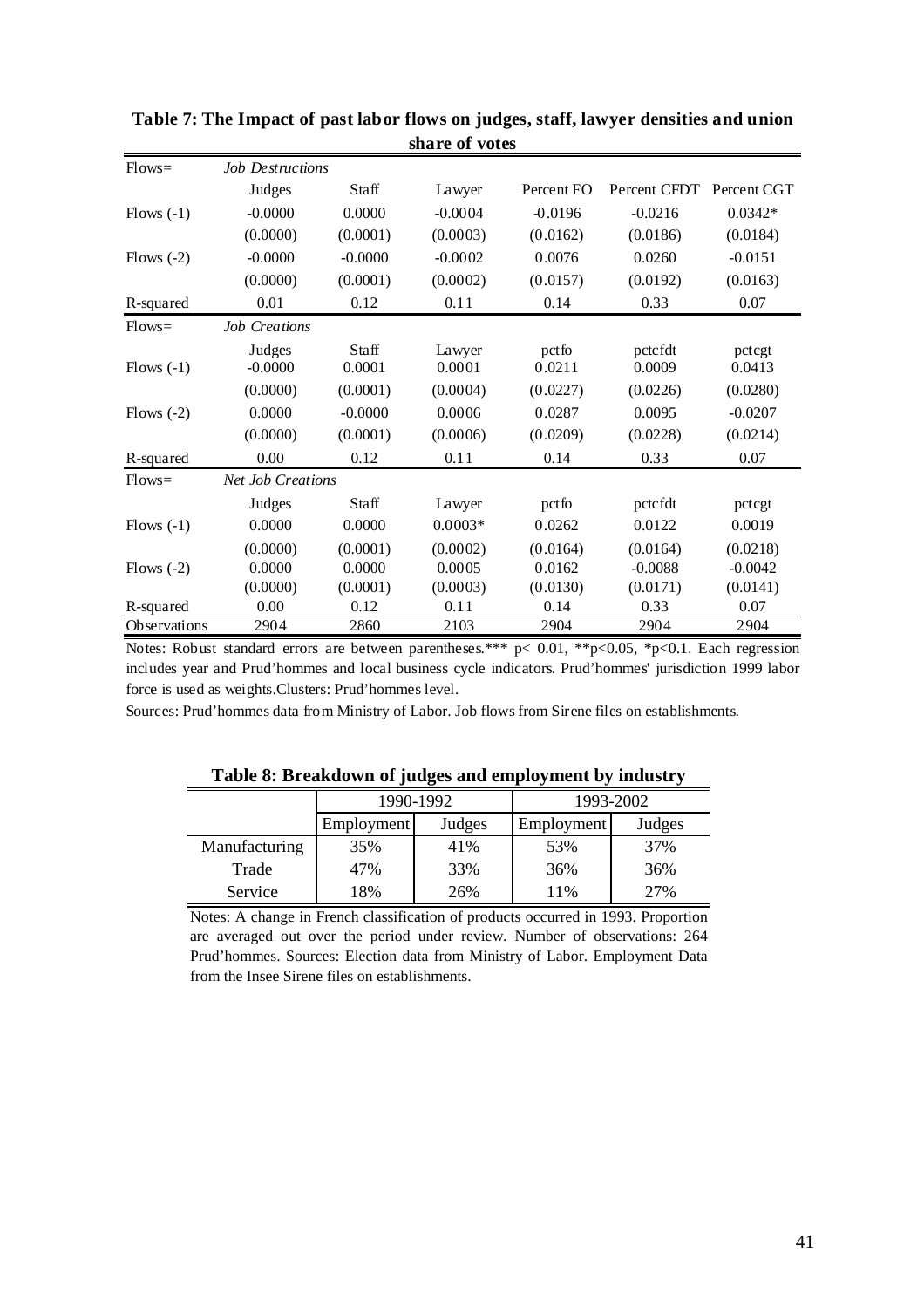| Table 7. (Bris)an ocation of Judges by muustry                 |               |            |             |  |  |  |  |
|----------------------------------------------------------------|---------------|------------|-------------|--|--|--|--|
| Dependent variable: 1993 local share of judges in the industry | Manufacturing | Trade      | Service     |  |  |  |  |
| 1993 local share of employment in the industry                 | 0.002         | $0.203***$ | $-0.451***$ |  |  |  |  |
|                                                                | (0.014)       | (0.015)    | (0.031)     |  |  |  |  |
| Observations                                                   | 264           | 264        | 264         |  |  |  |  |
| R-squared                                                      | 0.00          | 0.19       | 0.21        |  |  |  |  |

### **Table 9: (Mis)allocation of judges by industry**

Notes: Columns (2) (3) and (4) display the regressions of the proportion of local number of judges allocated to industry *i* in the national aggregate on the corresponding proportion of employment. Standard errors in parentheses. \* significant at 10%; \*\* significant at 5%, \*\*\* significant at 1%.

Sources: French Ministry of Labor, Insee Sirene Files

| Period: 1990-2003     |           |          |            |              |             |               |             |             |
|-----------------------|-----------|----------|------------|--------------|-------------|---------------|-------------|-------------|
|                       | victory   | trial    | settlement | drop         | duration    | worker lawyer | firm lawyer | filing rate |
|                       |           |          |            |              |             |               |             |             |
| Judges                | $-16.973$ | 93.737   | 30.897     | $-124.635**$ | 162.462     | 301.183***    | 26.946      | $-54.462$   |
|                       | (47.068)  | (69.478) | (61.110)   | (57.379)     | (167.446)   | (77.468)      | (114.942)   | (41.433)    |
| Union share of votes: |           |          |            |              |             |               |             |             |
| FO.                   | $-0.063$  | 0.032    | 0.072      | $-0.104**$   | $-0.100$    | $0.153*$      | 0.123       | $-0.032**$  |
|                       | (0.062)   | (0.068)  | (0.058)    | (0.052)      | (0.175)     | (0.084)       | (0.123)     | (0.014)     |
| <b>CFDT</b>           | $-0.042$  | 0.011    | 0.026      | $-0.037$     | $-0.381***$ | $-0.006$      | 0.123       | 0.025       |
|                       | (0.060)   | (0.055)  | (0.048)    | (0.047)      | (0.134)     | (0.084)       | (0.111)     | (0.016)     |
| Others                | 0.024     | 0.021    | $-0.025$   | 0.004        | $-0.191$    | 0.075         | 0.068       | $-0.004$    |
|                       | (0.061)   | (0.063)  | (0.038)    | (0.071)      | (0.116)     | (0.060)       | (0.081)     | (0.011)     |
| R-squared             | 0.02      | 0.17     | 0.19       | 0.05         | 0.18        | 0.59          | 0.25        | 0.39        |
| F                     |           |          |            | 4.17         | 5.13        | 9.32          |             |             |
| p-values              |           |          |            | 0.0165       | 0.0243      | 0.0001        |             |             |

#### **Table 10: First stage regressions (1990-2003) without legal environment**

Robust standard errors are between parentheses. \* significant at 10%; \*\* significant at 5%, \*\*\*significant at 1%. Observations are for 264 prudhommes (3,696 observations for the 1990-2003 period and 2,112 observations for the 1996-2003 period). Each regression includes year Prud'hommes and local business cycle indicators. Prud'hommes jurisdiction 1999 labor force is used as weights. Clusters: Prud'hommes level. Sources: Prud'hommes data from Ministry of Labor. Sirene files on establishments.

#### EPL victory trial settlement drop duration worker lawyer firm lawyer filing rate Judges 268.440 360.177 -86.030 -274.147 1,190.945\*\* **603.166\*\*\*** 129.189 -54.462 (171.574) (250.752) (260.322) (207.048) (574.365) **(218.819)** (340.770) (41.433) Lawyers 2.080 **-8.558\*\*\* 8.083\*\*\*** 0.475 1.878 **5.655\*\*** -2.328 **3.351\*\*\*** (2.077) **(2.795) (2.043)** (2.258) (7.233) **(2.745)** (4.953) **(0.428)** Staff 5.830 9.755 **-10.059** 0.304 9.276 **19.746\* -50.686\*\*\*** 1.539 (6.477) (11.254) **(6.962)** (6.143) (17.676) **(10.235) (14.797)** (1.250) Union share of votes: FO -0.017 0.013 -0.047 0.034 0.079 0.096 0.186 -0.037\*\*  $(0.075)$   $(0.093)$   $(0.083)$   $(0.065)$   $(0.191)$   $(0.094)$   $(0.151)$   $(0.016)$ CFDT 0.071 0.004 -0.063 0.059 -0.241 -0.057 0.043 0.002  $(0.082)$   $(0.074)$   $(0.068)$   $(0.066)$   $(0.168)$   $(0.080)$   $(0.135)$   $(0.015)$ Others -0.034 -0.004 **-0.105\*\*\*** 0.109\*\* -0.194 -0.007 0.201 -0.021\* (0.048) (0.053) **(0.040)** (0.047) (0.182) (0.057) (0.154) (0.011) R-squared 0.03 0.23 0.28 0.04 0.17 0.25 0.30 0.30 F 8.11 12.49 6.39 4.32 60.57 p-values 0.00048 0.00002 0.0003 0.0387 0.0387 0.0387 Period: 1996-2003 **Table 11: First stage regressions (1996-2003) with legal environment**

Robust standard errors are between parentheses. \* significant at 10%; \*\* significant at 5%, \*\*\*significant at 1%. Observations are for 264 prudhommes (3,696 observations for the 1990-2003 period and 2,112 observations for the 1996-2003 period). Each regression includes year Prud'hommes and local business cycle indicators. Prud'hommes jurisdiction 1999 labor force is used as weights. Clusters: Prud'hommes level. Sources: Prud'hommes data from Ministry of Labor. Sirene files on establishments.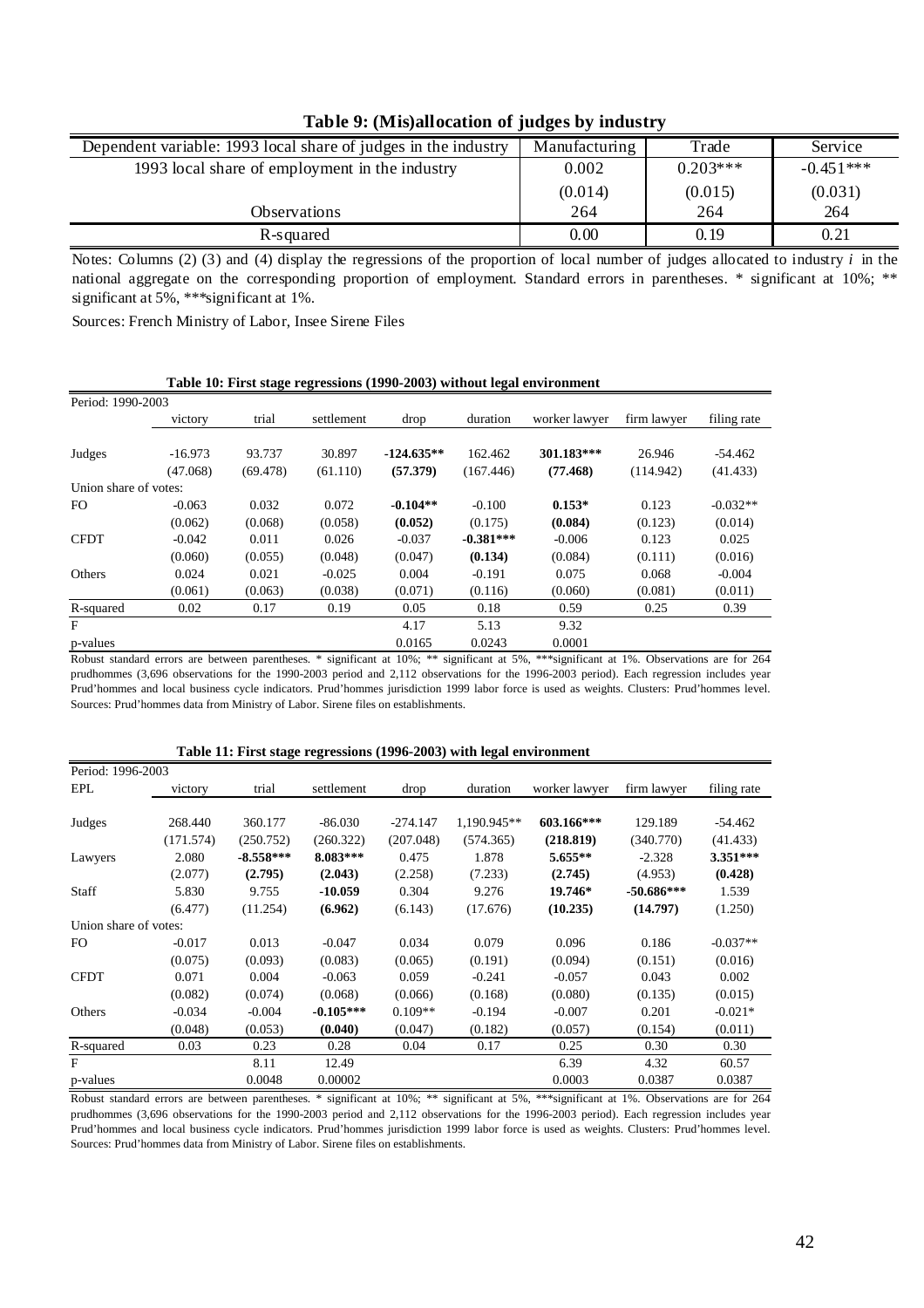| Period: 1990-2003                    |            |             |                                             |             |
|--------------------------------------|------------|-------------|---------------------------------------------|-------------|
| Outcome indicators:                  | drop       | duration    | worker lawyer                               |             |
| Dependent variable: Job Destructions |            |             |                                             |             |
| Outcome                              | $0.540**$  | 0.145       | $-0.275**$                                  |             |
|                                      | (0.25)     | (0.11)      | (0.11)                                      |             |
| P-value Hansen J statistic           | 0.903      |             | 0.563                                       |             |
| Dependent variable: Job Creations    |            |             |                                             |             |
| Outcome                              | 0.0204     | 0.0984      | 0.0297                                      |             |
|                                      | (0.069)    | (0.081)     | (0.086)                                     |             |
| P-value Hansen J statistic           | 0.933      |             | 0.972                                       |             |
| Dependent variable: Net Job Creation |            |             |                                             |             |
| Outcome                              | $-0.595**$ | $-0.0469$   | $0.305**$                                   |             |
|                                      | (0.27)     | (0.070)     | (0.13)                                      |             |
| P-value Hansen J statistic           | 0.877      |             | 0.575                                       |             |
| <b>Instruments</b>                   | Judges, FO | <b>CFDT</b> | Judges, FO                                  |             |
| Test of excluded instruments F       | 4,17       | 5,31        | 9,32                                        |             |
| Period: 1996-2003                    |            |             |                                             |             |
| Outcome indicators:                  | trial      | settlement  | worker lawyer                               | filing rate |
| Dependent variable: Job Destructions |            |             |                                             |             |
| Outcome                              | $0.834**$  | $-0.631***$ | $-0.610***$                                 | $-2.003***$ |
|                                      | (0.35)     | (0.17)      | (0.22)                                      | (0.422)     |
| P-value Hansen J statistic           |            | 0.447       | 0.302                                       | 0.13        |
| Dependent variable: Job Creations    |            |             |                                             |             |
| Outcome                              | 0.137      | $-0.0515$   | $-0.145*$                                   | $-0.338$    |
|                                      | (0.17)     | (0.10)      | (0.075)                                     | (0.318)     |
| P-value Hansen J statistic           |            | 0.347       | 0.360                                       | 0.44        |
| Dependent variable: Net Job Creation |            |             |                                             |             |
| Outcome                              | $-0.697**$ | $0.579***$  | $0.464**$                                   | 1.666***    |
|                                      | (0.28)     | (0.19)      | (0.21)                                      | (0.578)     |
| P-value Hansen J statistic           |            | 0.606       | 0.356                                       | 0.46        |
| Instruments                          | Lawyer     |             | Lawyer, Staff, Others Judges, Lawyer, Staff | Lawyer      |
| Test of excluded instruments F       | 8.11       | 12.49       | 6.39                                        | 60.57       |

#### **Table 12: Instrumental Variables Regressions**

Robust standard errors are between parentheses. \* significant at 10%; \*\* significant at 5%, \*\*\*significant at 1%. Observations are for 264 Prud'hommes and for the years 199-2003 (3,432 obs.) or 1996-2003 (2,112 obs.). Each regression includes year and local business cycle indicators. Prud'hommes jurisdiction 1999 labor force is used as weights. Clusters: Prud'hommes level. Sources: Prud'hommes data from Ministry of Labor. Job flows from Sirene files on establishments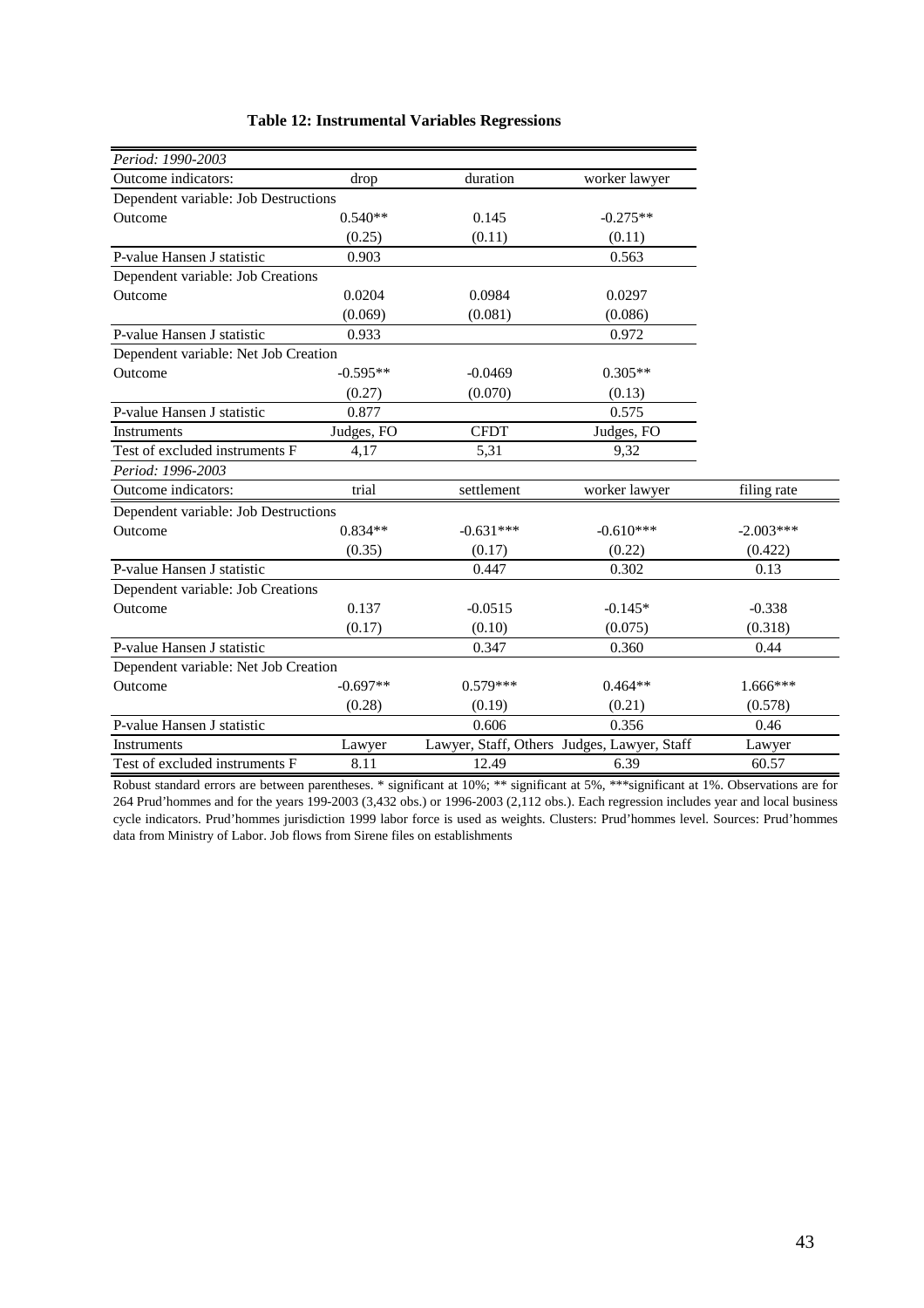|              |             |                        |                     |                  | Extensive margin       |                     |
|--------------|-------------|------------------------|---------------------|------------------|------------------------|---------------------|
|              |             | <b>Job Destruction</b> | <b>Job Creation</b> | Net Job Creation | <b>Job Destruction</b> | <b>Job Creation</b> |
| Judges       |             | $-71.462**$            | 10.824              | 82.285**         | 39.039                 | $-70.831***$        |
|              |             | (31.972)               | (26.895)            | (33.501)         | (29.255)               | (26.189)            |
| %union share |             |                        |                     |                  |                        |                     |
|              | FO          | $-0.049$               | 0.010               | $0.059*$         | $0.038*$               | $-0.038$            |
|              |             | (0.031)                | (0.025)             | (0.033)          | (0.022)                | (0.025)             |
|              | <b>CFDT</b> | $-0.043$               | $-0.017$            | 0.026            | 0.007                  | $-0.034$            |
|              |             | (0.027)                | (0.021)             | (0.027)          | (0.021)                | (0.023)             |
|              | Others      | 0.014                  | 0.012               | $-0.002$         | $0.031**$              | 0.004               |
|              |             | (0.029)                | (0.015)             | (0.029)          | (0.014)                | (0.020)             |
| R-squared    |             | 0.34                   | 0.47                | 0.52             | 0.31                   | 0,37                |

#### **Table 13 : Reduced forms (1990-2003 period)**

Notes: Robust standard errors are between parentheses.\*\*\* p< 0.01, \*\*p<0.05, \*p<0.1. Observations are for 264 Prud'hommes and for the years 1991-2004 (3, 432 obs.) Each regression includes year and Prud'hommes and local business cycle indicators. Prud'hommes' jurisdiction 1999 labor force is used as weights.Clusters: Prud'hommes level.

|              |                        |                     |                  | Extensive margin       |                     |
|--------------|------------------------|---------------------|------------------|------------------------|---------------------|
|              | <b>Job Destruction</b> | <b>Job Creation</b> | Net Job Creation | <b>Job Destruction</b> | <b>Job Creation</b> |
| Judges       | $-505.162***$          | $-162.724*$         | 342.438**        | $-78.941$              | $-451.003***$       |
|              | (138.570)              | (83.110)            | (148.271)        | (67.615)               | (134.081)           |
| Staff        | $6.951*$               | $-2.150$            | $-9.101**$       | $-5.096***$            | 5.166               |
|              | (4.153)                | (2.049)             | (3.539)          | (1.867)                | (3.857)             |
| Lawyer       | $-5.322***$            | $-0.719$            | $4.603***$       | 1.145                  | $-2.602*$           |
|              | (1.190)                | (1.021)             | (1.598)          | (1.162)                | (1.469)             |
| %union share |                        |                     |                  |                        |                     |
| FO           | $-0.075*$              | 0.006               | $0.082*$         | 0.017                  | $-0.045$            |
|              | (0.043)                | (0.026)             | (0.045)          | (0.023)                | (0.040)             |
| <b>CFDT</b>  | $-0.048$               | $-0.035*$           | 0.013            | $-0.013$               | $-0.026$            |
|              | (0.041)                | (0.021)             | (0.040)          | (0.021)                | (0.036)             |
| Others       | $-0.006$               | $-0.006$            | 0.000            | 0.017                  | 0.012               |
|              | (0.031)                | (0.014)             | (0.031)          | (0.013)                | (0.032)             |
| R-squared    | 0.44                   | 0.46                | 0.57             | 0.41                   | 0.49                |

#### **Table 14 : Reduced forms (1996-2003 period)**

Notes: Robust standard errors are between parentheses.\*\*\* p< 0.01, \*\*p<0.05, \*p<0.1. Observations are for 264 Prud'hommes and for the years 1996-2003 (2,112 obs.) Each regression includes year and Prud'hommes and local business cycle indicators. Prud'hommes' jurisdiction 1999 labor force is used as weights.Clusters: Prud'hommes level.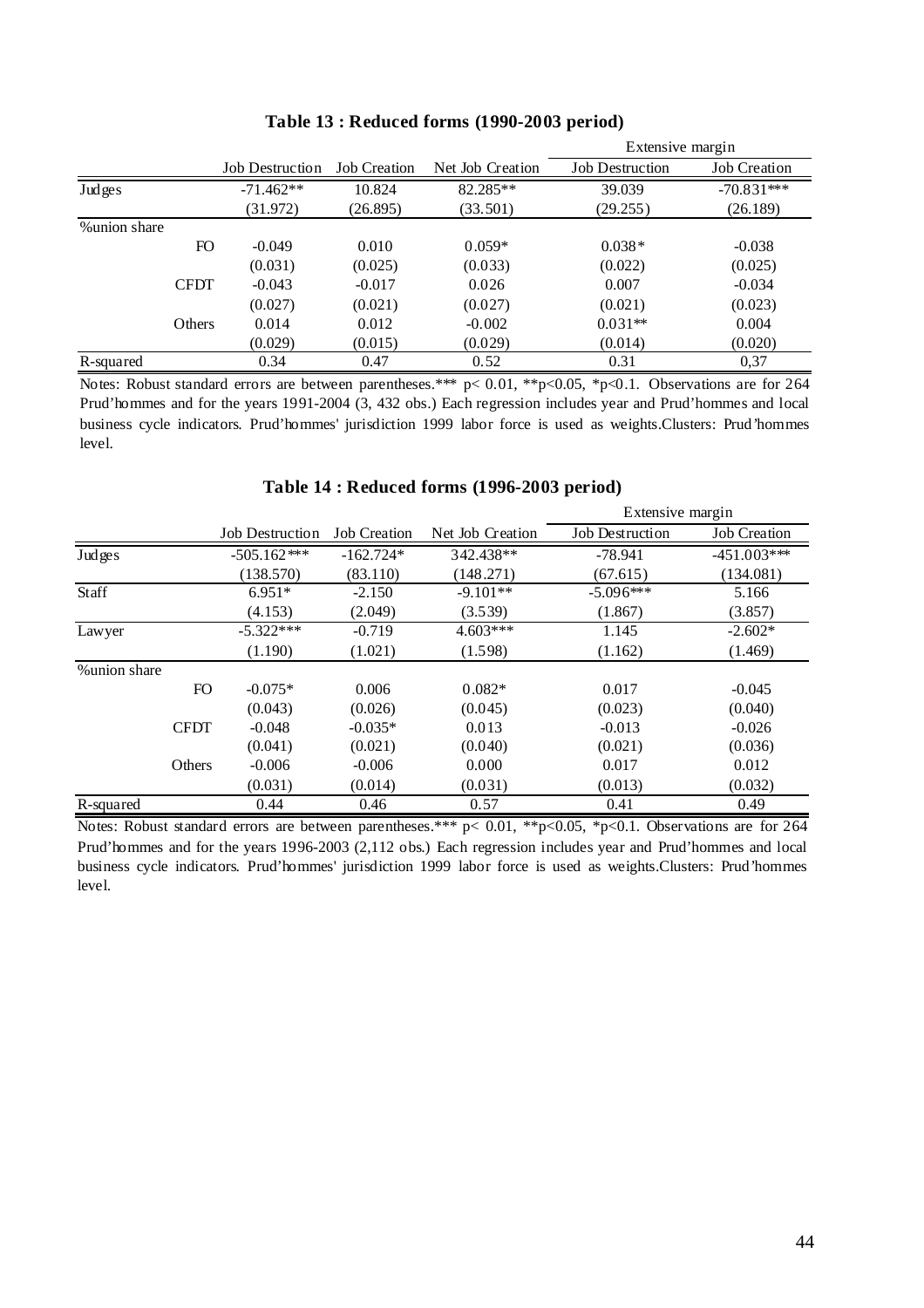|                                     |               |               |                                               |              | Extensive margin    |                  |
|-------------------------------------|---------------|---------------|-----------------------------------------------|--------------|---------------------|------------------|
| Dependent variable: Job Destruction |               |               | Job Creation Net Job Creation Job Destruction |              | <b>Job Creation</b> | Net Job Creation |
| Manufacturing:                      |               |               |                                               |              |                     |                  |
| Judges/Population                   | $-64.493$     | 18.031        | 82.524                                        | $-79.575$    | $-56.727$           | 22.848           |
|                                     | (121.232)     | (73.253)      | (96.423)                                      | (107.581)    | (81.449)            | (57.665)         |
| Observations                        | 1010          | 1010          | 1010                                          | 1010         | 1010                | 1010             |
| R-square                            | 0.30          | 0.26          | 0.33                                          | 0.31         | 0.11                | 0.33             |
| Trade:                              |               |               |                                               |              |                     |                  |
| Judges/Population                   | $-194.916***$ | $-199.225***$ | $-4.309$                                      | $-115.394**$ | $-139.818***$       | $-24.424$        |
|                                     | (58.433)      | (45.972)      | (60.087)                                      | (44.085)     | (47.482)            | (48.228)         |
| Observations                        | 1060          | 1060          | 1060                                          | 1060         | 1060                | 1060             |
| R-square                            | 0.21          | 0.27          | 0.24                                          | 0.23         | 0.23                | 0.28             |
| Service:                            |               |               |                                               |              |                     |                  |
| Judges/Population                   | $-181.742$    | $-321.249$    | $-139.507$                                    | 113.258      | $-130.720$          | $-243.978*$      |
|                                     | (244.481)     | (200.186)     | (169.938)                                     | (190.872)    | (189.402)           | (147.275)        |
| Observations                        | 2118          | 2118          | 2118                                          | 2118         | 2118                | 2118             |
| R-square                            | 0.14          | 0.19          | 0.19                                          | 0.21         | 0.19                | 0.25             |

#### **Table 15a : Judges and labor flows in prudhommes with four judges, by section**

Sources: Prud'hommes data from Ministry of Labor. Job flows from Sirene files on establishments Notes: we regress labor flows of a particular industry on the corresponding judge density e.g. the number of judges allocated to this industry in one given prudhommes over the 1999 labor force of the prudhommes jurisdiction. We restrict the samples of prudhommes to the ones having 4 judges in the industry section. 4 being the minimum required. Each regression includes year and local business cycle indicators, 1999 labor force and 1999 labor force squared, 1991 employment composition by industry and firm size, 1991 caseload composition by industry and firm size. Prud'hommes' jurisdiction 1999 total labor force is used as weights. Clusters: Prud'hommes level. Robust standard errors are between parentheses. \* significant at 10%; \*\* significant at 5%, \*\*\*significant at 1%.

**Table 15b : Judges and labor flows across all prudhommes, by section**

|                                     |           |            |                               |                        | Extensive margin    |                  |
|-------------------------------------|-----------|------------|-------------------------------|------------------------|---------------------|------------------|
| Dependent variable: Job Destruction |           |            | Job Creation Net Job Creation | <b>Job Destruction</b> | <b>Job Creation</b> | Net Job Creation |
| Manufacturing:                      |           |            |                               |                        |                     |                  |
| 1/Population                        | 246.441   | 116.583    | $-129.858$                    | 136.046                | 64.657              | -71.389          |
|                                     | (198.145) | (155.066)  | (134.044)                     | (147.582)              | (131.240)           | (105.588)        |
| Observations                        | 2638      | 2638       | 2638                          | 2638                   | 2638                | 2638             |
| R-square                            | 0.32      | 0.36       | 0.25                          | 0.30                   | 0.23                | 0.23             |
| Trade:                              |           |            |                               |                        |                     |                  |
| 1/Population                        | $-30.238$ | $-109.934$ | $-79.696$                     | 76.918                 | $-36.990$           | $-113.908$       |
|                                     | (152.207) | (122.446)  | (106.756)                     | (118.170)              | (107.154)           | (92.665)         |
| <b>Observations</b>                 | 2638      | 2638       | 2638                          | 2638                   | 2638                | 2638             |
| R-square                            | 0.34      | 0.45       | 0.34                          | 0.37                   | 0.46                | 0.40             |
| Service:                            |           |            |                               |                        |                     |                  |
| 1/Population                        | 246.843   | 200.275    | $-46.568$                     | 270.231                | 216.867             | $-53.364$        |
|                                     | (311.791) | (267.214)  | (219.458)                     | (260.250)              | (228.360)           | (184.067)        |
| <b>Observations</b>                 | 2638      | 2638       | 2638                          | 2638                   | 2638                | 2638             |
| R-square                            | 0.16      | 0.24       | 0.21                          | 0.22                   | 0.25                | 0.27             |

Notes: we regress labor flows of a particular industry on one over the 1999 labor force of the prudhommes jurisdiction. We use all prudhommes. Each regression includes year and local business cycle indicators, 1999 labor force and 1999 labor force squared, 1991 employment composition by industry and firm size, 1991 caseload composition by industry and firm size. Prud'hommes' jurisdiction 1999 total labor force is used as weights. Clusters: Prud'hommes level. Robust standard errors are between parentheses. \* significant at 10%; \*\* significant at 5%, \*\*\*significant at 1%.

Sources: Prud'hommes data from Ministry of Labor. Job flows from Sirene files on establishments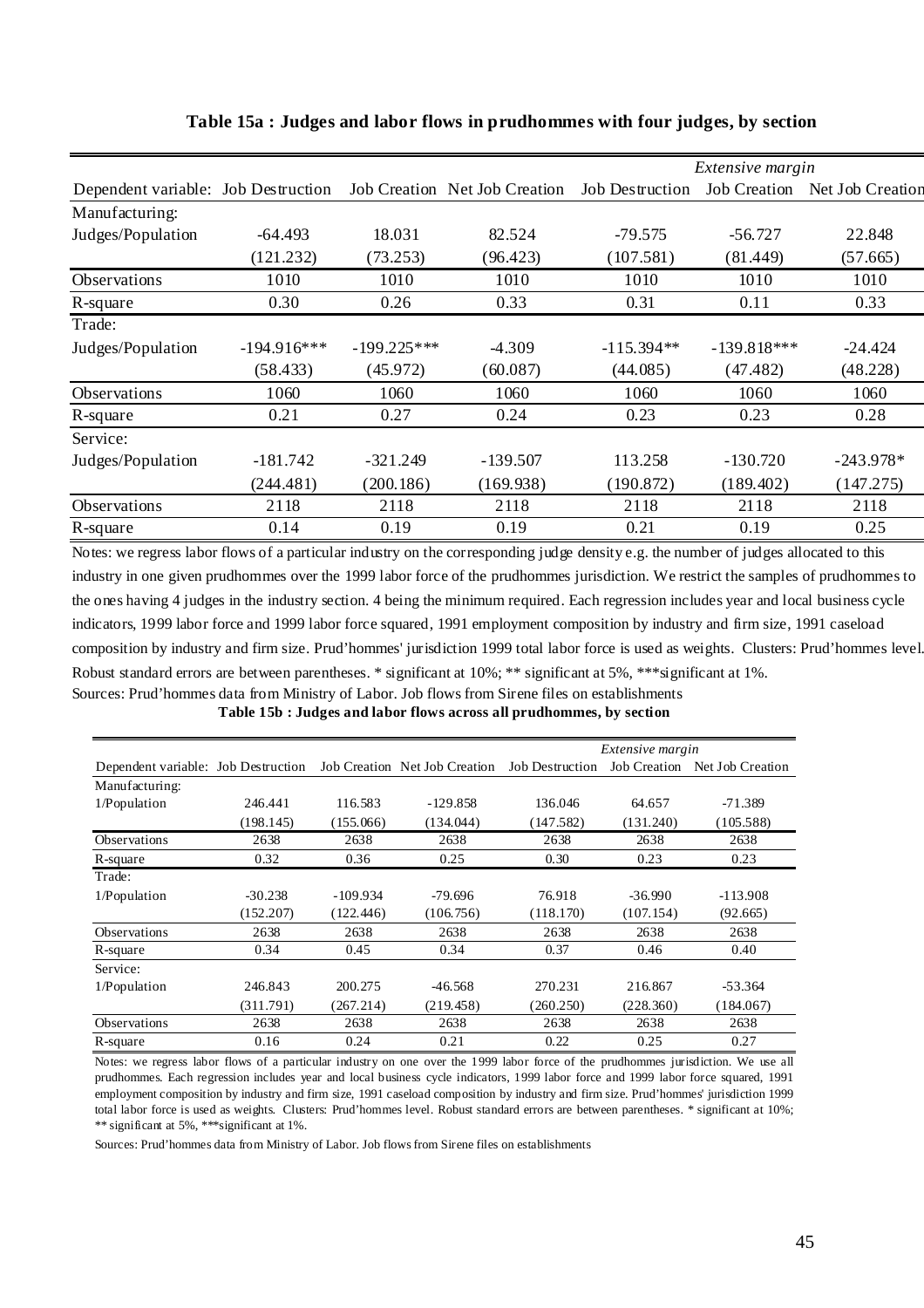|                                     |                 |                     | Net Job    |                        | Extensive margin    |                |
|-------------------------------------|-----------------|---------------------|------------|------------------------|---------------------|----------------|
| Dependent variable: Job Destruction |                 | <b>Job Creation</b> | Creation   | <b>Job Destruction</b> | <b>Job Creation</b> | Net Job Creat. |
| Judges/Population                   | $-95.633$       | $-140.585***$       | $-44.952$  | $-101.715*$            | $-131.723***$       | $-30.008$      |
|                                     | (67.222)        | (49.106)            | (63.015)   | (51.558)               | (40.147)            | (38.164)       |
| <b>Observations</b>                 | 780             | 780                 | 780        | 780                    | 780                 | 780            |
| R-square                            | 0.33            | 0.38                | 0.42       | 0.34                   | 0.25                | 0.40           |
| Judges/Population                   | $-2,022.797***$ | $-2,585.602***$     | $-562.804$ | $-1,228.647**$         | $-1,613.094***$     | $-384.447$     |
|                                     | (741.714)       | (684.681)           | (376.215)  | (561.737)              | (555.369)           | (252.943)      |
| <b>Observations</b>                 | 390             | 390                 | 390        | 390                    | 390                 | 390            |
| R-square                            | 0.32            | 0.35                | 0.38       | 0.32                   | 0.23                | 0.33           |

#### **Table 16a: Judges and labor flows in prudhommes with sixteen judges**

Notes: we regress labor flows on the judge density ("Judges") e.g. the number of judges allocated to one prudhommes over the 1999 labor force of the prudhommes jurisdiction. We restrict the samples of prudhommes to the ones having 16 judges (top panel); 16 is the minimum required. The bottom panel focuses on the 36 smallest jurisdictions among these prud'hommes. Each regression includes year and local business cycle indicators, 1999 labor force and 1999 labor force squared, 1991 employment composition by industry and firm size, 1991 caseload composition by industry and firm size. Prud'hommes' jurisdiction 1999 total labor force is used as weights. Clusters: Prud'hommes level. Robust standard errors are between parentheses. \* significant at 10%; \*\* significant at 5%, \*\*\*significant at 1%.

Sources: Prud'hommes data from Ministry of Labor. Job flows from Sirene files on establishments

#### **Table 16b: Judges and labor flows across all prudhommes**

|                                     |           |                     | Net Job   | <i>Extensive margin</i> |                     |                |
|-------------------------------------|-----------|---------------------|-----------|-------------------------|---------------------|----------------|
| Dependent variable: Job Destruction |           | <b>Job Creation</b> | Creation  | <b>Job Destruction</b>  | <b>Job</b> Creation | Net Job Creat. |
| 1/Population                        | 75.239    | $-0.115$            | $-75.354$ | 47.985                  | $-12.147$           | $-60.132$      |
|                                     | (146.663) | (117.206)           | (94.593)  | (109.845)               | (91.498)            | (71.712)       |
| Judges/Population                   | 12.234    | 8.346               | $-3.888$  | 8.730                   | 6.344               | $-2.386$       |
|                                     | (9.597)   | (8.160)             | (6.254)   | (7.247)                 | (6.438)             | (4.980)        |

Notes: we regress labor flows on one over 1999 labor force of the prudhommes (top panel) and on the judge density ("Judges") e.g. the number of judges allocated to one prudhommes over the 1999 labor force of the prudhommes jurisdiction (bottom panel). We include all prudhommes. Each regression includes year and local business cycle indicators, 1999 labor force and 1999 labor force squared, 1991 employment composition by industry and firm size, 1991 caseload composition by industry and firm size. Prud'hommes' jurisdiction 1999 total labor force is used as weights. Clusters: Prud'hommes level. Robust standard errors are between parentheses. \* significant at 10%; \*\* significant at 5%, \*\*\*significant at 1%.

Sources: Prud'hommes data from Ministry of Labor. Job flows from Sirene files on establishments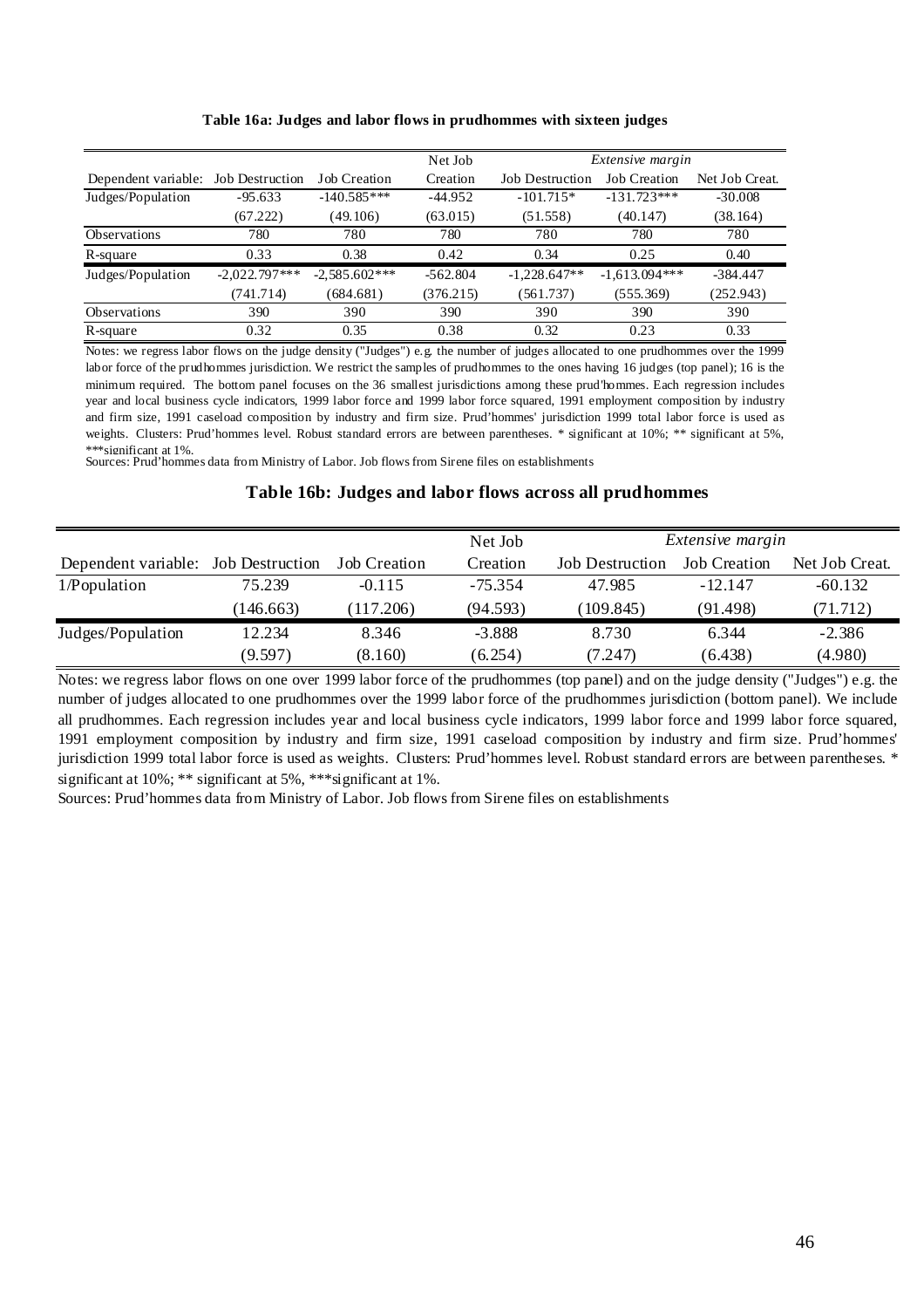| $\alpha$ ucs with its than $\beta$ ,000 millabitants) |                         |                       |                       |                              |                       |  |  |  |
|-------------------------------------------------------|-------------------------|-----------------------|-----------------------|------------------------------|-----------------------|--|--|--|
|                                                       | <i>Extensive Margin</i> |                       |                       |                              |                       |  |  |  |
|                                                       | <b>Job Destruction</b>  | Job Creation          | Net Job<br>Creation   | Job Destruction Job Creation |                       |  |  |  |
| Judges                                                | $-0.328$<br>(4.93)      | $-17.03***$<br>(5.60) | $-1670$ ***<br>(6.02) | $-4.107$<br>(4.77)           | $-17.85***$<br>(5.30) |  |  |  |

#### **Table 17: Geographic discontinuity; labor flows and judge density (cities with less than 5,000 inhabitants)**

Robust standard errors are between parentheses. \* significant at 10%; \*\* significant at 5%, \*\*\*significant at 1%. Observations are for 3,109 pair of cities belonging to different Prud'hommes jurisdiction over the 1993- 2003 period (17,873 observations). The sample is restricted to pairs where cities are populated with less than 5,000 inhabitants. Each regression includes year indicators. Clusters: city match. Sources: Prud'hommes data from Ministry of Labor. Job flows from Sirene files on establishments.

#### **Table 18: Geographic discontinuity; labor flows and judge density**

|        |                        |                       |                      | <i>Extensive Margin</i>      |                       |
|--------|------------------------|-----------------------|----------------------|------------------------------|-----------------------|
|        | <b>Job Destruction</b> | Job Creation          | Net Job<br>Creation  | Job Destruction Job Creation |                       |
| Judges | 0.293<br>(4.52)        | $-13.64***$<br>(5.16) | $-13.93**$<br>(5.52) | $-3.147$<br>(4.37)           | $-14.88***$<br>(4.87) |

Robust standard errors are between parentheses. \* significant at 10%; \*\* significant at 5%, \*\*\*significant at 1%. Observations are for 3,448 pair of cities belonging to different Prud'hommes jurisdiction over the 1993- 2003 period (20,274 observations). Each regression includes year. Clusters: city match. Sources: Prud'hommes data from Ministry of Labor. Job flows from Sirene files on establishments.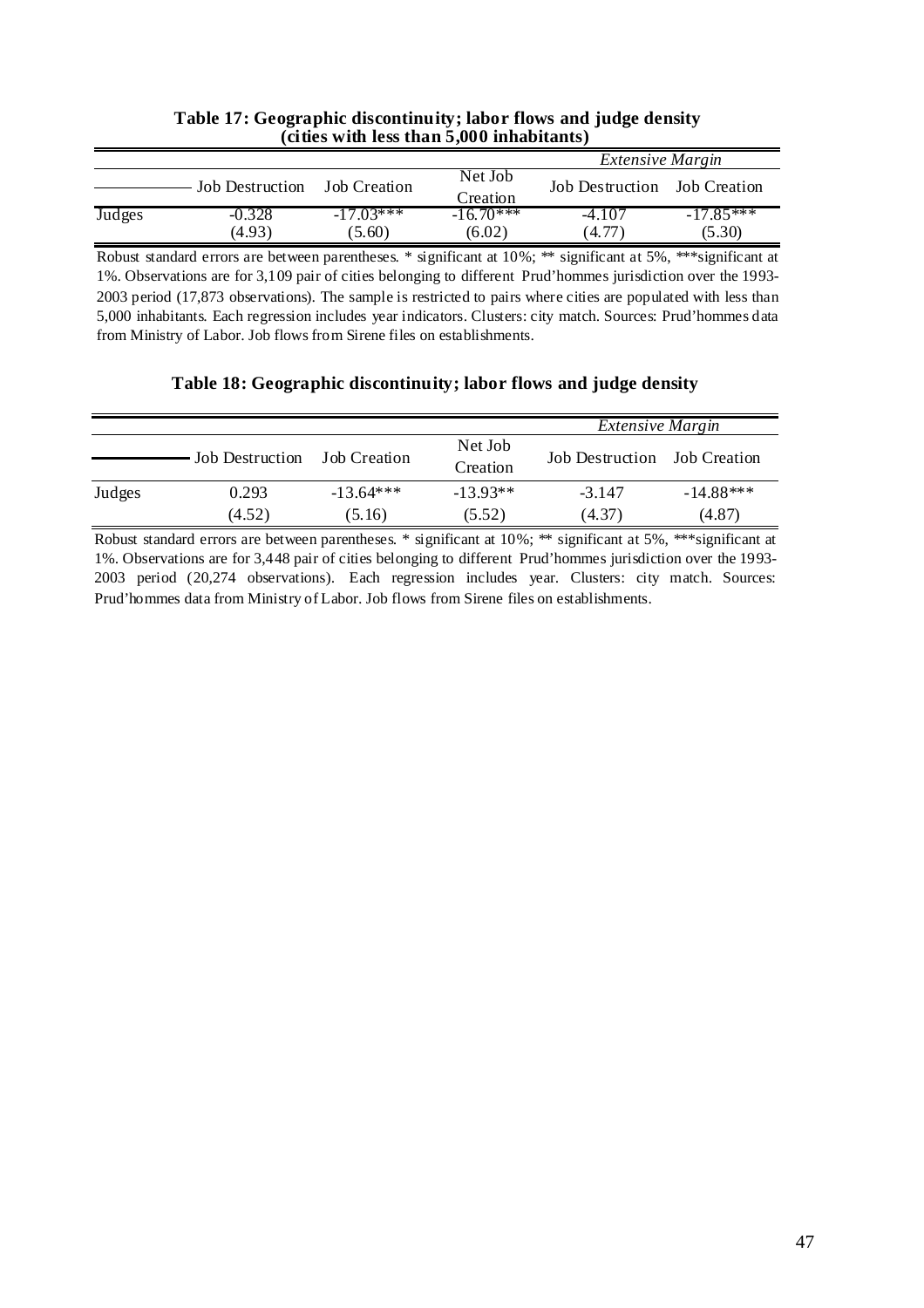#### **Table A.1: Logit model for case outcomes**

|                                    |                  |              |              |              | Case outcomes                 |            |             |             |              |
|------------------------------------|------------------|--------------|--------------|--------------|-------------------------------|------------|-------------|-------------|--------------|
|                                    | (2)              | (3)          | (4)          | (5)          |                               | (2)        | (3)         | (4)         | (5)          |
|                                    | Settlement Trial |              | Dropped      | Victory      |                               | Settlement | Trial       | Dropped     | Victory      |
| Representative Worker (Lawyer):    |                  |              |              |              |                               |            |             |             |              |
| Age (37-49):                       |                  |              |              |              | Union                         | $0.341***$ | $-0.133***$ | $-0.0896*$  | $-0.0857***$ |
| $15 - 24$                          | $0.154***$       | $-0.110***$  | $-0.0132$    | $0.270***$   |                               | (0.025)    | (0.035)     | (0.050)     | (0.026)      |
|                                    | (0.016)          | (0.015)      | (0.014)      | (0.016)      | Others                        | $0.821***$ | $-0.398***$ | $-0.256***$ | $-0.166***$  |
| $25 - 36$                          | $0.0338***$      | $-0.0253**$  | 0.00329      | $0.130***$   |                               | (0.050)    | (0.046)     | (0.085)     | (0.049)      |
|                                    | (0.012)          | (0.011)      | (0.012)      | (0.012)      | No representative             | $0.779***$ | $-1.262***$ | $0.902***$  | $-0.296***$  |
| $50+$                              | $0.0410***$      | $-0.00302$   | $-0.0306**$  | $-0.0488**$  |                               | (0.025)    | (0.042)     | (0.061)     | (0.028)      |
|                                    | (0.013)          | (0.010)      | (0.013)      | (0.022)      | Representative Firm (Lawyer): |            |             |             |              |
| Gender (Male):                     |                  |              |              |              | Managers                      | $1.179***$ | $-0.830***$ | $-0.0186$   | $0.127***$   |
| Female                             | $0.176***$       | $-0.0461***$ | $-0.0951***$ | $0.0698***$  |                               | (0.042)    | (0.050)     | (0.038)     | (0.034)      |
|                                    | (0.013)          | (0.011)      | (0.0078)     | (0.013)      | <b>Staff Member</b>           | $1.124***$ | $-0.786***$ | 0.00778     | $-0.0717**$  |
| Firm Size (Small):                 |                  |              |              |              |                               | (0.048)    | (0.033)     | (0.054)     | (0.029)      |
| Large                              | $-0.0194$        | $-0.0428$    | $0.0570**$   | $-0.222***$  | Others                        | $1.042***$ | $-0.604***$ | $-0.200***$ | $-0.0713$    |
|                                    | (0.047)          | (0.030)      | (0.023)      | (0.034)      |                               | (0.048)    | (0.045)     | (0.059)     | (0.072)      |
| <b>Judicial Assistance Benefit</b> | $-0.462***$      | $0.668***$   | $-0.584***$  | $-0.0125$    | No representative             | $0.664***$ | $-0.925***$ | $0.636***$  | $0.725***$   |
|                                    | (0.029)          | (0.034)      | (0.042)      | (0.016)      |                               | (0.036)    | (0.034)     | (0.058)     | (0.059)      |
| Juridictions (Unfair Dismissal):   |                  |              |              |              | Union Share of votes (CGT):   |            |             |             |              |
| Redundancy                         | $-0.209***$      | $0.180***$   | $-0.0739**$  | $-0.0947***$ | <b>FO</b>                     | 0.139      | 0.145       | $-0.349**$  | 0.105        |
|                                    | (0.036)          | (0.026)      | (0.034)      | (0.028)      |                               | (0.21)     | (0.19)      | (0.17)      | (0.25)       |
| Severance Payment/Wage             | $0.0657*$        | $-0.158***$  | $0.135***$   | $-0.0103$    | <b>CFDT</b>                   | $-0.0643$  | 0.109       | $-0.0576$   | 0.378*       |
|                                    | (0.038)          | (0.017)      | (0.020)      | (0.028)      |                               | (0.18)     | (0.18)      | (0.19)      | (0.22)       |
| Disciplinary                       | $0.198***$       | $-0.261***$  | $0.146***$   | $-0.304***$  | <b>CFTC</b>                   | $-0.0659$  | $-0.127$    | 0.213       | $-0.201$     |
|                                    | (0.039)          | (0.032)      | (0.041)      | (0.036)      |                               | (0.31)     | (0.27)      | (0.28)      | (0.38)       |
| Bankruptcy                         | $-1.128***$      | $0.659***$   | $-0.0716$    | $0.247***$   | Net Job Creations             | 0.0369     | $-0.214*$   | 0.243       | 0.207        |
|                                    | (0.089)          | (0.069)      | (0.067)      | (0.036)      |                               | (0.18)     | (0.12)      | (0.20)      | (0.15)       |
| Observations                       | 1055359          | 1055359      | 1055359      | 628396       |                               |            |             |             |              |
|                                    |                  |              |              |              | Observations                  | 1055359    | 1055359     | 1055359     | 628396       |

**Case outcomes** 

Sources: Prud'hommes data from French Ministry of Justice. Job Destructions from the Sirene files on establishments. Estimation period: 1993-2002.

\*Column (2) to (5) display results from logistic regressions at the individual level where the dependent variable is the case outcome. "Judges" is the ratio of the judges at the Prud'hommes level over the local employment. Year indicators and Prudhommes indicators are added. The omitted category for each polytomial variable is in parenthesis. Standard errors are in parenthesis. \* significant at 10%; \*\* significant at 5%, \*\*\*significant at 1%. Cluster: Prud'hommes level